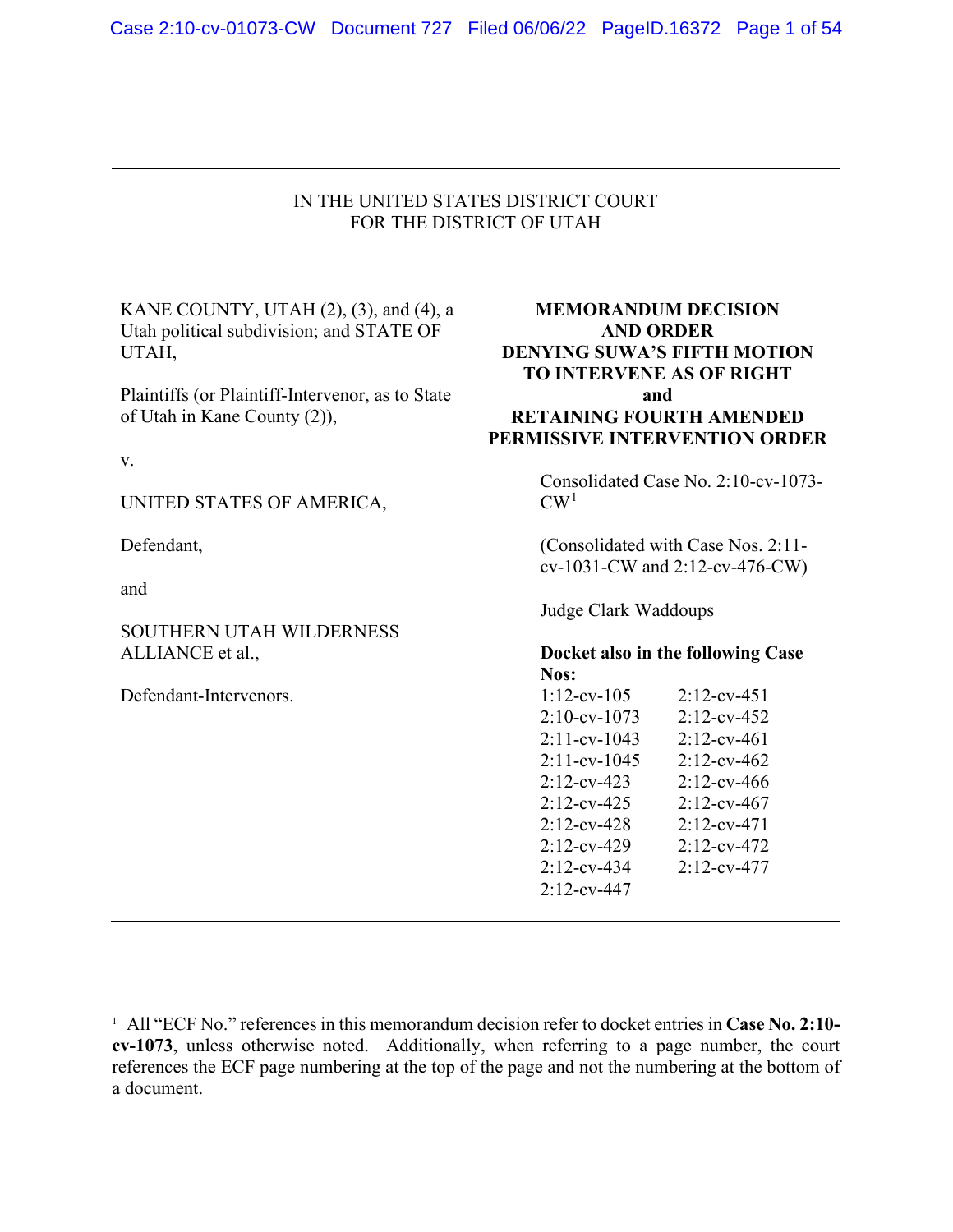# **INTRODUCTION**

On March 6, 2020, a mandate issued from the Tenth Circuit Court of Appeals that allowed

SUWA<sup>2</sup> to intervene as of right on the issue of scope in *Kane County (1)*, *Utah v. United States*,

No. 2:08-cv-315) (D. Utah) (hereinafter "*Kane County (1)*"). 3 Based on that ruling in *Kane County* 

*(1)*, SUWA has now filed a fifth motion to intervene as of right<sup>4</sup> in this case—*Kane County (2)*—

on the issues of title *and* scope.

4 SUWA has filed five motions to intervene on the docket for *Kane County (2)* as follows:

- On April 22, 2013, SUWA filed an entry on the *Kane County (2)* docket moving to intervene in *Kane County (3)* (ECF No. 103). Four days earlier, the court had consolidated and merged *Kane County (3) v. United States*, 2:11-cv-1031 into *Kane County (2) v. United States*, 2:10-cv-1073. Order, at 3 (ECF No. 91); *see also* Order, at 1 n.2 (ECF No. 181) (explaining function of local rule DUCivR 42-1(b) that, "upon consolidation, a merger occurs with the lower-numbered case and the higher numbered case is closed"). Because the two cases were merged and consolidated, a separate motion to intervene was unnecessary, but it was one of the motions to intervene the court has had to address in this case.
- SUWA filed a second Motion to Intervene on April 23, 2013 (ECF No. 105).
- SUWA filed a Renewed Motion to Intervene on May 25, 2018 (ECF No. 410), which should have only been lodged as discussed later in this memorandum decision.
- SUWA filed a fourth Motion to Intervene on July 10, 2019 (ECF No. 516).
- After the fourth motion was terminated as moot, on July 25, 2019, SUWA then filed a motion to obtain full participation or to revive its fourth Motion to Intervene (ECF No. 530). On September 5, 2019, the court decided the motion to obtain full participation

<sup>&</sup>lt;sup>2</sup> Unless otherwise specified, "SUWA" collectively refers to the Southern Utah Wilderness Alliance, The Wilderness Society, and the Sierra Club.

<sup>3</sup> The Tenth Circuit ruled twice before that SUWA could not intervene as of right in *Kane County (1)*. *See Kane County v. United States*, 597 F.3d 1129 (10th Cir. 2010); Order, at 2 (Sept. 2, 2014) (Appellate Case Nos. 13-4110, 13-4109, 13-4108). Thus, the *Kane County (1)* decision now referenced by SUWA was the Tenth Circuit's third decision on the matter, which citation is *Kane County (1) v. United States,* 928 F.3d 877 (10th Cir. 2019). For simplicity, however, the court will simply refer to it herein as the "*Intervention Ruling*."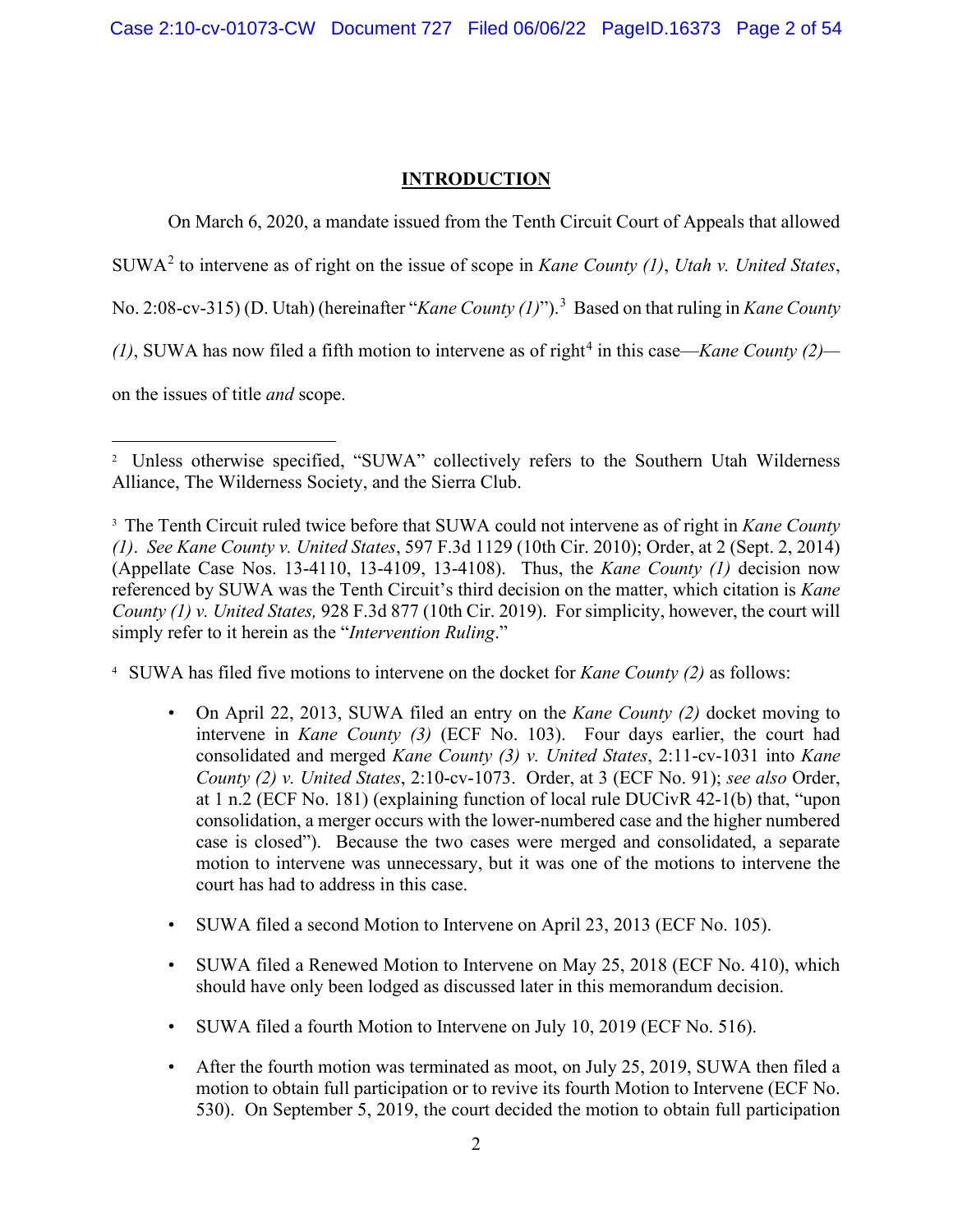Intervention as of right has serious effects. Courts have allowed one who cannot bring a claim or defense on its own to enter a suit and obtain the right to "conduct discovery, participate fully at trial, and pursue an appeal in the event of an adverse judgment." Caleb Nelson, *Intervention*, 106 Va. L. Rev. 271, 274–75 (2020) (hereinafter, "Nelson"). Despite the importance of intervention law, one professor has accurately noted, "the law governing motions [to intervene] is a mess." *Id.* at 274.

In this case, the State of Utah and Kane County assert title to certain roads that cross federal land. Although the roads at issue came into existence before SUWA did, $5$  SUWA nevertheless asserts it has rights that will be infringed if it is not permitted to intervene as of right. Indeed, SUWA contends its rights are so important that the United States, as the sovereign landowner, cannot possibly defend title and scope adequately without SUWA's involvement.

This case, however, is now at the post-trial stage. Throughout the proceedings in this case, the United States has vigorously defended against Plaintiffs' claims to title. During a three-week bench trial, the court observed that very defense, which the United States put on through multiple attorneys. In its post-trial briefing, the United States seeks dismissal of *every* bellwether road in this case on jurisdictional grounds. *See* United States' Amended Motion to Dismiss (ECF No. 671). To the extent jurisdiction is found, the United States has not conceded title to a single road

and the fourth Motion to Intervene on the merits. Mem. Dec., at 2–3 (ECF No. 549), *also located at Kane Cnty., Utah (2), (3), & (4) v. United States*, 333 F.R.D. 225, 228– 29 (D. Utah 2019).

<sup>•</sup> Shortly after the start of the pandemic, on April 6, 2020, SUWA filed its fifth Motion to Intervene (ECF No. 607), which is the motion now before the court.

<sup>&</sup>lt;sup>5</sup> This reference to SUWA pertains only to the Southern Utah Wilderness Alliance, and its late entry into R.S. 2477 matters will be addressed further below.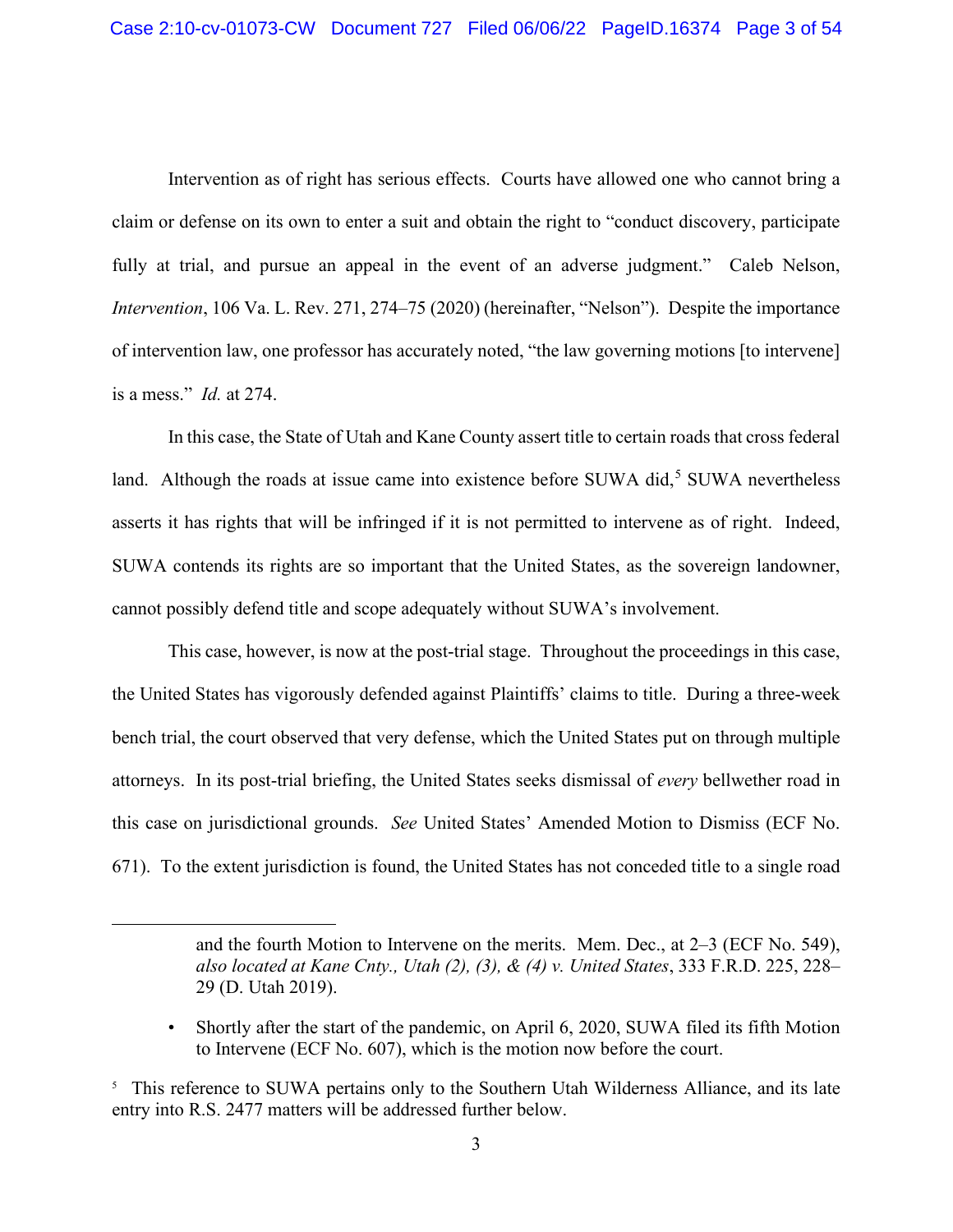and is arguing for the narrowest width it can under the law. *See* United States' Proposed Findings of Fact and Conclusions of Law (ECF No. 677). SUWA's interests have been, and continue to be, adequately represented by the United States in this case.

SUWA also seems to imply that because the Tenth Circuit allowed SUWA to intervene as of right in *Kane County (1)*, this court also must allow SUWA to intervene as of right in this case and, by extension, all other R.S. 2477 cases. While the court respects the Tenth Circuit's *Intervention Ruling*, SUWA's contention does not appear to be in harmony with it.

Under Tenth Circuit precedent, one panel cannot overrule another panel; nor may a panel overrule an *en banc* ruling. *Burlington N. & Santa Fe Ry. Co. v. Burton*, 270 F.3d 942, 947 (10th Cir. 2001) (citing *United States v. Morris*, 247 F.3d 1080, 1085 (10th Cir. 2001)) (stating a panel "cannot overrule the judgement of another panel of this court absent en banc reconsideration or a superseding contrary decision by the Supreme Court"); *see also United States v. Goines*, No. 20- 3183, 2021 WL 4544098 (10th Cir. Oct. 5, 2021) (citing *United States v. Manzanares*, 956 F.3d 1220, 1225 (10th Cir. 2020)) (same). Because an *en banc* panel has concluded SUWA does not have a *per se* right to intervene in R.S. 2477 cases, the court does not read *Kane County (1)* as establishing a contrary ruling.<sup>6</sup> Moreover, *Kane County (1)* is distinguishable from this case. Accordingly, the court again denies SUWA intervention as of right.

<sup>6</sup> If the court has misread the *Kane County (1)* decision, such that SUWA now has a *per se* right to intervene in all R.S. 2477 cases, the court invites the Tenth Circuit to so state. As stated above, SUWA has now moved multiple times to intervene in this case. Answering the same question repeatedly drains the court's resources.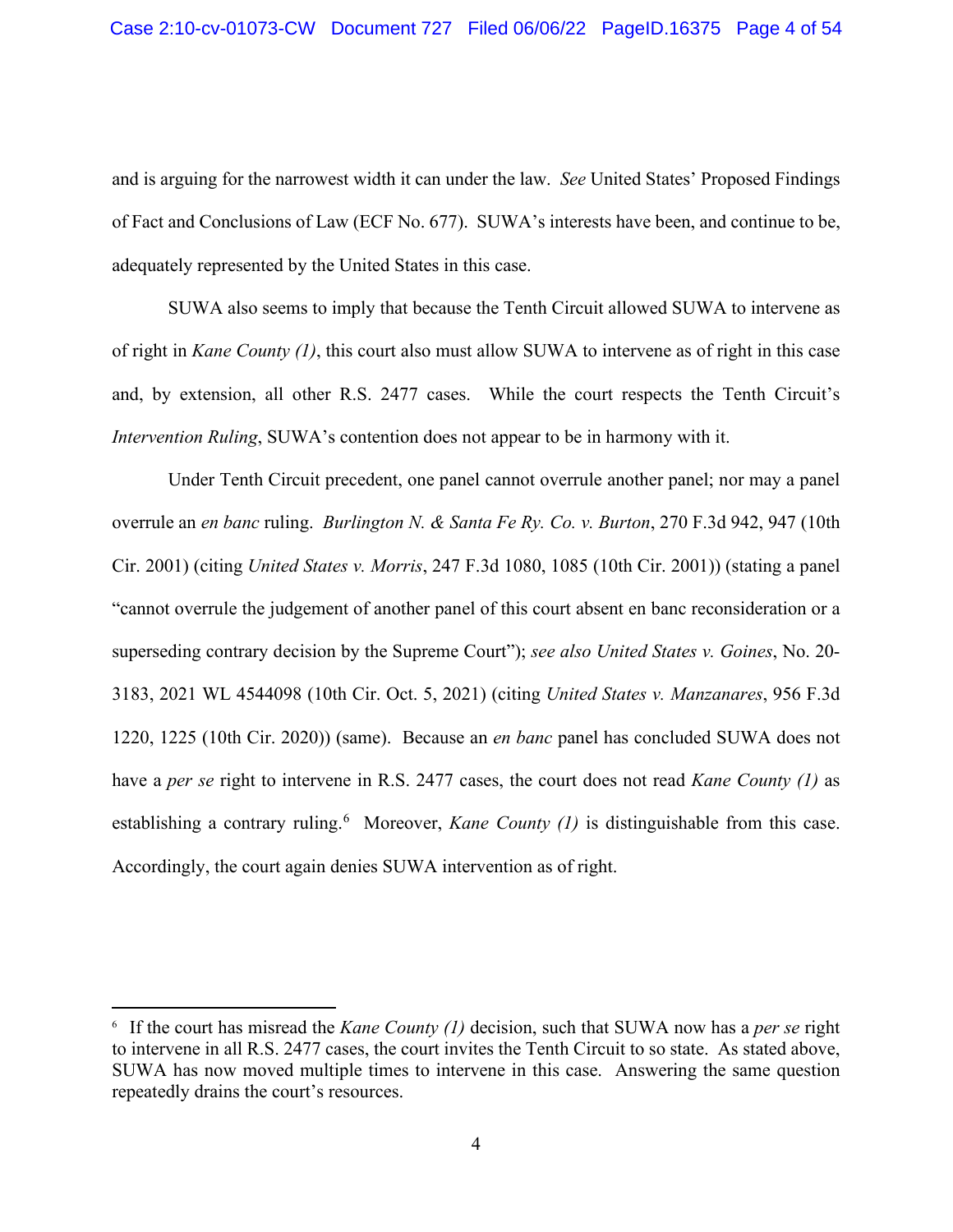#### **BACKGROUND**

This court has been assigned *Kane County (1)*, which was filed in 2008, and *Kane County (2)*, which was filed in 2010. Both cases involve R.S. 2477 road issues. In 2013, this court also was assigned to do case management<sup>7</sup> on about twenty other R.S. 2477 cases pending in this district (the "Road Cases"). *See* Case Mgmt. Order (ECF No. 78). <sup>8</sup> Throughout all of this litigation, this court has had interaction with SUWA. It knows of SUWA's actions from the time it first sought to intervene in these R.S. 2477 road cases, which knowledge informs this decision.

### **STANDING**

# **I. PIGGYBACK STANDING**

"'One essential aspect of [a court's jurisdiction] is that any person invoking the power of a federal court must demonstrate standing to do so.'" *Virginia House of Delegates v. Bethune-Hill*, 139 S. Ct. 1945, 1950 (2019) (quoting *Hollingsworth v. Perry*, 570 U.S. 693, 704 (2013)). Thus, "[a]ny party, whether original or intervening, that seeks relief from a federal court must have standing to pursue its claims" or defenses. *Dillard v. Chilton Cnty. Comm'n*, 495 F.3d 1324, 1330 (11th Cir. 2007). With respect to a person seeking entry as an intervenor, the United States Supreme Court has clarified that "[f]or all relief sought, there must be a litigant with standing.  $\dots$ Thus, *at the least*, an intervenor of right must demonstrate Article III standing when it seeks

<sup>&</sup>lt;sup>7</sup> The next bellwether trial will be in a different case and handled by a different judge in this district. Presently, however, case management on non-substantive matters remains with this court.

<sup>&</sup>lt;sup>8</sup> Because Kane County filed its cases before the others, it was on a different path. Consequently, it was not subject to the case management order, but the *Kane County (2)* case number has been listed in captions involving case management orders due to the State of Utah's role.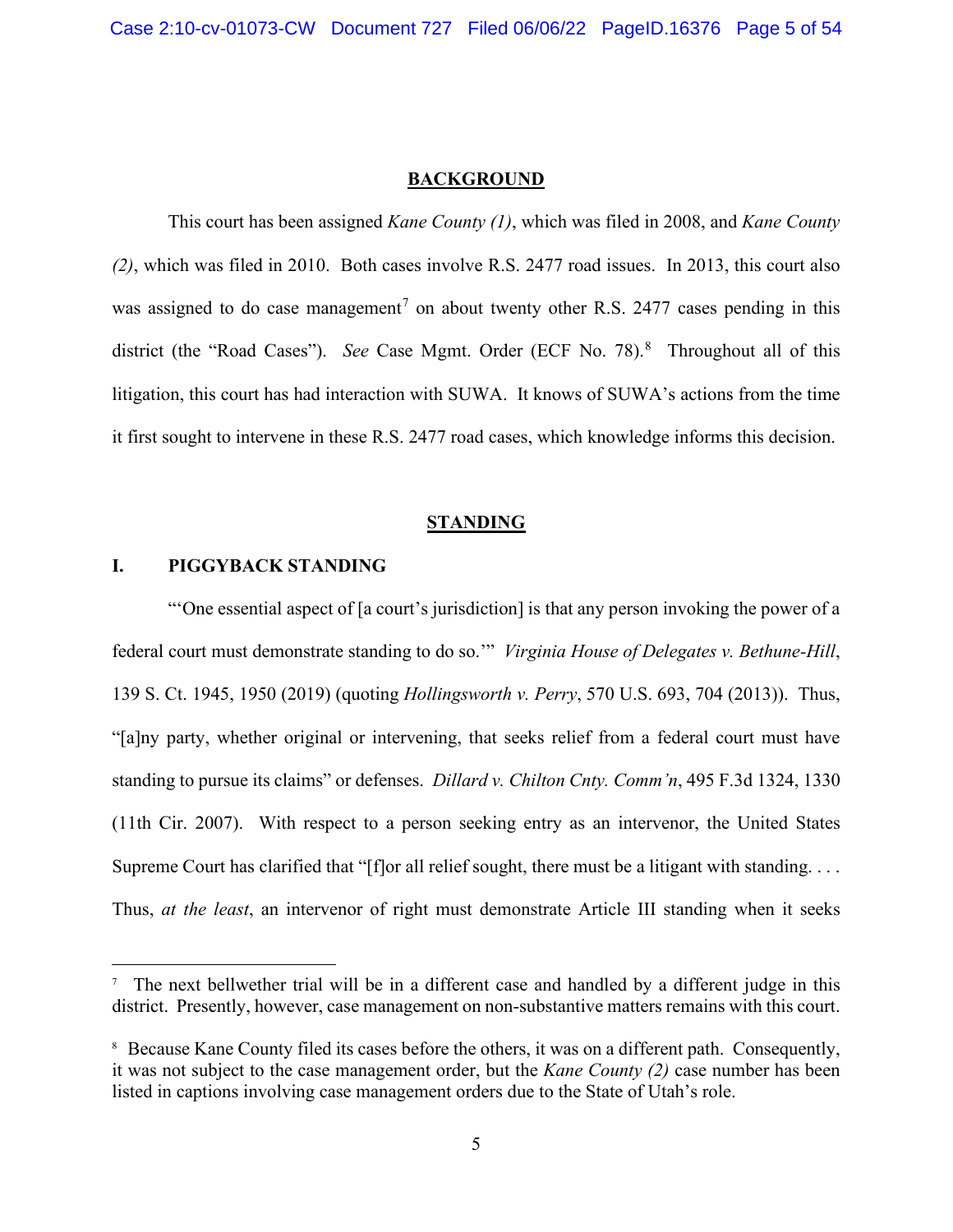*additional relief* beyond that which the [original party] requests." *Town of Chester, N.Y. v. Laroe Estates, Inc.*, 137 S. Ct. 1645, 1651 (2017) (emphasis added).

In the *Intervention Ruling*, the majority addressed whether piggyback standing was still permitted, such that SUWA could "'piggyback' upon the standing of [the United States] to satisfy the standing requirement." *Dillard*, 495 F.3d at 1330. The majority distinguished prior Tenth Circuit and Supreme Court cases, and concluded that piggyback standing is still allowed, as long as an intervenor does not seek relief different from the original party. *Kane County (1)*, 928 F.3d at 886–87. Because the United States represented in *Kane County (1)* that it was seeking "retention of the maximum amount of property" and "the smallest [road] widths it can based on the historical evidence," the majority concluded SUWA and the United States were seeking the same relief. *Id.* at 887 (quotations, citations, and alteration omitted). Accordingly, the majority held that SUWA had satisfied the standing requirements.

Based on the *Intervention Ruling*, as long as SUWA does not seek relief different from the United States, SUWA also has piggyback standing in *Kane County (2).*

# **II. ARTICLE III – CONSTITUTIONAL STANDING**

### **A. Majority's Conclusion in** *Kane County (1)*

The majority in the *Intervention Ruling* also concluded that SUWA had "establish[ed] its own independent standing." *Intervention Ruling*, 928 F.3d at 888. For constitutional standing, a party must show:

> (1) an injury in fact that is (a) concrete and particularized and (b) actual or imminent, not conjectural or hypothetical; (2) the injury is fairly traceable to the challenged conduct; and (3) the injury can likely be redressed by a favorable decision.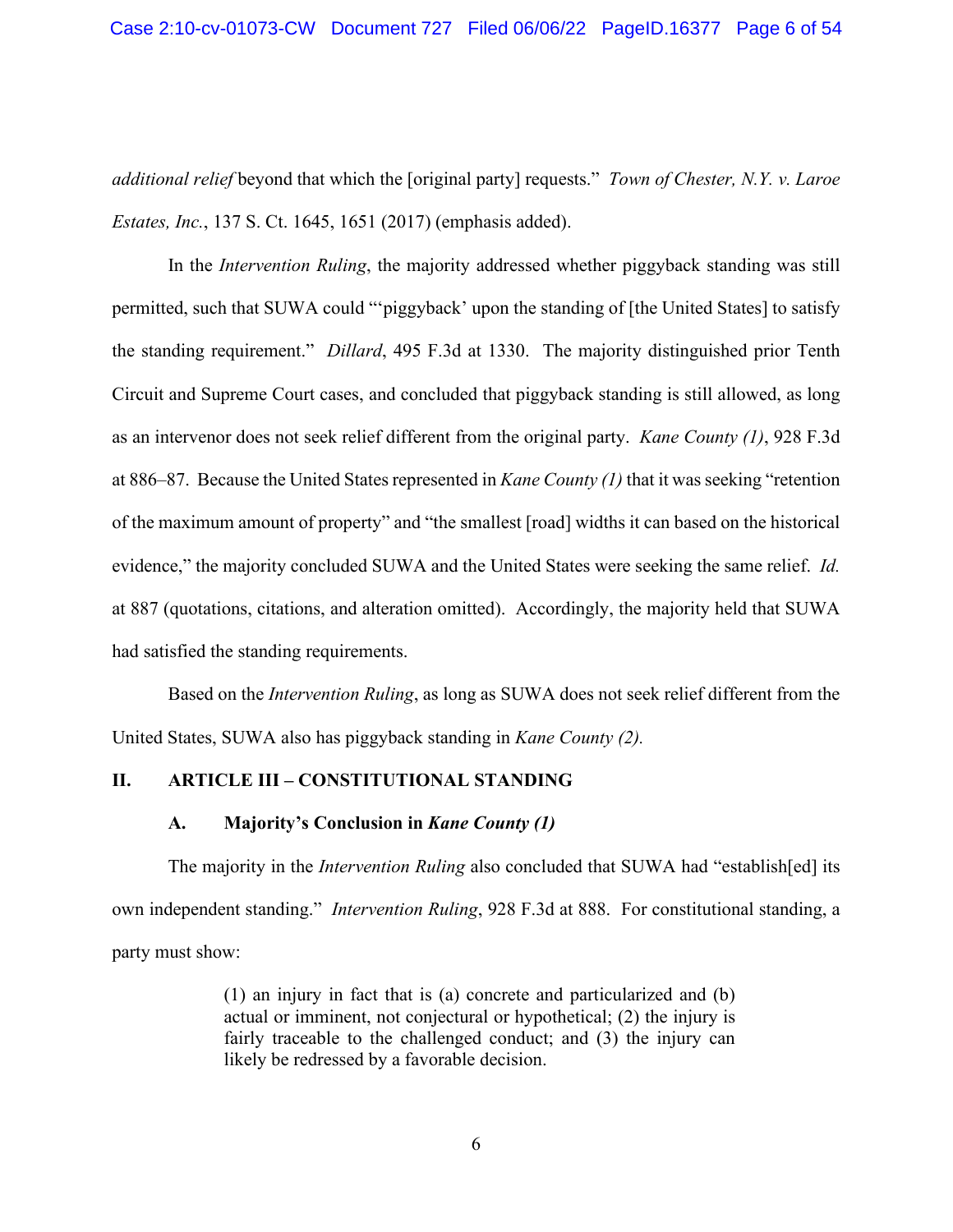*Id.* (quoting *Friends of the Earth, Inc. v. Laidlaw Envtl. Servs. (TOC), Inc.*, 528 U.S. 167, 180–81  $(2000)$ ).

The majority found that SUWA had "established an imminent injury" because the plaintiffs in *Kane County (1)* are "seek[ing] to double the width of" two dirt roads and "more than double the width" of a third road. The majority then concluded:

- (1) "Wider roads will likely require realignments or improvements, such as grading or paving."
- (2) "Such widening and improvement of the roads in a scenic area would almost inevitably increase traffic, diminishing the enjoyment of the nearby natural wilderness," and
- (3) These injuries were not speculative because a project that realigns, widens, and significantly improves a road "accommodate[s] large increases in future traffic"

*Id.* at 888 (quotations and citations omitted). Each point made by the majority had as its premise that the State and County were seeking to make the roads wider.

A word often is susceptible to multiple meanings in the English language. It appears that the majority envisioned something different than what is before this court in *Kane County (1)*. In the underlying *Kane County (1)* case, this court concluded that the scope of the *rights-of-way* for three roads was wider than the travel surfaces of those roads. *Kane Cnty., Utah (1) v. United States*, No. 2:08-CV-00315, 2013 WL 1180764, at \*64–65 (D. Utah Mar. 20, 2013), *rev'd and remanded sub nom. Kane Cnty., Utah v. United States*, 772 F.3d 1205 (10th Cir. 2014). This court's opinion, however, did not increase the *travel surface* of the three roads. Instead, the width at issue in the underlying case pertained to the room needed to do the following:

> maneuver equipment, repair culverts, clear vegetation, obtain fill, and divert water to *maintain the roads to their present travel surface*. [Such room] further allows for shoulders along the road for emergency pull-offs and room to address any future realignments or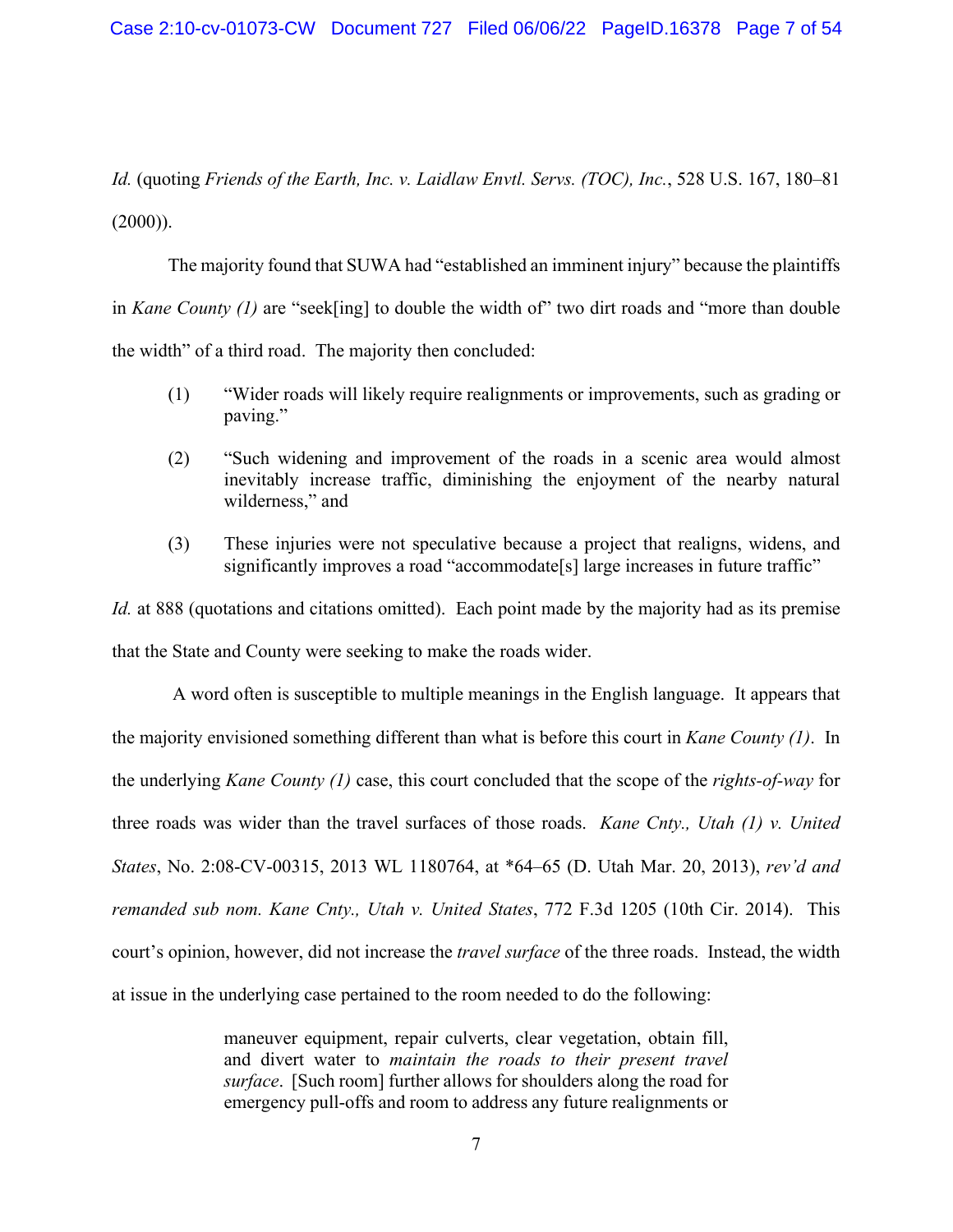other improvements needed to increase safety. . . .

The court notes again that any such realignments or improvements would require consultation with the BLM before they are undertaken.

*Id.* at \*64 & n.33 (emphasis added).

In *Kane County, Utah v. United States*, 772 F.3d 1205, 1223–24 (10th Cir. 2014), the Tenth Circuit reversed this court's width determination because it concluded the court had failed to base the width determination on pre-1976 uses and had allowed for unspecified future improvements. Upon remand, however, this court will not be determining if the travel surfaces for the three roads should or should not be widened. That issue is not before the court.<sup>9</sup> Instead, the issue is the length and width of the *right-of-way*, which may potentially include a width wider than the travel surface under existing law. Because *Kane County (1)* does not involve widening the travel surfaces of any of the three roads, it is difficult to discern why SUWA is presently facing imminent injury to its environmental interests from purported increased traffic on the roads.

Moreover, any such change to the width of the travel surface constitutes construction activities, and such construction activities must be reviewed by the United States before they commence. *S. Utah Wilderness All. v. Bureau of Land Mgmt.*, 425 F.3d 735, 748–49 (10th Cir. 2005), *as amended on denial of reh'g* (Jan. 6, 2006). Based on the time for review and outcome

<sup>&</sup>lt;sup>9</sup> Although the State and County, on remand, are seeking for the rights-of-way to be wider than the travel surface, they have reaffirmed in briefing that it is a "false assumption . . . that if Plaintiffs' prevail all roads will be widened by the County and traffic will increase to the point of causing environmental harm." State's Mem. in Opp'n to Mot. to Intervene, at 3 (ECF No. 646). Moreover, widening the travel surface is also not the intent of Plaintiffs in *Kane County (2)*. *See* Kane County's Mem. in Opp'n to Mot. to Intervene, at 6 (ECF No. 649) (affirming in this case that Plaintiffs are not seeking to increase width or traffic on the roads).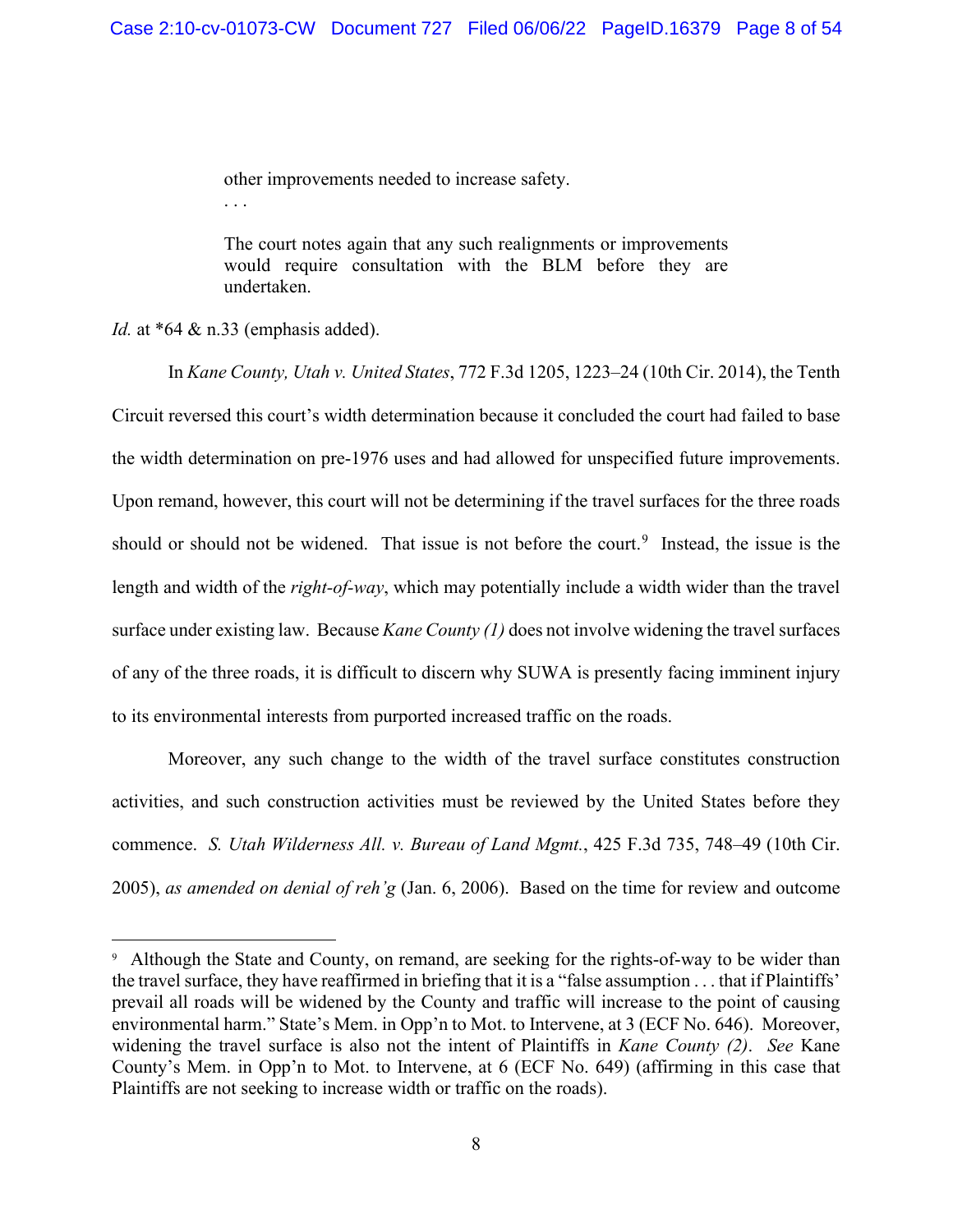of that review, any construction activities are not imminent. Additionally, whenever a NEPA analysis is involved due to a proposed improvement,  $^{10}$  SUWA has a seat at the administrative table and pursues litigation on its own when it is dissatisfied with an administrative decision. Consequently, the majority's conclusion about SUWA's imminent injury is perplexing.

That said, in *Kane County (2)*, some of the bellwether roads are presently closed, and it is reasonable to infer that if title to any of the closed roads is vested in the State and Kane County, then the road(s) may be reopened. Moreover, reopened roads would lead to increased traffic on those roads. Even though this court disagrees that those factors are enough to establish Article III standing, based on how the majority applied such standing in the *Intervention Ruling*, the court concludes that SUWA has satisfied Article III standing in *Kane County (2)* as well.

## **III. PRUDENTIAL STANDING**

Even if SUWA has Article III standing, Kane County contends that SUWA should be denied intervention because it lacks prudential standing. The dissent in the *Intervention Ruling* also addressed the issue and concluded SUWA lacked third-party standing. *Kane County (1)*, 928 F.3d at 901 (10th Cir. 2019) (Tymkovich, C.J., dissenting). The majority did not reach the issue. *Id.* at 886 n.9.

Third-party standing requires one to "'assert his own legal rights and interests, and cannot rest his claim to relief on the legal rights or interests of third parties.'" *Id.* at 900 (quoting *Kowalski v. Tesmer*, 543 U.S. 125 (2004)). An exception exists if one can show that it "'has a close

<sup>&</sup>lt;sup>10</sup> Kane County is seeking review by the United States for approval of a chip seal project on the Skutumpah road. The scope of Skutumpah is still before the court in *Kane County (1)*. Kane County has informed the court it intends to raise that issue in *Kane County (1)*. Because the issue has not been briefed fully, the court lacks details about the project. It therefore cannot address that point here.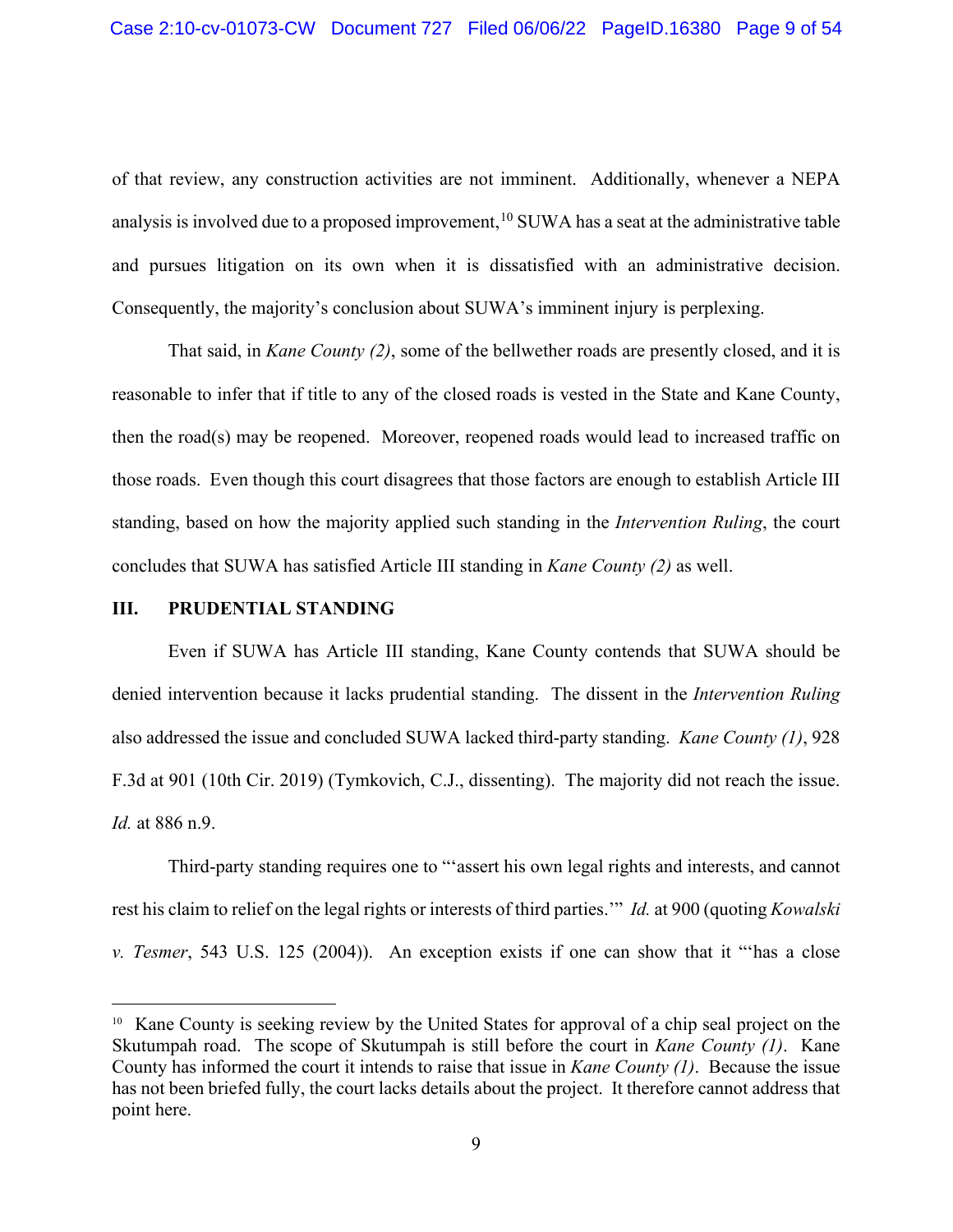relationship with the person who possesses the right *and* there is a hindrance to the possessor's ability to protect his own interests.'" *Id.* (alteration omitted) (emphasis added) (quoting *Sessions v. Morales-Santana*, U.S. , 137 S. Ct. 1678, 1689 (2017)).

In *The Wilderness Society v. Kane County, Utah*, 632 F.3d 1162, 1171 (10th Cir. 2011) (en banc), The Wilderness Society asserted it was "not suing based on the legal rights of a third party, the federal government's property rights, but rather [was] working to protect its conservation interests." (Quotations and citation omitted.) In response, the en banc panel stated, "[p]rudential standing imposes different demands than injury in fact. A party may suffer a cognizable injury but still not possess a right to relief." *Id.* (internal citations omitted). The panel then rejected that "alleged aesthetic or recreational injury" was sufficient to grant The Wilderness Society prudential standing. *Id.* at 1174. In particular, the panel found that, The Wilderness Society's protests to the contrary, it "obviously seeks to enforce the federal government's property rights in the disputed rights of way" based on the nature of the suit.

The court concludes the same applies here. SUWA was not the intended beneficiary of the R.S. 2477 or Quiet Title statutes and cannot sue or be sued under either on R.S. 2477 road claims. Scope, as it pertains to determining the length and width of an R.S. 2477 right-of-way,<sup>11</sup> also cannot be raised by SUWA in a separate lawsuit because it would be asserting or defending the

The court emphasizes the above language to define the "scope" at hand because scope also is a word susceptible to multiple meanings. It has been used in the land use context to determine if a particular use falls with the scope of a right-of-way. Separate processes exist to address land use issues after title rights are determined. Whether SUWA may participate in those arenas is a separate standing issue than the one before this court. Here, the legal right or interest pertains only to ownership of rights-of-way and, if applicable, the legal description ("scope") of those rights-ofway.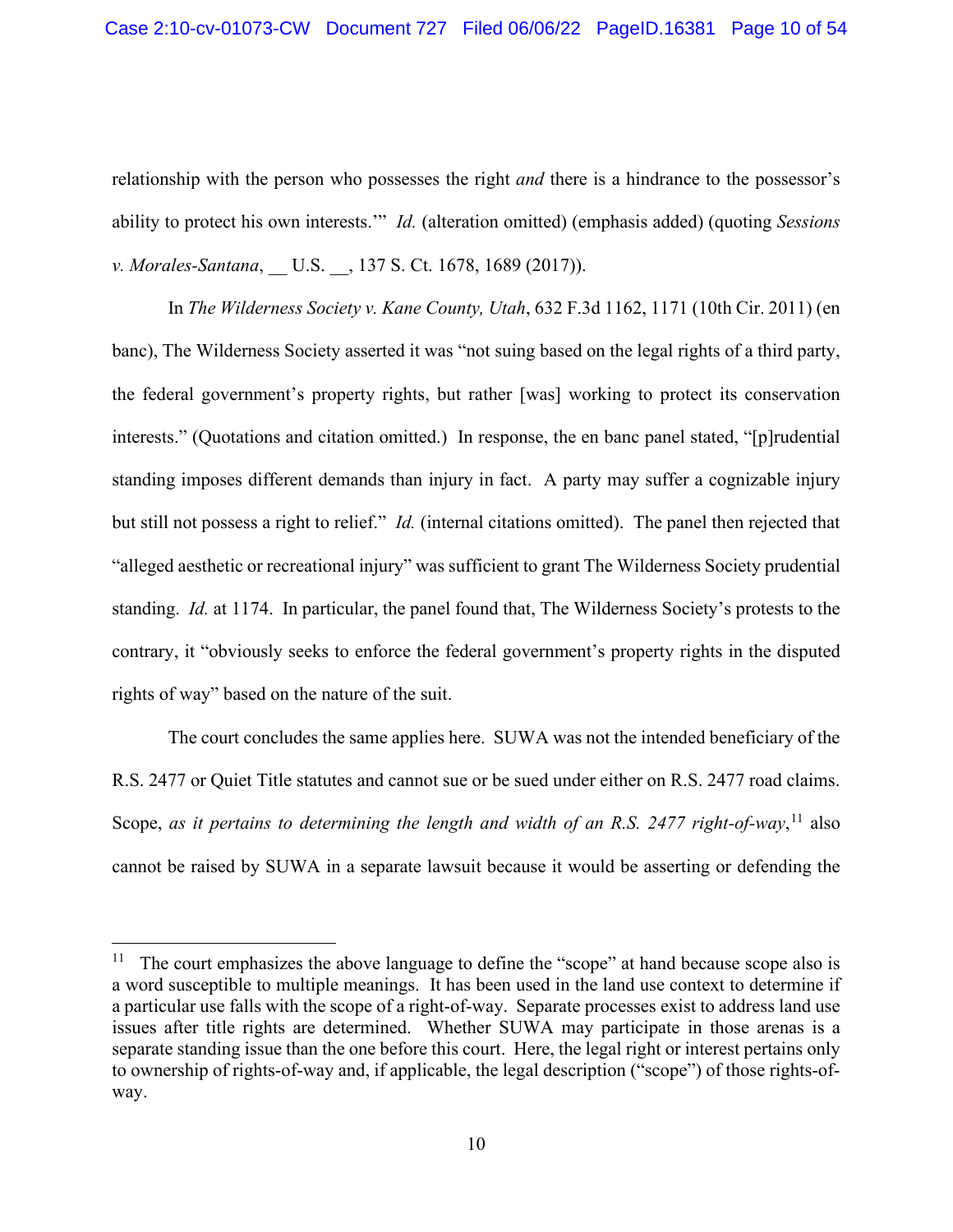rights of another. SUWA is therefore not asserting its own legal rights and interests as those terms are contemplated for prudential standing. Moreover, even if one could show a close relationship between the United States and SUWA, which the court is not finding, there is no ground to conclude that the United States is hindered in its ability to protect its own interest. Thus, the court concludes SUWA lacks prudential standing.

It is unclear, however, what the interplay is between piggyback standing and prudential standing. The court concludes it does not need to reach the issue because it will not alter the outcome of SUWA's motion to intervene.

#### **HISTORICAL CONTEXT FOR R.S. 2477 ROADS**

Before addressing the elements needed to intervene as of right, it is important to review the historical context that applies to R.S. 2477 roads and to SUWA.<sup>12</sup> It seems that a brief history of R.S. 2477 is stated in almost every decision involving an R.S. 2477 road. So often has it been repeated, that one may feel inclined to skip over it or skim it briefly. Yet, the property rights in R.S. 2477 cases are immersed in the past and may only be understood by placing the rights in historical context. If one does not carefully consider this context, then erroneous conclusions may be reached. The court therefore reviews this context anew.

<sup>&</sup>lt;sup>12</sup> On September 5, 2019, the court issued a memorandum decision that addressed the history of the road cases and how that history informs SUWA's present rights. Mem. Dec. (ECF No. 549). Because the analysis is still important and applicable to the present motion, the court repeats much of it here and supplements it with additional facts and legal analysis to address SUWA's latest motion.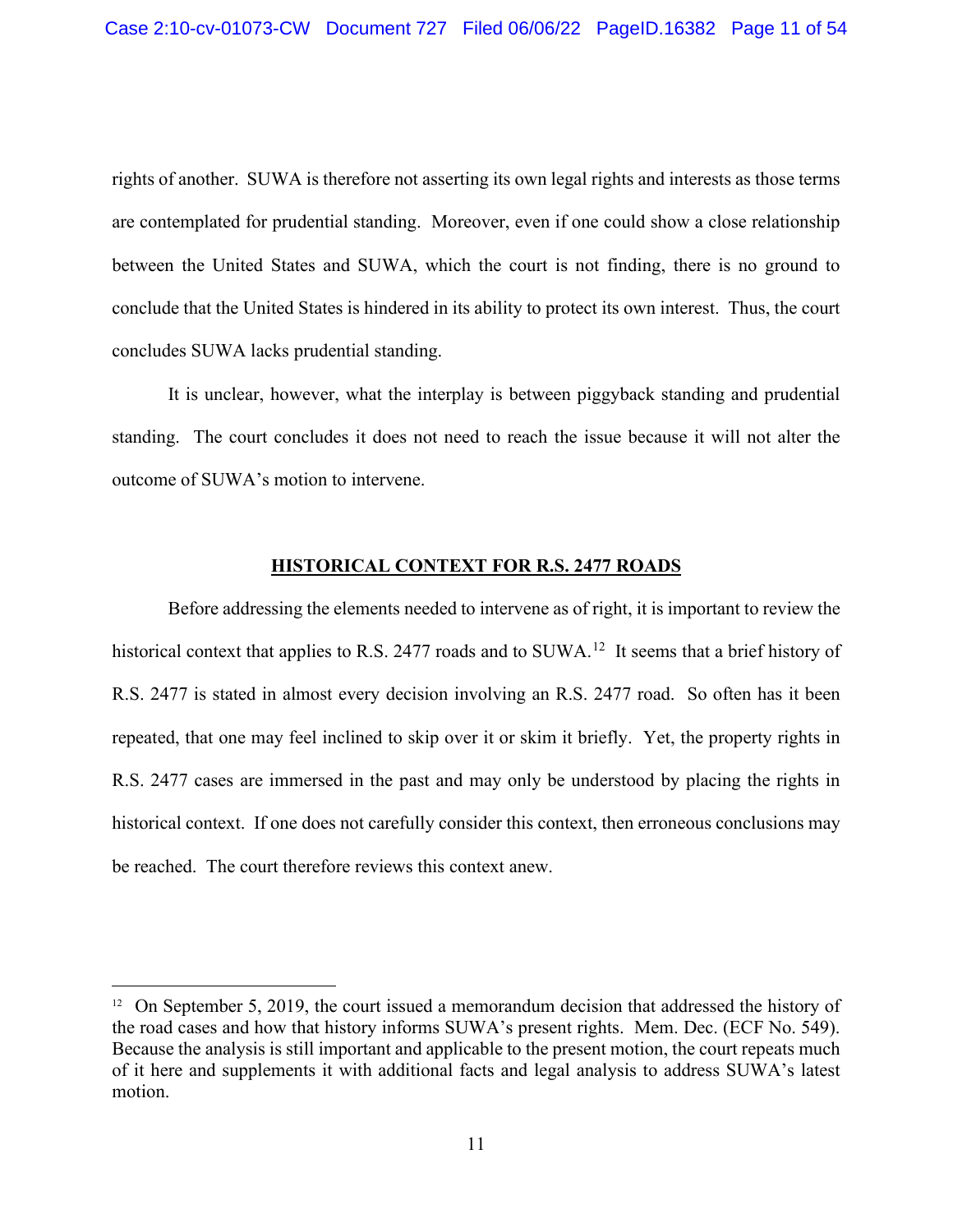## **I. R.S. 2477 ROADS WERE WELCOMED AND NEEDED**

The United States wanted to settle the west in the 1800's. Consequently, after the United States had expanded its boundaries to the Pacific Ocean, Congress passed a series of acts to encourage such settlement and development of the west. Among these were the Homestead Act of 1862 (granting lands for settlement), the Pacific Railway Act of 1862 (supporting development of a transcontinental railroad by granting lands), and the Morrill Act of 1862 (promoting development of public colleges by granting lands). Against this backdrop, "[i]n 1866, Congress passed an open-ended grant of 'the right-of-way for the construction of highways over public lands, not reserved for public uses.'" *S. Utah Wilderness All.*, 425 F.3d at 740 (quoting Mining Act of July 26, 1866, ch. 262, § 8, 14 Stat. 251, 253 (1866), *repealed by* Federal Land Policy Management Act of 1976, Pub. L. No. 94-579, § 706(a), 90 Stat. 2743)). Such highways are now commonly referred to as R.S. 2477 roads, and "most of the transportation routes of the West were established under [R.S. 2477's] authority." *Id.* Indeed, "R.S. 2477 rights of way were an integral part of the congressional pro-development lands policy," and were "deemed a good thing." *Id.* at 740–41. The roads were welcomed and needed to carry out the United States' desire to settle the west.

For the 110-year-period between 1866 and 1976, the grant for the creation of highways remained in place until Congress passed the Federal Land Policy Management Act of 1976 ("FLPMA"). Although Congress changed its focus in 1976 to conservation and preservation, FLPMA nevertheless provided "that any valid R.S. 2477 rights of way existing" at the time of FLPMA's passage "would continue in effect." *Id.* at 741 (quotations omitted) (citing Pub. L. No. 94-579, § 701(a), 90 Stat. 2743, 2786 (1976)).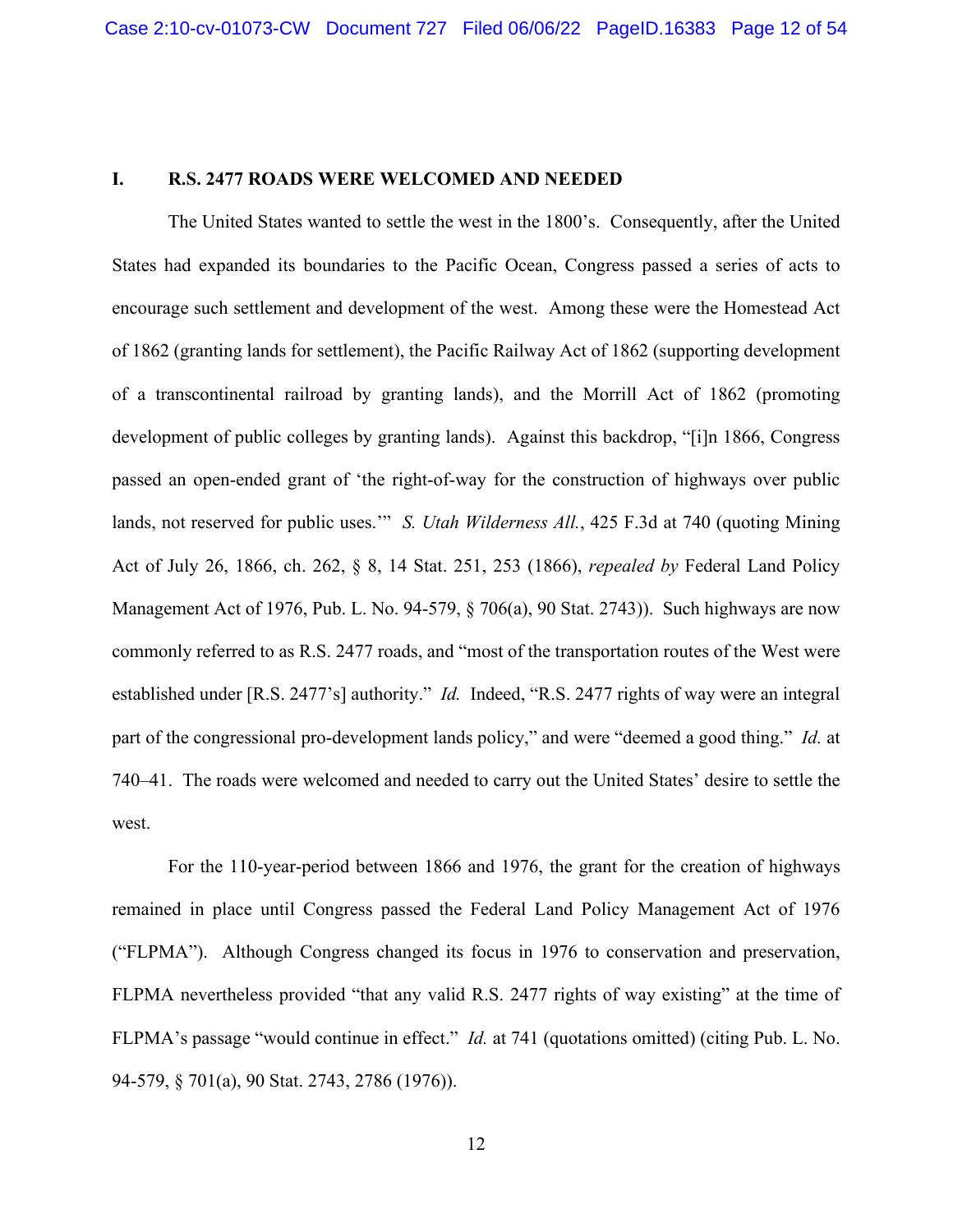The court takes judicial notice that Kane County was founded in 1864 while Utah was still a territory. It was formed in the midst of the Acts discussed above to settle the west and establish roads across public lands. It would be illogical to conclude that no R.S. 2477 roads were established between 1866 and 1976 in Kane County. Kane County therefore has a legitimate interest in protecting any valid property rights it acquired during that time period.<sup>13</sup> Unfortunately, what "used to be a non-issue" with respect to these roads has now "become a flash point." *Id.* at 742. This action arises due to FLPMA's grandfathering provision and ensuing disputes.

### **II. ROADS EXISTING ON THE GROUND AS OF 1976**

Because FLPMA grandfathered in existing property rights, Plaintiffs' suit is not about establishing new roads across public lands. It is about proving who the owner is of roads that *already exist on the ground*, as well as the scope of any existing right-of-way. For the State and County to prove they acquired these roads before FLPMA's passage, courts have required Plaintiffs to file a quiet title action under 28 U.S.C. § 2409a.

For a cause of action to lie under § 2409a, Plaintiffs must prove "(1) the United States 'claims an interest' in the property at issue; and (2) title to the property is 'disputed.'" *Kane Cnty., Utah*, 772 F.3d at 1210–11 (citation omitted). If Plaintiffs can pass that jurisdictional bar, they then must prove acceptance of the grant typically by public use or by mechanical means prior to

<sup>&</sup>lt;sup>13</sup> It would be equally illogical to conclude that Kane County holds title to all 770 claims (approximately) it has made in its consolidated complaints. Thus, the United States has a legitimate interest in protecting its ownership of property rights that were retained and are exclusive to it. The parties recognize these truths and are seeking to sort out legal principles through a bellwether process that will guide the resolution of future roads in accordance with rights of the legitimate owner of the right-of-way.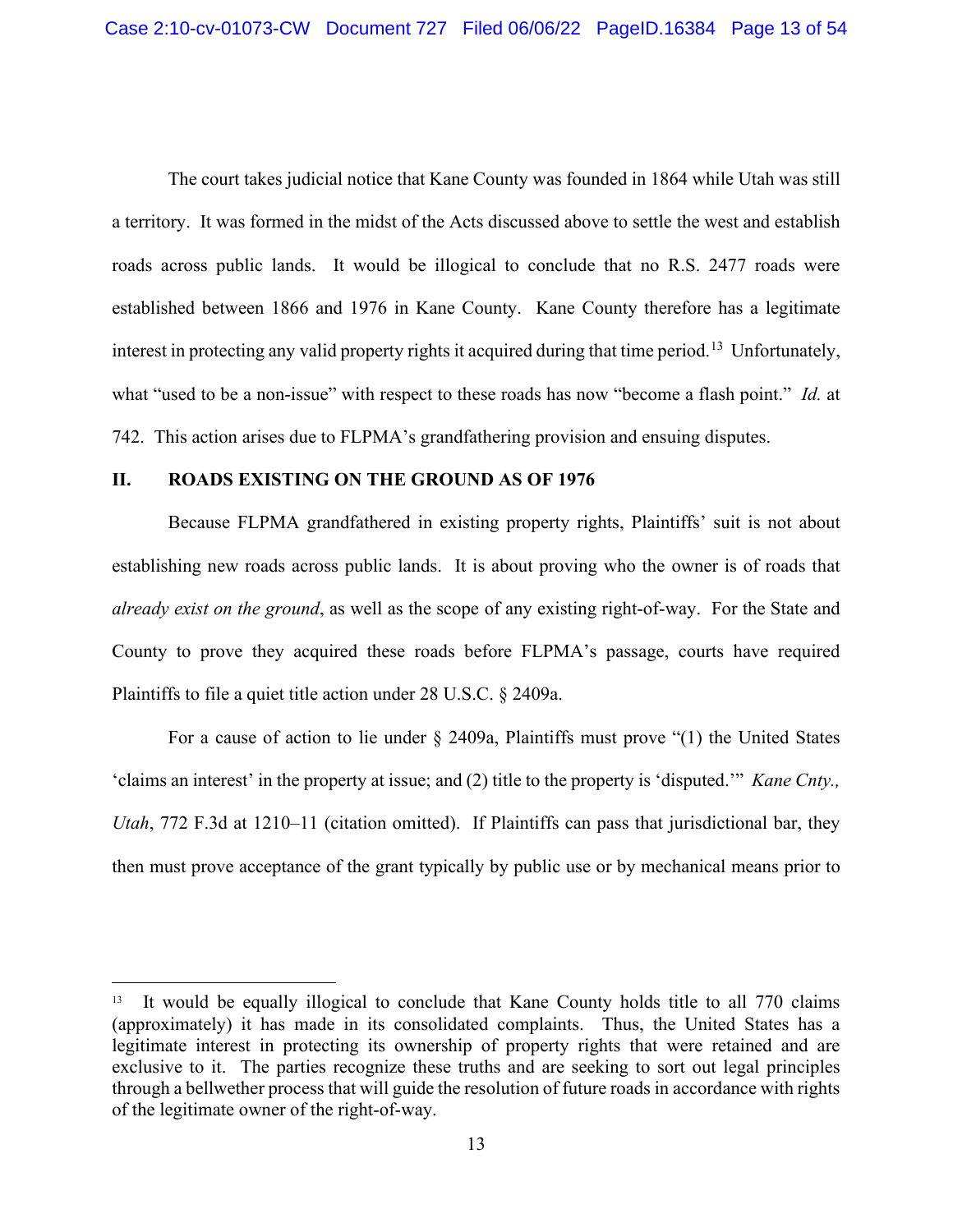October 21, 1976. The court makes the distinction between title arising under R.S. 2477 and title arising in another context.

The court references School and Institutional Trust Lands ("SITLA parcels") to illustrate this distinction. SITLA parcels are owned by the State of Utah. Some of the SITLA parcels are located within federal preservation areas. To ensure the State can make use of its SITLA parcels and that the BLM can maintain its priority preservation areas, at times, the State and the United States have entered into exchanges of property. One of the more recent exchanges occurred under the Utah Recreational Land Exchange Act of 2009. *See* Pub. L. No. 111-53, 123 Stat. 1982 (2009). It involved a present-day conveyance of title to parcels from one government to another in exchange for a corresponding conveyance of title to other parcels. The very nature of that title and scope exchange necessitated complex environmental analyses and cost studies before the exchange could be put into effect. One would anticipate competing interests being evaluated under such circumstances.

In contrast, R.S. 2477 issues do not involve the present day. They look to events that had to have occurred before October 21, 1976. No matter how vehemently a person may oppose a road in a certain area today, or how justified that vehemence is, those factors are irrelevant to the court's analysis. When determining title under R.S. 2477, the court does not consider anyone's present *interest* in land use issues or management, much less anyone's *competing interests*. Kane County is a hotbed for competing land interests. For every group that wants to preserve land, there is a competing group that wants the land open for development or recreation. Such competing interests cannot and do not inform the court's decision about who holds title to the property when that title arises under R.S. 2477. The specific R.S. 2477 title issue is simply not open for public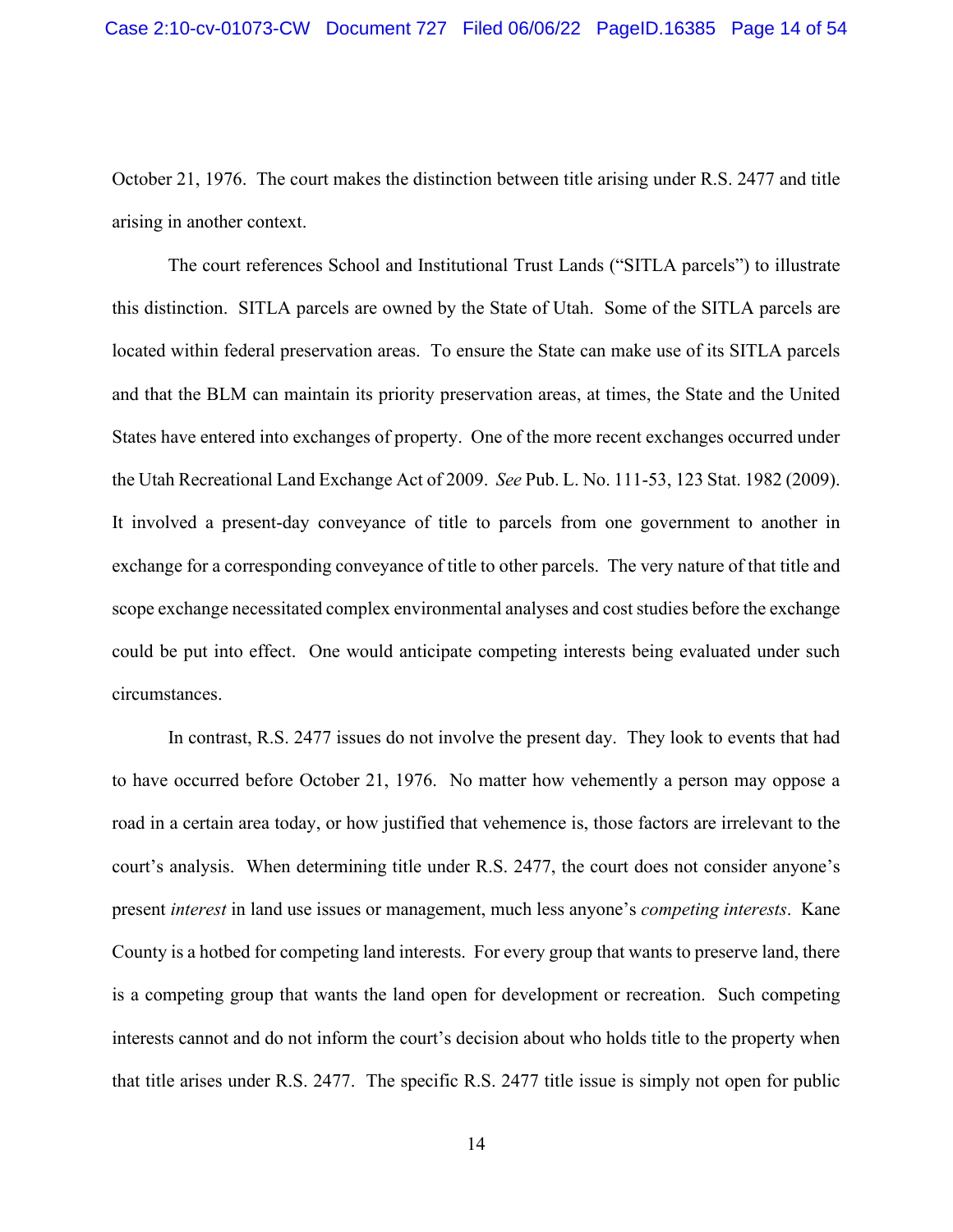opinion or comment. Thus, the nature of the particular property dispute before the court informs whether SUWA has a right to participate in this action.

#### **III. SCOPE IN THE R.S. 2477 CONTEXT**

#### **A. Scope of Review in** *San Juan County*

In another R.S. 2477 road case, "[s]everal conservation groups . . . [sought] to intervene in a federal quiet-title action brought by San Juan County, Utah, against the United States," and other federal defendants. *San Juan County*, *Utah v. United States*, 503 F.3d 1163, 1167 (10th Cir. 2007) (en banc) (hereinafter "*San Juan*"). The conservation groups were collectively referred to as SUWA. *Id.* The district court had denied SUWA's application to intervene as of right and also denied SUWA permissive intervention. *Id.* at 1171. The district court stated, "the pleadings define the case in a very narrow fashion and the existence or non-existence of a right-of-way and *its length and its breadth* are matters which it seems to me are fact driven . . . . " *Id.* (citation omitted). After quoting this particular language, the *San Juan* en banc panel stated, "SUWA appeals this ruling." *Id.* Thus, the issue of title and scope were reviewed in the *San Juan* case and SUWA was nevertheless denied intervention.

#### **B. Ownership and Scope**

In the *Intervention Ruling*, the majority agreed "that scope is inherent in the quiet title process. After all, a right-of way must have a scope." *Kane County (1)*, 928 F.3d at 894 (quotations and citation omitted). It further stated, "the district court must determine title and scope in separate steps." *Id.* Judicial efficiency does counsel against reaching the issue of scope if ownership of a right-of-way has not been established, but evidence on both issues is typically presented in the same trial and without bifurcated proceedings. This is so because ownership and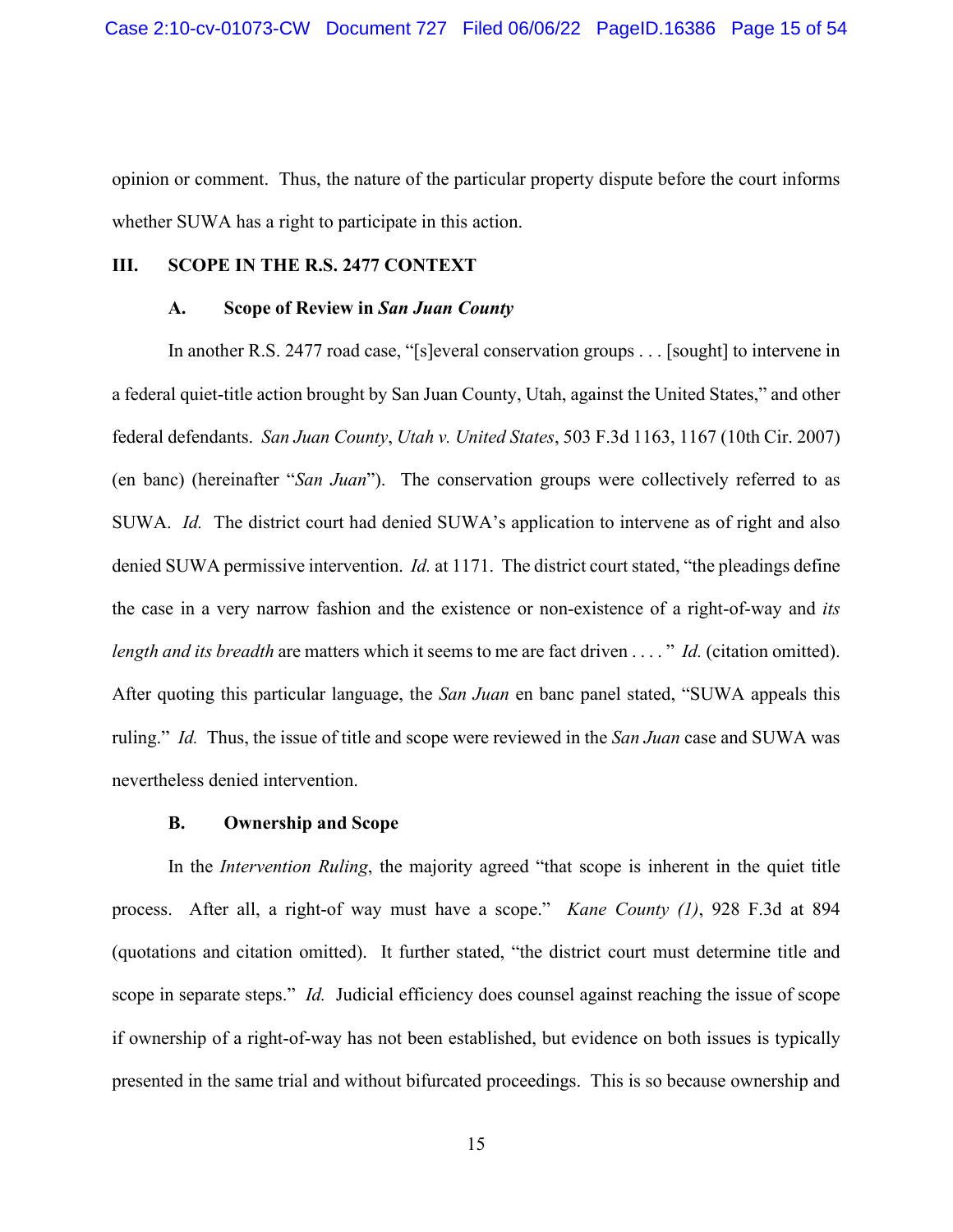scope are the two sides of the same coin that comprises title. Thus, when this court refers to title, it encompasses both elements.

Scope, in the R.S. 2477 context, means defining the length and width of the right-of-way so that the dividing line between one property and another is known. Indeed, in *Jeremy v. Bertagnole*, the Utah Supreme Court stated it is "proper *and necessary* for the court in defining the road to determine its width, and to fix the same according to what was reasonable and necessary, under all the facts and circumstances, for the uses which were made of the road." 116 P.2d 420, 423 (Utah 1941) (quotations and citations omitted) (emphasis added).

Although width is not limited to the actual travel surface (i.e., the "beaten path"), it is still bounded by pre-1976 uses. *Id.* at 423–24. The Court explained the boundaries as follows:

> A particular use having been established, such width should be decreed by the court as will make such use convenient and safe. A bridle path abandoned to the public may not be expanded, *by court decree*, into a boulevard. On the other hand, the implied dedication of a roadway to automobile traffic is the dedication of a roadway of sufficient width for safe and convenient use thereof by such traffic.

*Id.* at 424 (emphasis added).

The above confirms pre-1976 events fix in place the type of road that may be had and an approximate boundary for that road. R.S. 2477 and the Quiet Title Act, § 2904a are the sole statutes that govern the ownership and scope determinations. Other statutes that require balancing competing land use issues are not in play.

## **IV. HOW SUWA FITS INTO THE R.S. 2477 CONTEXT**

Notably, even though this case is about title, SUWA is not a property owner. Unlike the original parties, SUWA has no claim of title to any of the roads at issue or even to the land on which the roads cross. This is significant because, based on historical events, all of the federal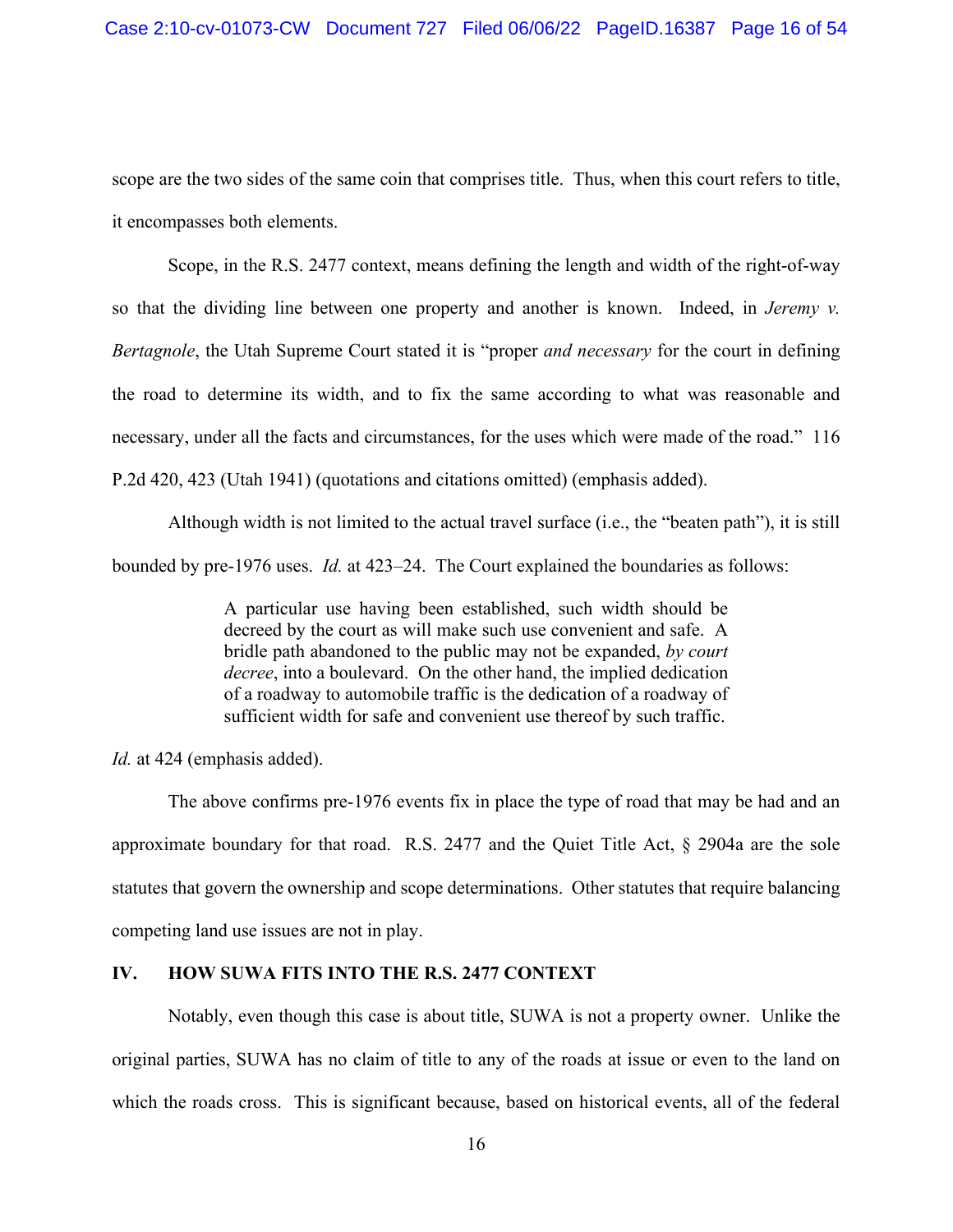land in which SUWA claims an environmental interest is subject to existing R.S. 2477 property rights. Whatever protectable interest SUWA may have, it emerged subject to those R.S. 2477 interests and cannot encroach upon them.

When Presidential Proclamation 6920 was issued to establish the Grand-Staircase-Escalante National Monument, it "expressly preserved all valid existing rights-of-way" within the Monument. *Kane County, Utah v. U.S.*, 934 F. Supp. 2d 1344, 1351 (D. Utah 2013), *affirmed in part and rev'd in part on other grounds*, 772 F.3d 1205 (10th Cir. 2014). When the Monument's management plan was developed, it stated:

> If claims are determined to be valid R.S. 2477 highways, the Approved Plan will respect those as valid existing rights. . . . Nothing in this Plan alters in any way any legal rights the Counties of Garfield and Kane or the State of Utah has [sic] to assert and protect R.S. 2477 rights, and to challenge in Federal court or other appropriate venue any BLM road closures that they believe are inconsistent with their rights.

*Wilderness Soc'y*, 632 F.3d at 1166 (alterations in original) (quoting Monument's Management Plan).

When FLPMA was passed, it directed the Secretary of the Interior to inventory federal lands to determine areas that were roadless and had wilderness characteristics.14 *Kane Cnty., Utah*, 772 F.3d at 1216. When the Secretary designated a land as a wilderness study area ("WSA"), the Secretary then had "to manage such lands 'in a manner so as not to impair the suitability of such areas for preservation as wilderness,' and to 'take any action required to prevent unnecessary or undue degradation of the lands and their resources." *Id.* (quoting 43 U.S.C. § 1782(c)).

<sup>&</sup>lt;sup>14</sup> This was in harmony with the Wilderness Act of 1964 that sought to preserve wilderness areas containing at least five thousand areas of land. Pub. L. No. 88-577, 78 Stat. 890 (1964).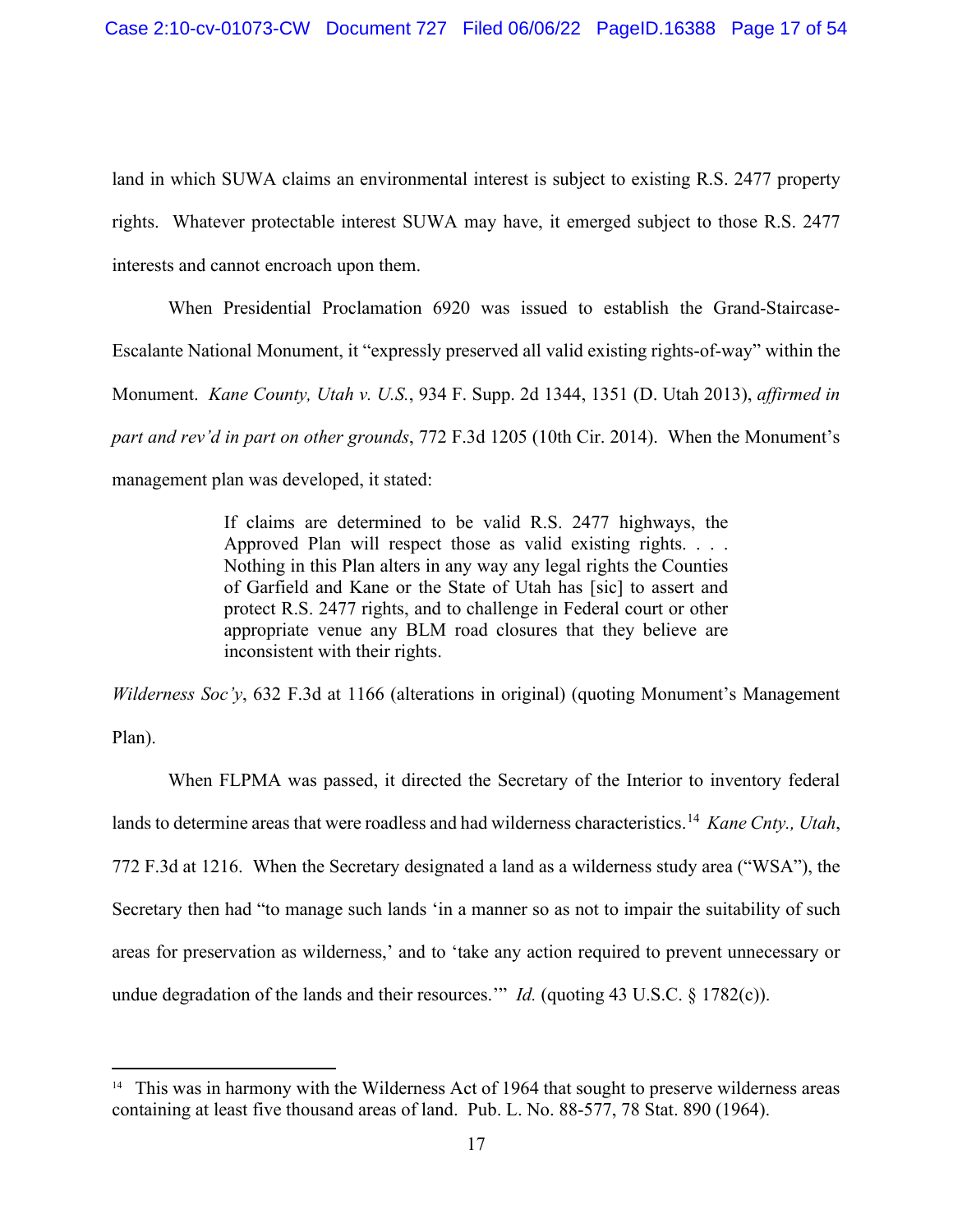As stated above, however, FLPMA also required that all valid R.S. 2477 rights-of-way be grandfathered in and preserved for those who acquired them before October 21, 1976. The BLM reconciled these competing aspects of FLPMA by stating "roadless" areas for purposes of a WSA involve "roads" that are "not coterminous with a 'road' under R.S. 2477." *Id.* "[T]he BLM Director for Utah issued" the following clarification: "The wilderness inventory process uses a definition of a road that is distinct from the definition of 'public' road contemplated by R.S. 2477 (43 U.S.C. § 932) and is a definition for inventory purposes only, not for establishing rights of counties, etc. . . ." *Id.* (quoting Instruction Memorandum No. UT '80-240 (Mar. 6, 1980)).

Moreover, "[a] subsequent nationwide BLM memorandum stated that where WSAs overlap with R.S. 2477 rights-of-way, 'the WSA/wilderness designation *is subject to* the terms and conditions of the pre-existing R/W grant.'" *Id.* at 1216–17 (emphasis added) (quoting Instructional Memorandum No. 90-589 (Aug. 15, 1990)). In each of the above instances, either Congress, the President, or the BLM balanced interests when setting forth the interplay between R.S. 2477 rightsof-way and any competing environmental considerations. And in each instance, the competing policy, economic, political, and environmental factors all are subject to valid, existing R.S. 2477 rights-of-way to such a point that they are not even considered in the R.S. 2477 analysis.

Perhaps this is better understood when one realizes that, at the time the R.S. 2477 roads were being established, the wilderness study areas that the BLM now manages in Kane County did not exist.<sup>15</sup> The Grand-Staircase-Escalante National Monument likewise did not exist at the

Although the Wilderness Act of 1964 had already been passed, and Roadless Review Areas were under review, the Wilderness Act did not involve lands managed by the BLM. FLMPA altered that, and wilderness study areas became a focus post-1976 for BLM managed land.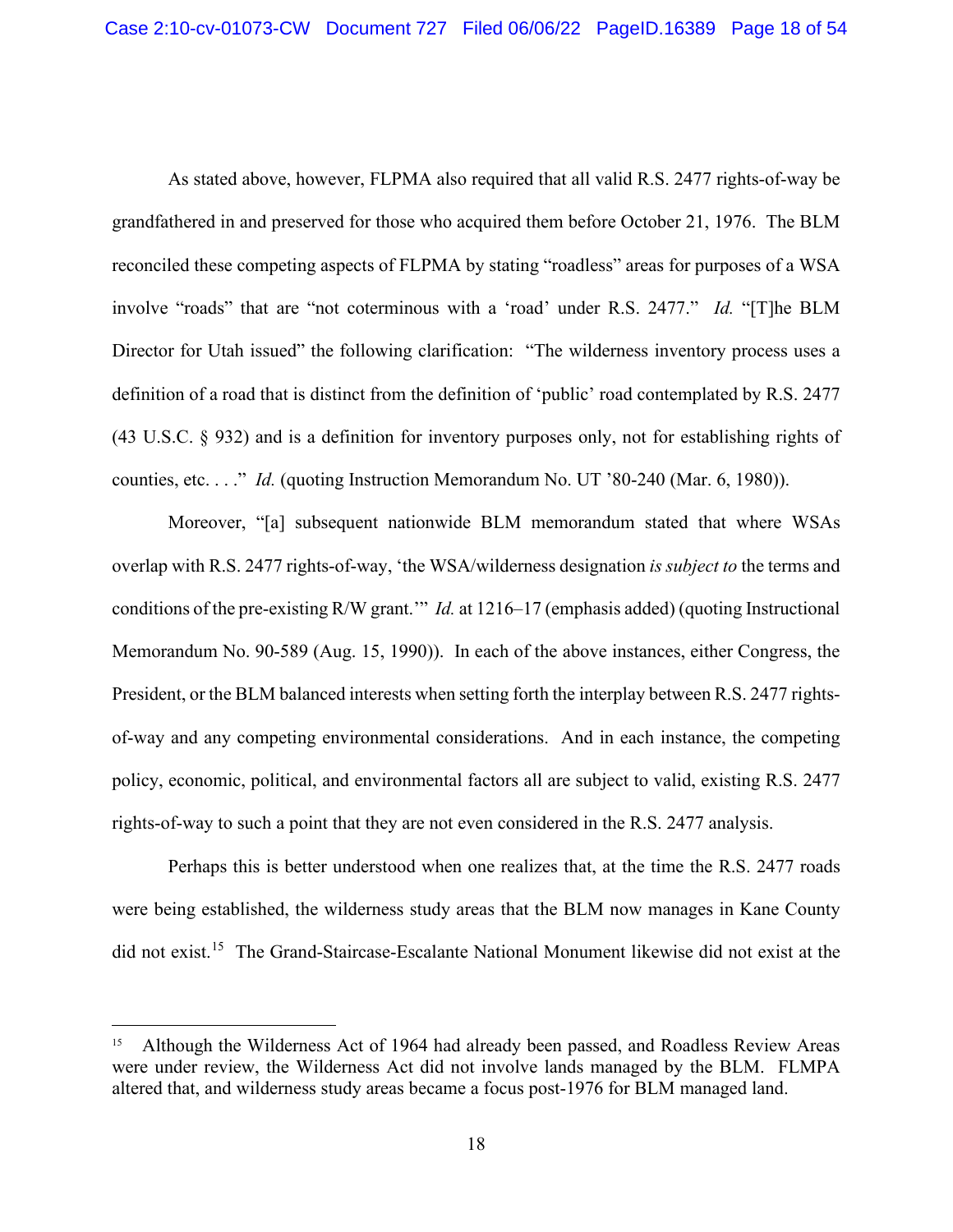time.<sup>16</sup> In fact, SUWA did not exist at the time R.S. 2477 roads were being established.<sup>17</sup> And no other defendant-intervenor in this action ever litigated the status of any road against Kane County or the State of Utah before 1976, as to whether a road should be opened, closed, or otherwise. *S. Utah Wilderness All.*, 425 F.3d at 741 (stating "all pre–1976 litigated cases involving contested R.S. 2477 claims (and there are dozens) were between *private landowners* who had obtained title to previously-public land and would-be road users who defended the right to cross private land on what they alleged to be R.S. 2477 rights of way") (emphasis added)). Only after any R.S. 2477 title had vested, did these things come into play. Hence, it is not surprising that whatever protectable interest SUWA has, the interest was taken subject to the title holder's interests, not the other way around.

With the historical context in mind, the court now turns to the elements needed to intervene as of right.

## **INTERVENTION AS OF RIGHT**

Rule 24(a) of the Federal Rules of Civil Procedure sets forth the conditions for intervention as of right. SUWA must (1) "claim[] an interest relating to the property or transaction that is the subject of the action," and (2) be "so situated that disposing of the action may as a practical matter impair or impede the movant's ability to protect its interest, unless [3] existing parties adequately represent that interest." Fed. R. Civ. P. 24(a)(2).

<sup>&</sup>lt;sup>16</sup> The court takes judicial notice that the Monument was established in 1996.

<sup>&</sup>lt;sup>17</sup> This particular reference to SUWA refers only to the Southern Utah Wilderness Alliance, and the court takes judicial notice SUWA was formed in 1983.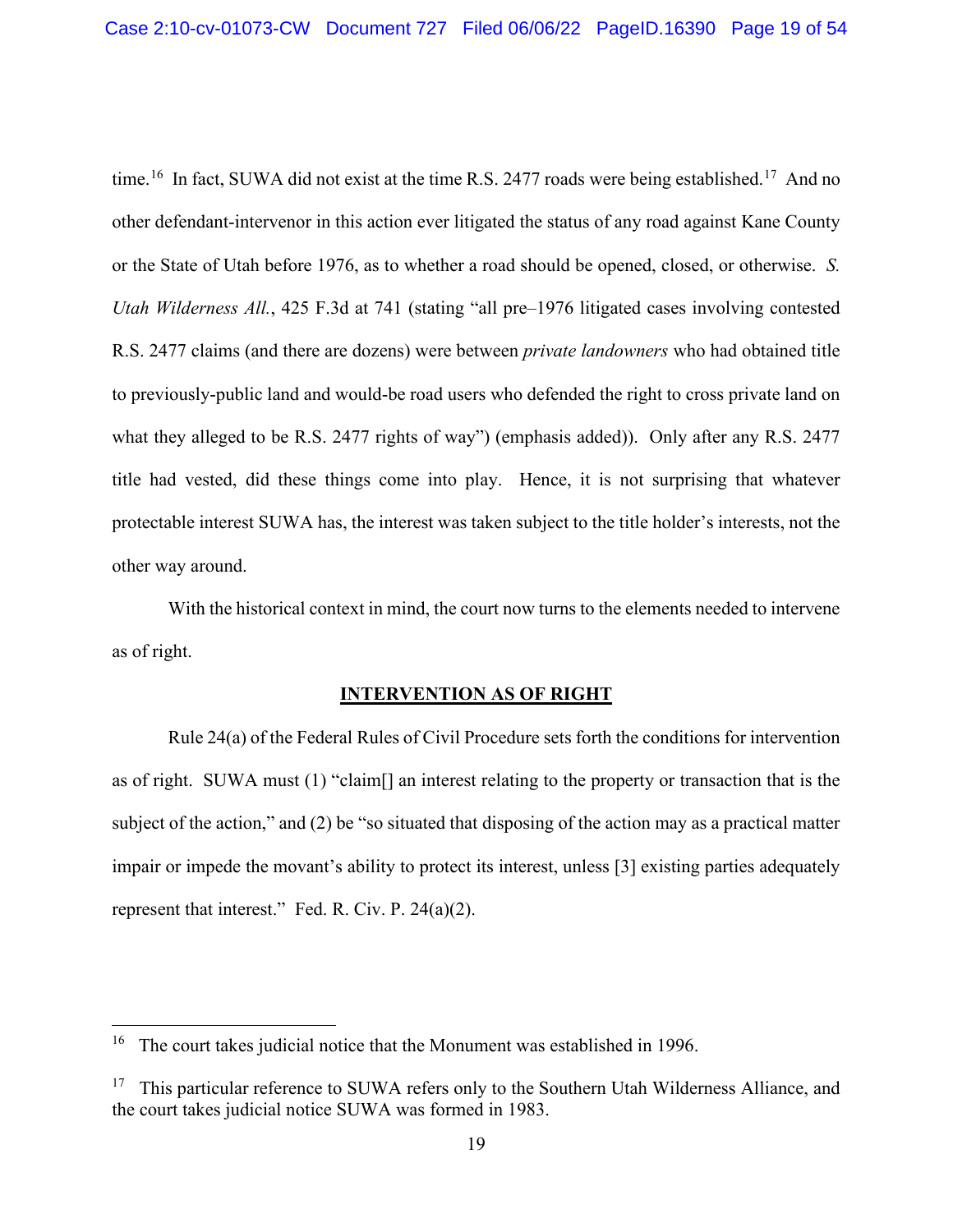# **I. INTEREST RELATING TO PROPERTY AND IMPAIRMENT OR IMPEDIMENT OF THAT INTEREST**

Intervention law has been inconsistently interpreted by the circuits, and unfortunately, the United States Supreme Court has provided little guidance about the "interest" prong for intervention as of right. Again, historical events are informative. Rule 24 was substantially modified in 1966, and that version is largely what is before the court today. The 1966 Advisory Committee Note specified how the amended rule was to be applied. Rule 24(a) was meant to follow "the reasoning underlying" Rules 19 and 23. Fed. R. Civ. P. 24(a)(2) advisory committee's note to 1966 amendment. The Committee stated, "[i]ntervention of right is here seen to be a kind of counterpart to Rule 19(a)(2)(i)<sup>18</sup> on joinder of persons needed for a just adjudication." *Id.* It also stated, an applicant should be allowed "to intervene in an action when his position [was] comparable to that of a person under Rule  $19(a)(2)(i)$ , as amended, unless his interest [was] already adequately represented in the action by existing parties." *Id.* Rules 19 and 24 share almost identical language because of their design to work in tandem. Nelson, 106 Va. L. Rev. at 334, 355.

Although "practical considerations" were incorporated into Rules 19 and 24, the concern at issue was the "legally protected interests of the sort that might form the basis for a lawsuit, not simply practical interests that might make someone care about the outcome of the suit." Nelson, 106 Va. L. Rev. at 334; *see also* 6 Moore's Federal Practice - Civil § 24.03 (2022) (stating "the term *protectable* means legally protectable. A movant's interest must be 'direct, substantial, and legally protectable' to satisfy the interest requirement of Rule  $24(a)(2)$ .") (emphasis in original)).

<sup>&</sup>lt;sup>18</sup> This rule has since been renumbered to Rule  $19(a)(1)$ .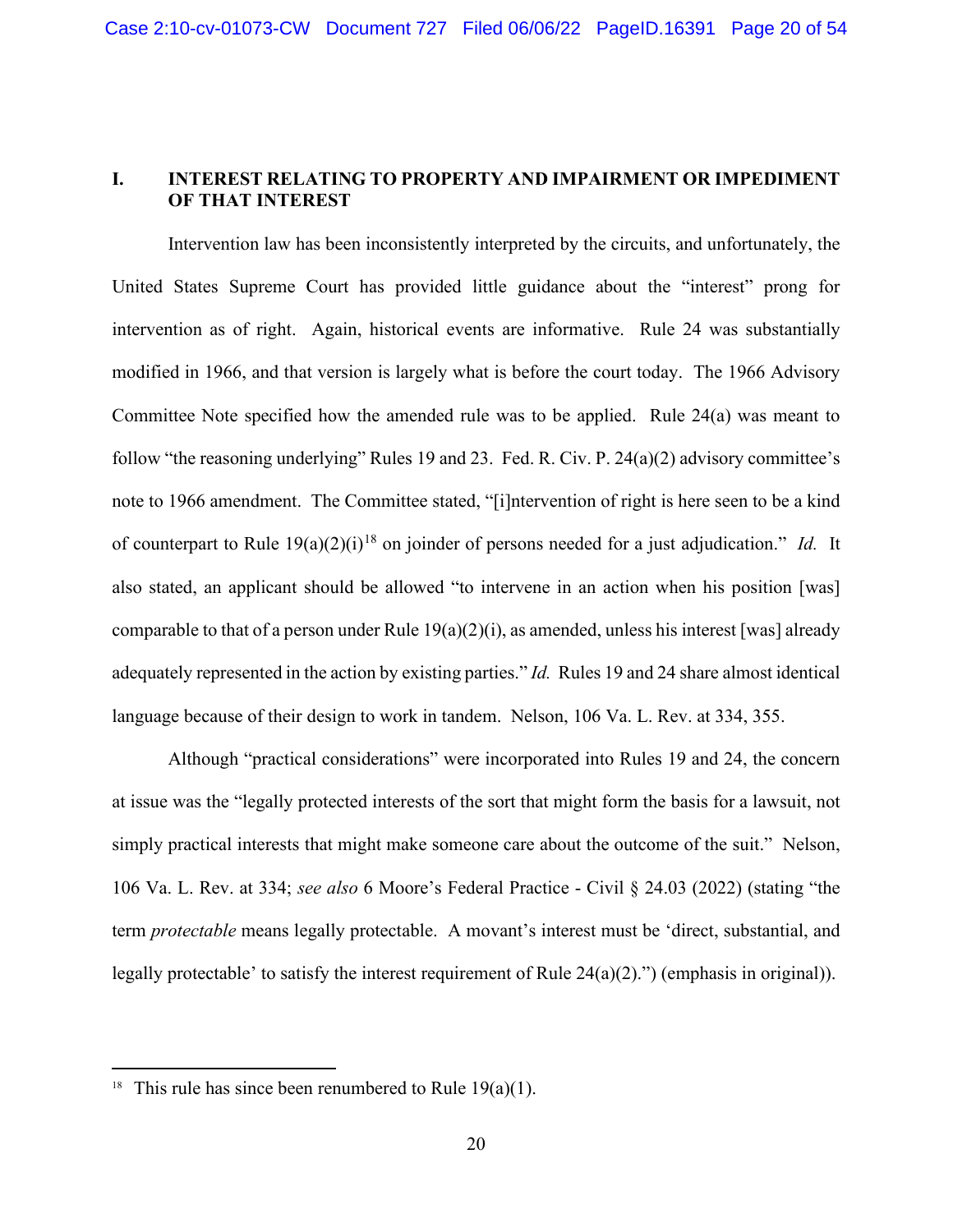In 2007, however, the *San Juan* en banc panel concluded it would no longer follow the "direct, substantial, and legally protectable" standard. *See San Juan*, 503 F.3d at 1193, 1195, 1199 (stating it is not legal error to consider those factors, "[b]ut other interests may also suffice"). Instead, the Court adopted the "practical judgment" standard that "must be applied in determining whether the strength of the interest . . . justiffies] intervention." *Id.* at 1199. Although one would be hard pressed to conclude that SUWA is a necessary party in R.S. 2477 proceedings,<sup>19</sup> by changing the intervention standard, the panel essentially decoupled Rule 24 from Rule 19. The panel then concluded that "SUWA's environmental concern is a legally protectable interest," and that the disposition of the R.S. 2477 claims in *San Juan* "may as a practical matter impair or impede SUWA's ability to protect that interest" based on the facts of that case. *Id.* (quotations, citation, and alteration omitted).

The panel relied upon a movement that "can be traced to the 1960s and 1970s." Nelson, 106 Va. L. Rev. at 337. "[A] trio of judges on the D.C. Circuit—David Bazelon, Harold Leventhal, and Spottswood Robinson—issued two opinions that paved the way for a broad reading" of Rule 24. *Id.* at 351. The *Nuesse v. Camp*, 385 F.2d 694 (D.C. Cir. 1967) decision is one of the opinions, *id.* at 352, and the Tenth Circuit panel relied, in part, on that decision when it altered its intervention standard. *See San Juan*, 503 F.3d at 1198.

"Chief Judge Bazelon urged courts not 'to be led astray by a myopic fixation upon "interest," but instead to interpret Rule 24(a) so as to achieve the goal of disposing of lawsuits by involving as many apparently *concerned persons* as is compatible with efficiency and due

<sup>&</sup>lt;sup>19</sup> Such a finding would be contrary to every Tenth Circuit decision where the Court affirmed that SUWA had no legal right to participate in an R.S. 2477 case.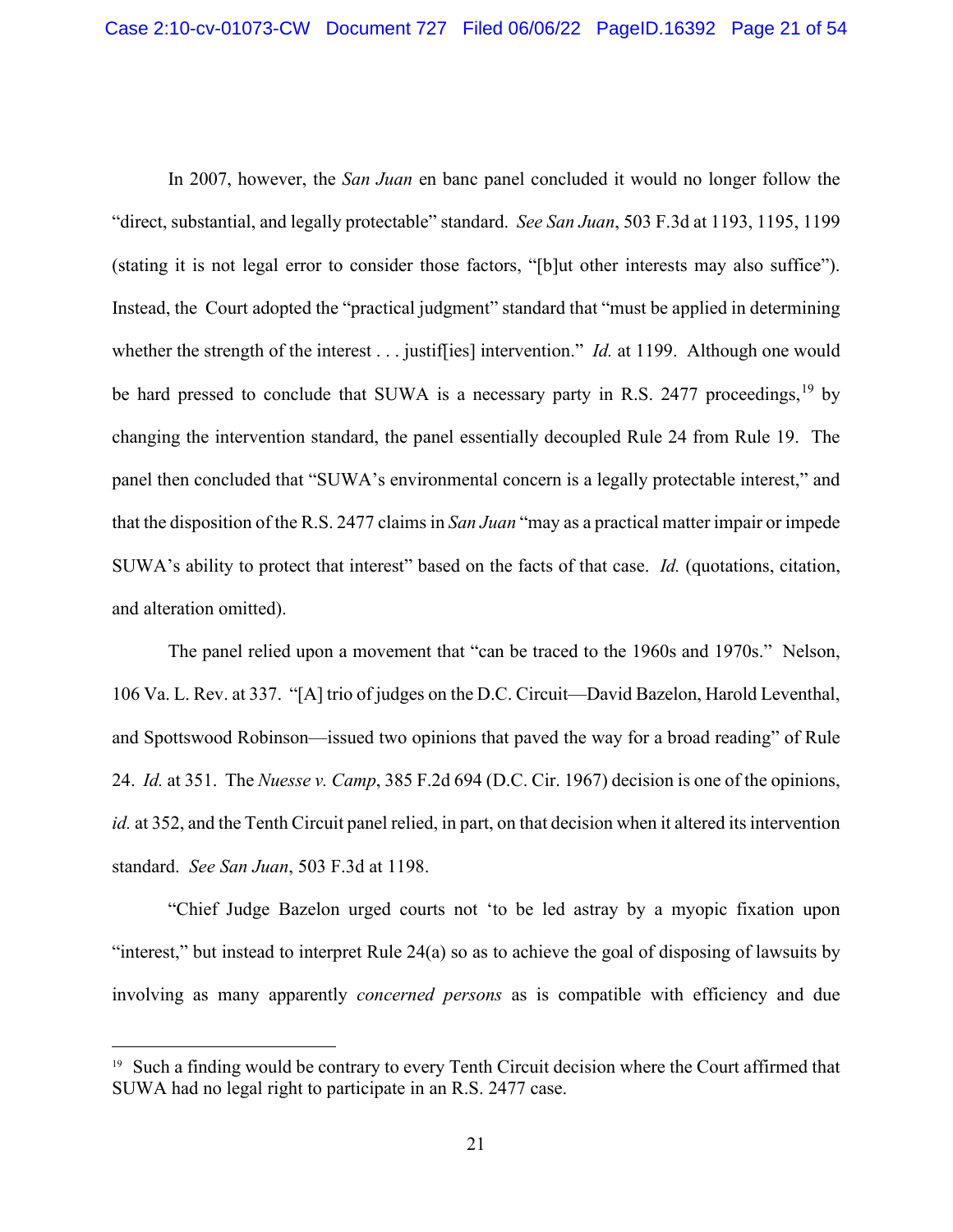process.'" Nelson, 106 Va. L. Rev. at 355 (alteration omitted) (emphasis added) (quoting *Smuck v. Hobson*, 408 F.2d 175, 179 (D.C. Cir. 1969), which in turn quoted the *Nuesse v. Camp* decision). The D.C. Circuit's interest-based representation allowed for a "surrogate political process" to be had "within lawsuits." *Id.* at 369. It also opened the door for the liberal intervention standard that the Tenth Circuit now follows after *San Juan*. This court understands the concerns expressed in *San Juan*. But when such concerns run contrary to the stated purpose of a rule, and the corresponding modified standard works harm to the original parties, the concerns should give way.

Although the *San Juan* decision altered the intervention standard, the reasoning the panel applied to conclude SUWA satisfied the "interest" prong was still "highly fact-specific." *San Juan*, 503 F.3d at 1199 (citation omitted). When making its finding, the panel expressly noted SUWA had brough an earlier suit, and "the litigation [in *San Juan*] proceed[ed] *directly* from SUWA's earlier advocacy of its interest." *Id.* at 1168, 1199 (emphasis added). Moreover, the panel cautioned that (1) Rule 24(a) should not be applied mechanically; (2) "courts [must] exercise judgment based on the specific circumstances of the case;" (3) "one must be careful not to paint with too broad a brush in construing Rule  $24(a)(2)$ ;" (4) "[t]he law can develop only incrementally;" and (5) the panel could not "produce a rigid formula that will produce the 'correct' answer in every case." *Id.*

Although this case involves some closed roads, *Kane County (2)* does not flow directly from an underlying proceeding like the one in *San Juan*. SUWA has engaged in widespread litigation challenging land use plans and has advocated for road closures, but to generalize that litigation to the point that every R.S. 2477 case flows from SUWA's advocacy would not be in harmony with the particular application in *San Juan*. Accordingly, this case is distinguishable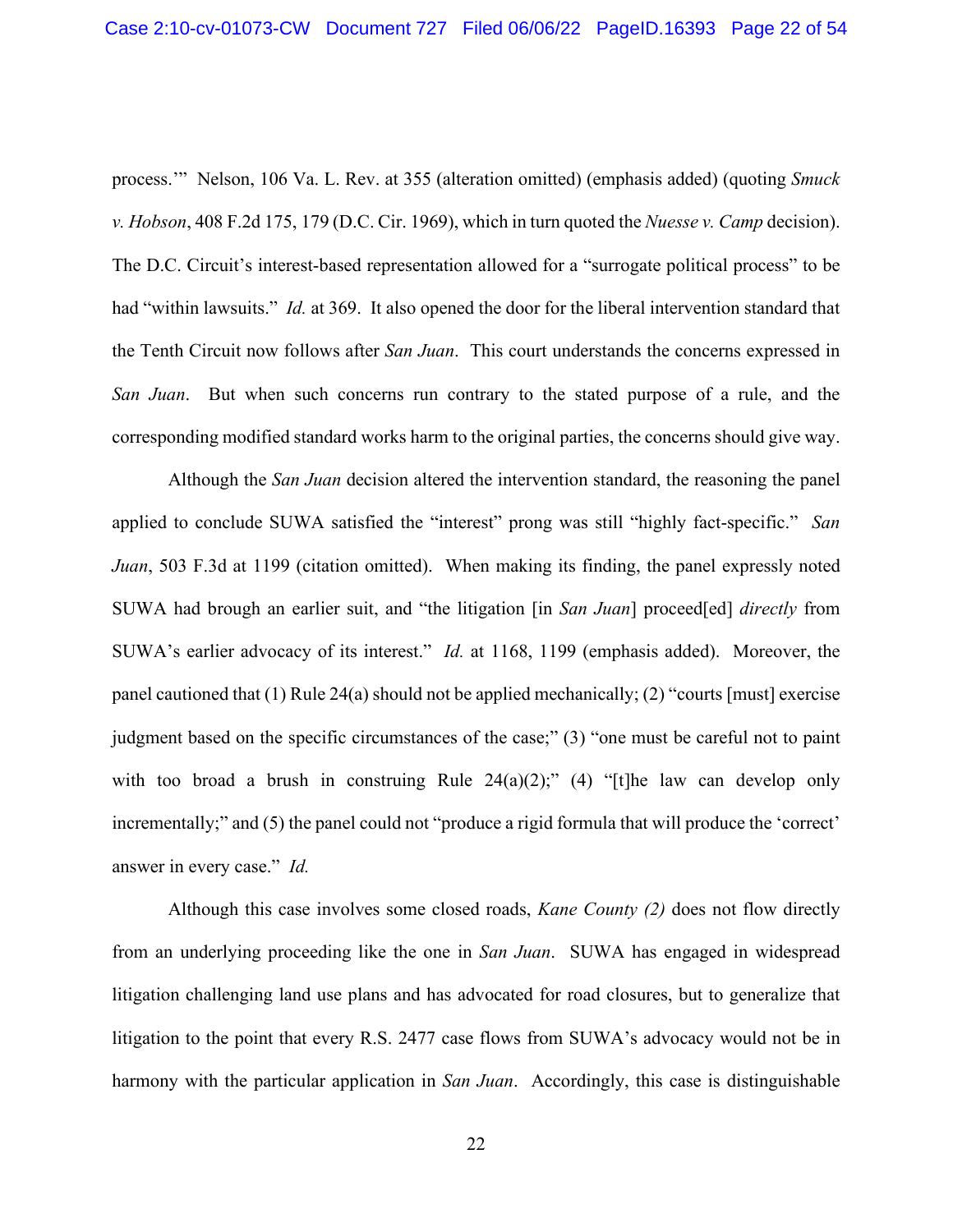from *San Juan*. Arguably, were one to apply the pronouncements from *San Juan*, there could be multiple points on which this case would be distinguished from it.

Yet, it appears the Tenth Circuit has now reached a de facto rule for R.S. 2477 cases whereunder SUWA will always satisfy the "interest" prong for intervention as of right because SUWA has a "decades-long history of advocating for the protection of these federal public lands." *Kane County (1)*, 928 F.3d at 892.<sup>20</sup> The de facto rule, however, does not appear to take into account that such advocacy occurred in the land use arena, which arena has no application in R.S. 2477 cases. In fact, it would be improper for this court to take into account land use issues when deciding ownership and scope under R.S. 2477 and the Quiet Title Act.

While this court finds the Tenth Circuit's decoupling of Rule 24 from Rule 19 problematic—particularly since the 1966 Advisory Committee Note is still applicable—and is concerned about the majority's conclusions about SUWA's interests, the court nevertheless assumes that SUWA has satisfied Rule 24(a)'s "interest" prong.

## **II. ADEQUATE REPRESENTATION OF INTERESTS**

### **A. SUWA's Converging Interests with the United States**

"Even if an applicant satisfies the other requirements of Rule 24(a)(2), it is not entitled to intervene if its 'interest is adequately represented by existing parties.'" *Kane County, Utah v. United States*, 597 F.3d 1129, 1133–34 (10th Cir. 2010) (quoting Fed. R. Civ. P. 24(a)(2)) (other citation omitted). SUWA contends the United States cannot adequately represent its interest

<sup>&</sup>lt;sup>20</sup> The majority relied on that factor and what seems to be a factual error about what would happen to the travel surface of the roads in *Kane County (1)*. Nevertheless, because rights-of-way wider than the roads' travel surfaces are in play in every one of the R.S. 2477 Road Cases, if these factors are sufficient to establish "interest," we are then at a de facto rule.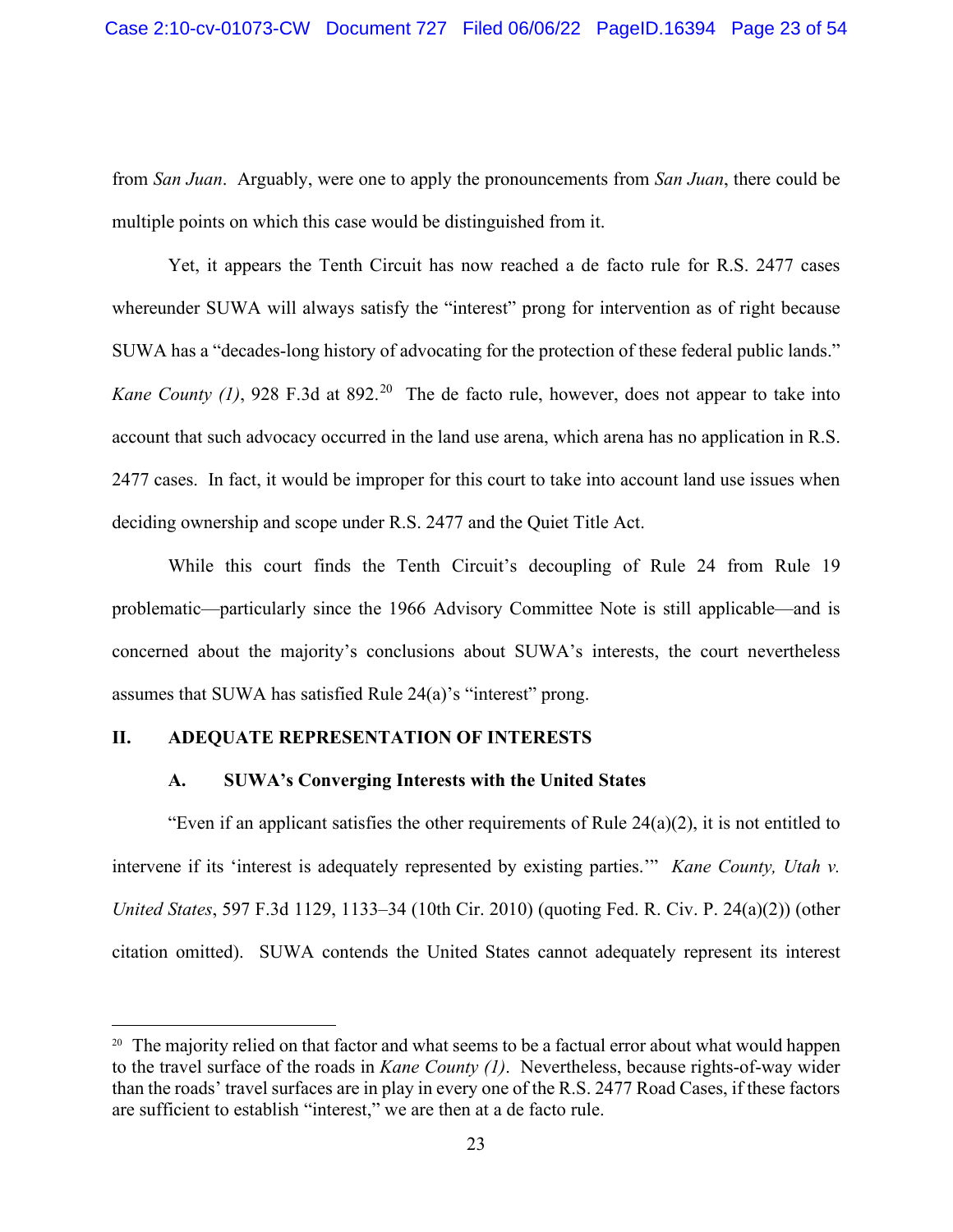because of a line of cases that state, "the government is obligated to consider a broad spectrum of views, many of which may conflict with the particular interest of the would-be-intervenor." *Utah Ass'n of Counties v. Clinton*, 255 F.3d 1246, 1256 (10th Cir. 2001). In such situations, only a minimal burden must be met to show inadequacy of representation. *See id.* at 1254–55 (citations omitted). It is that same line of cases the majority applied in the *Intervention Ruling*. Based on those land use cases, the majority concluded the United States would be considering competing policy, economic, political, legal, and environmental factors in *Kane County (1)* on the issue of scope. *See Kane County (1)*, 928 F.3d at 893–94.

In the United States' Response to SUWA's Supplemental Brief on Intervention as of Right in this case, it stated that it "does not concede that in [*Kane County (2)*] questions of scope will involve 'policy, economic, political, legal, and environmental factors'" (collectively "the Environmental Factors"). Resp. to SUWA's Supp. Brief, at 3–4 (ECF No. 709). The United States' response is not surprising because none of those factors are in play in *Kane County (2)*.

This court is the fact finder in *Kane County (2)*. It is aware of the record and the trial testimony. Extensive post-trial briefing has been submitted. Unlike in *Kane County (1)*, no additional evidence is being taken on the issue of scope in *Kane County (2)*. Thus, the court is aware of what is now before the court. And in none of the foregoing were the Environmental Factors raised or balanced by the United States because those factors are outside of the parameters of the R.S. 2477 and the Quiet Title Act analysis. Moreover, this court has observed that the United States has chosen to defend title (i.e., ownership and scope) vigorously on every bellwether road in *Kane County (2)*.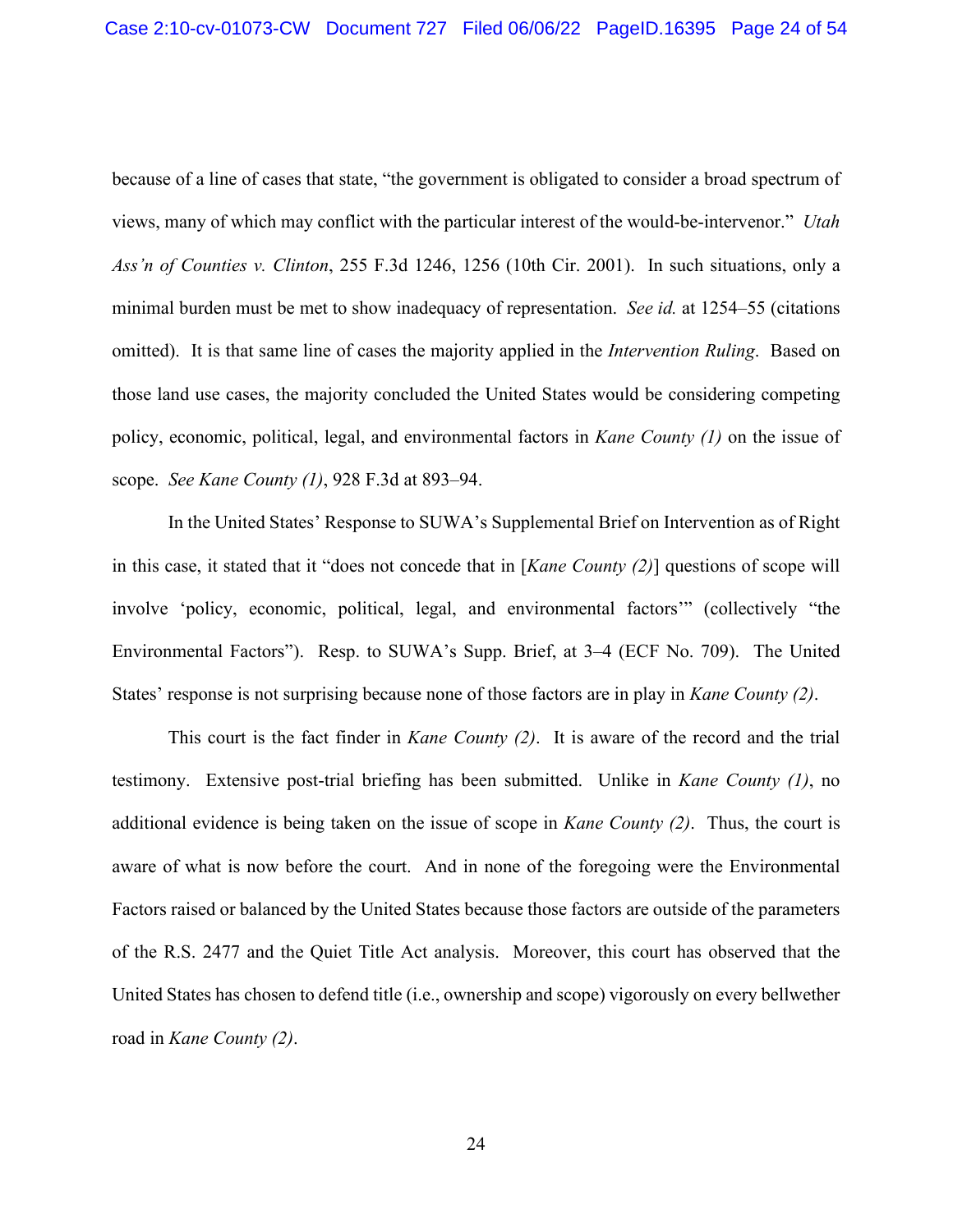The federal government is not always legally obligated to consider a broader spectrum of views. That obligation only arises when it is "litigating on behalf of the general public," *Utah Ass'n of Counties*, 255 F.3d at 1256, or when statutory obligations impose a duty on the government "to serve two distinct interests, which are related, but not identical." *Trbovich v. United Mine Workers of Am.*, 404 U.S. 528, 538 (1972). The very nature of the legal analysis and evidence shows the distinction between when the United States is litigating on behalf of other and when it is representing only its interests.

When this court has reviewed land use cases, the Environmental Factors are in play. For the United States to show its actions were appropriate in the land use context, it has to show what consideration it gave to competing views on the impact of an improvement project, or a travel plan, or a land management plan, and so forth. The United States has to show how it balanced those interests and any applicable environmental evidence in such a manner that its decision was not arbitrary, capricious, or contrary to law.

In an R.S. 2477 action, however, the United States does not have to present any evidence about impact on the environment or how it balanced competing interests when defending title. It does not have to offer evidence about how it has chosen to defend title. Nor are the decisions by the United States subject to challenge as being arbitrary and capricious or contrary to law because the only interest in play is its own.

In situations where the federal government is not representing interests other than its own, then the "representation is *adequate* when the *objective* of the applicant for intervention is identical to that of one of the parties." *City of Stilwell, Okl. v. Ozarks Rural Elec. Co-op. Corp.*, 79 F.3d 1038, 1042 (10th Cir. 1996) (quotations and citations omitted) (first emphasis in original) (second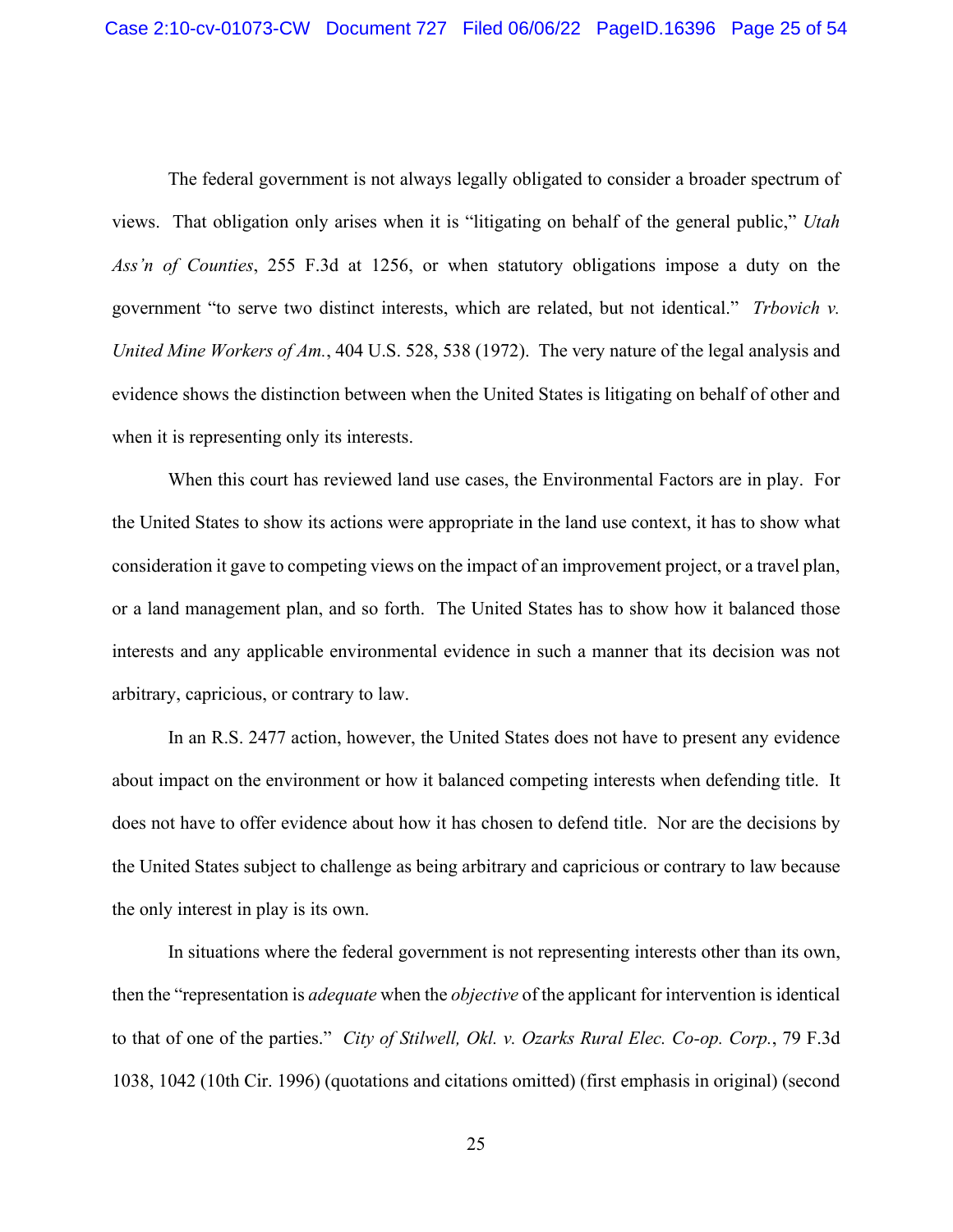emphasis added). The same remains true even if the intervenor's "ultimate motivation" in an action is different from the original party. *Id.*

In this case, the United States is not litigating to protect the general public's rights. It is litigating to protect its own exclusive title to property. It is a landowner that does not want its property rights encumbered by a right-of-way owned by Kane County or the State. Moreover, there is no statutory provision that requires the United States to consider any other competing interests but its own in this dispute.

As this court has held already on multiple prior occasions in this case, SUWA's objectives and interests in this litigation are the same as the United States. Both seek to defeat Plaintiffs' claims to title, and if title is found in favor of Plaintiffs for any road, both seek for that right-ofway to be as narrow as possible. In this, the United States and SUWA's objectives and interests are harmonious. Although the two may have diverging views about how to oppose Plaintiffs' claims, any interests SUWA may have are still *adequately* represented by the United States.

This is true regardless of whether the court is determining who is the owner of the rightof-way or the scope of that right-of-way. The scope determination does not weigh if a road should be open or closed to vehicular travel. The past use determines the type of road. It does not weigh if it is adjoined by a wilderness study area. Those areas were taken subject to the right-of-way. It does not involve a NEPA analysis or any other environmental or cost analysis because any dedication has to have occurred prior to 1976.

Through all of this, the United States has asserted it intends to argue for the narrowest width possible if any right-of-way is established in Plaintiffs' favor, and certainly, the United States has not acted contrary to its representations. During a three-week bench trial, the United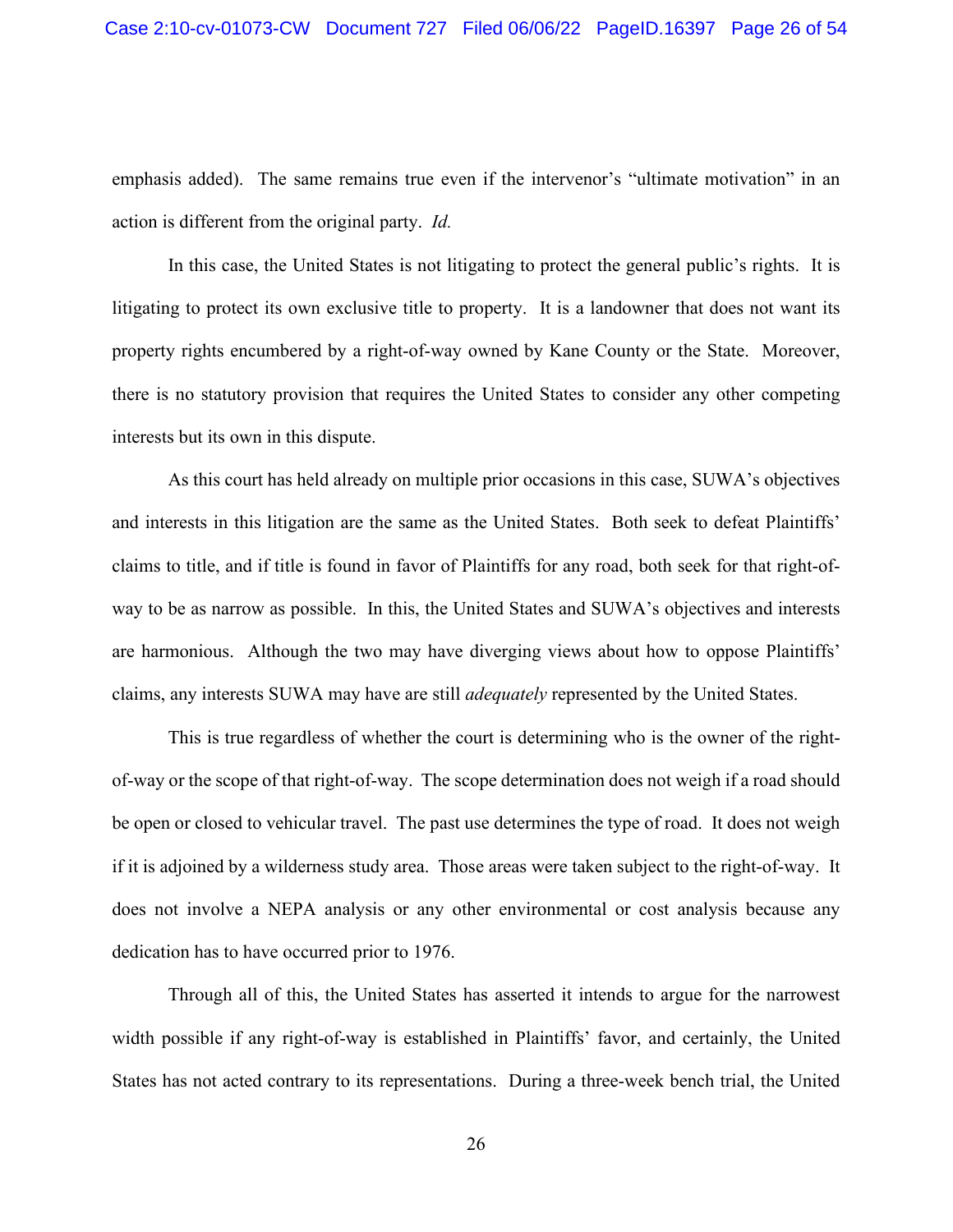States, through multiple attorneys, presented a strong defense to Plaintiffs' claims. In its post-trial briefing, the United States seeks dismissal of every bellwether road in this case on jurisdictional grounds, and to the extent jurisdiction is found, the United States has not conceded title to a single road. SUWA can ask for no more. Based on the parameters of how scope of title is determined and the United States' representations, the court concludes SUWA's interests are adequately protected by the very entity who owns the land and who has been involved with it for more than 150 years.

#### **B. Changes in Presidential Administrations**

The court now turns to the issue of Presidential Administrations. When SUWA went before the Tenth Circuit for the third time in *Kane County (1)* on the issue of intervention, it relied heavily on the Trump administration coming into office to argue the United States would not represent SUWA's interests adequately. As the dissent stated in the *Intervention Ruling*, at times "a shift in government policy may be enough to upset the presumption of adequate representation" in the land use context. *Kane Cnty. (1)*, 928 F.3d at 904. R.S. 2477 cases, however, span many presidential terms of office. Because of how many times a change may occur over who is in office, allowing such a change to affect when intervention may occur and when it may not will wreak further havoc on an area of law that already is problematic.

As this court stated in its September 5, 2019 ruling,

By the time this case reaches trial, has post-trial briefing, and a written ruling, we likely will be past the 2020 elections. That is how complex this case is. Speculating about what effect the Trump administration may have during an election year, and further speculating that he will be re-elected and focus on the R.S. 2477 cases is just that—speculation.

*Kane Cnty., Utah*, 333 F.R.D. at 934 F. Supp. 2d at 237. That has proven to be correct.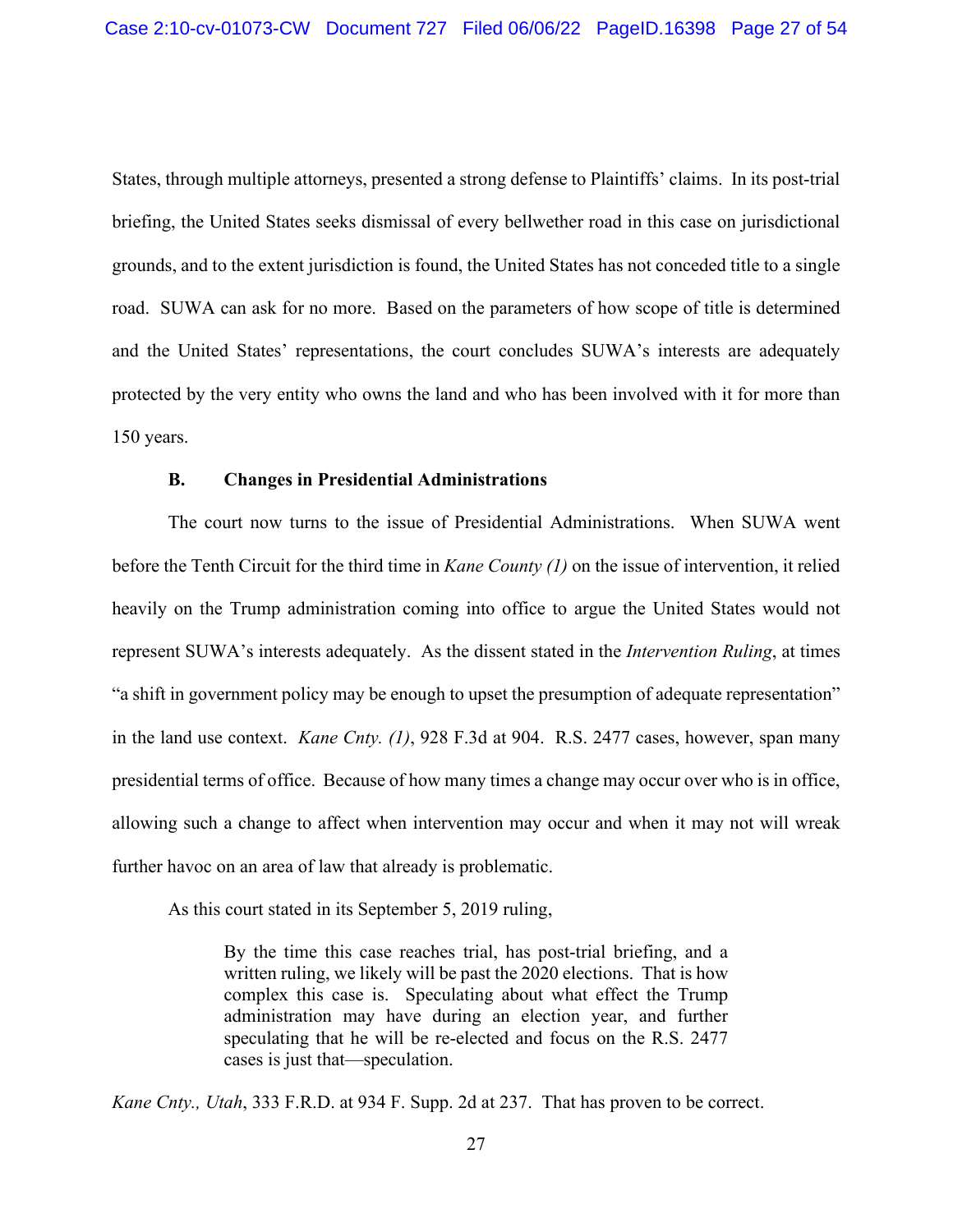Moreover, in the same ruling, this court noted that "Ken Salazar, who served as the United States Secretary of the Interior during the Obama administration, issued a memorandum in 2010, that clarified the United States' policy about R.S. 2477 roads." *Id.* The memorandum "stated the Secretary was working towards a pilot project to negotiate resolution of the R.S. 2477 claims in Utah."<sup>21</sup> *Id.* "If the United States can work towards that solution under the Obama administration, then working towards such a solution under Trump administration [was] not a sea change." *Id.*

In its Fifth Motion to Intervene in this case, SUWA also initially argued that its interests would not be adequately represented because the Trump administration had been lenient in allowing an application for a recordable disclaimer of interest ("RDI") and it had decreased the size of two national monuments in Utah. No RDI, however, was at issue in Kane County. Moreover, even though the monument sizes had changed, it did not remove the lands from federal ownership and control under the BLM land management.

Additionally, what has occurred since "President Joseph Biden was inaugurated on January 20, 2021 ("Inauguration Day")," further undermines SUWA's argument. Plaintiffs' Joint Opp'n to SUWA's Supplemental Brief, at 6 (ECF No. 708).

> On Inauguration Day, Scott de la Vega, Acting Secretary of the Interior for the Biden Administration, signed Order No. 3395, which, among other things, temporarily suspended all delegations of authority to Department Bureaus and Offices to issue any final decision with respect to R.S. 2477 claims, including recordable disclaimers of interest. *See* Order No. 3395, at Sec. 3.e. Although set to expire 60-days from its execution, its effects [were] extended indefinitely [on March 19, 2021].

<sup>21</sup> Press Release, July 30, 2010 at https://www.doi.gov/news/pressreleases/Salazar-Lays-Groundwork-for-Utah-Pilot-Project-to-Resolve-Old-Road-Claims-on-Public-Land (last visited Sept. 5, 2019).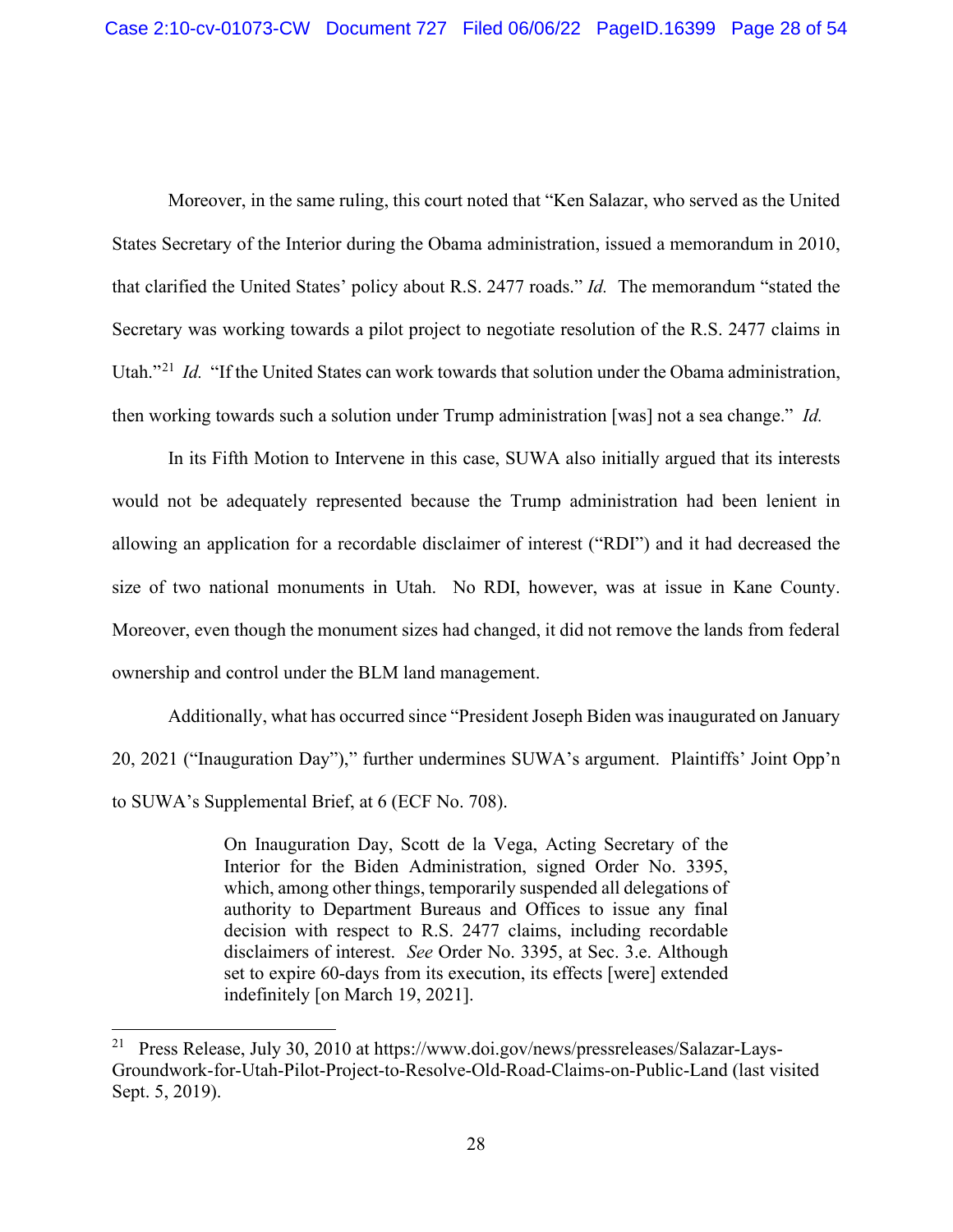. . . Also on Inauguration Day, President Biden ordered a sixty-day review of former President Trump's 2017 boundary changes to national monuments, which included size reductions of both Grand Staircase-Escalante and Bears Ears in Utah. *See* Executive Order on Protecting Public Health and the Environment and Restoring Science to Tackle the Climate Crisis (dated January 20, 2021), at Section 3; *see also* Exec. Order No. 13990, 86 Fed. Reg. 7037 (2021). The sixty-day review leaves open a range of options for the Biden Administration, but there is a strong likelihood that both of Utah's affected national monuments will be expanded well beyond the boundaries redrawn by the Trump Administration in 2017. *See, e.g.*, Brian Maffly, *President Joe Biden's order to review Utah monuments leaves options open, but expansion all but certain*, SALT LAKE TRIBUNE (Jan. 25, 2021), available at https://www.sltrib.com/news/environment/2021/01/25/presidentjoe-bidens/.

. . . On January 27, 2021, President Biden signed an Executive Order described by the Biden Administration as a means to "help restore balance on public lands and waters and provide a path to align the management of America's public lands and waters with our nation's climate, conservation, and clean energy goals." *See* Exec. Order No. 14008, 86 Fed. Reg. 7619 (2021). Section 208 of this Executive Order directs the U.S. Department of Interior ("DOI") to pause all new oil and gas leasing on public lands and offshore waters, concurrent with a comprehensive review of the federal oil and gas program as a whole. *See id.* at 7624. Additionally, Section 216 directs DOI to outline steps to conserve at least thirty percent each of U.S public lands and waters by the year 2030. *See id.* at 7627.

*Id.* at 6–7 (cleaned up). Thus, the grounds relied on by SUWA are no longer at issue.

#### **C. Other Relevant Point on Adequacy of Representation**

The court makes one final note. To the extent SUWA is contending the United States does not represent it adequately because the United States is not turning over every rock or making every possible argument, or because it may possibly disclaim or settle a claim, the court refers SUWA to Rule 1 of the Federal Rules of Civil Procedure. Rule 1 states all of the civil rules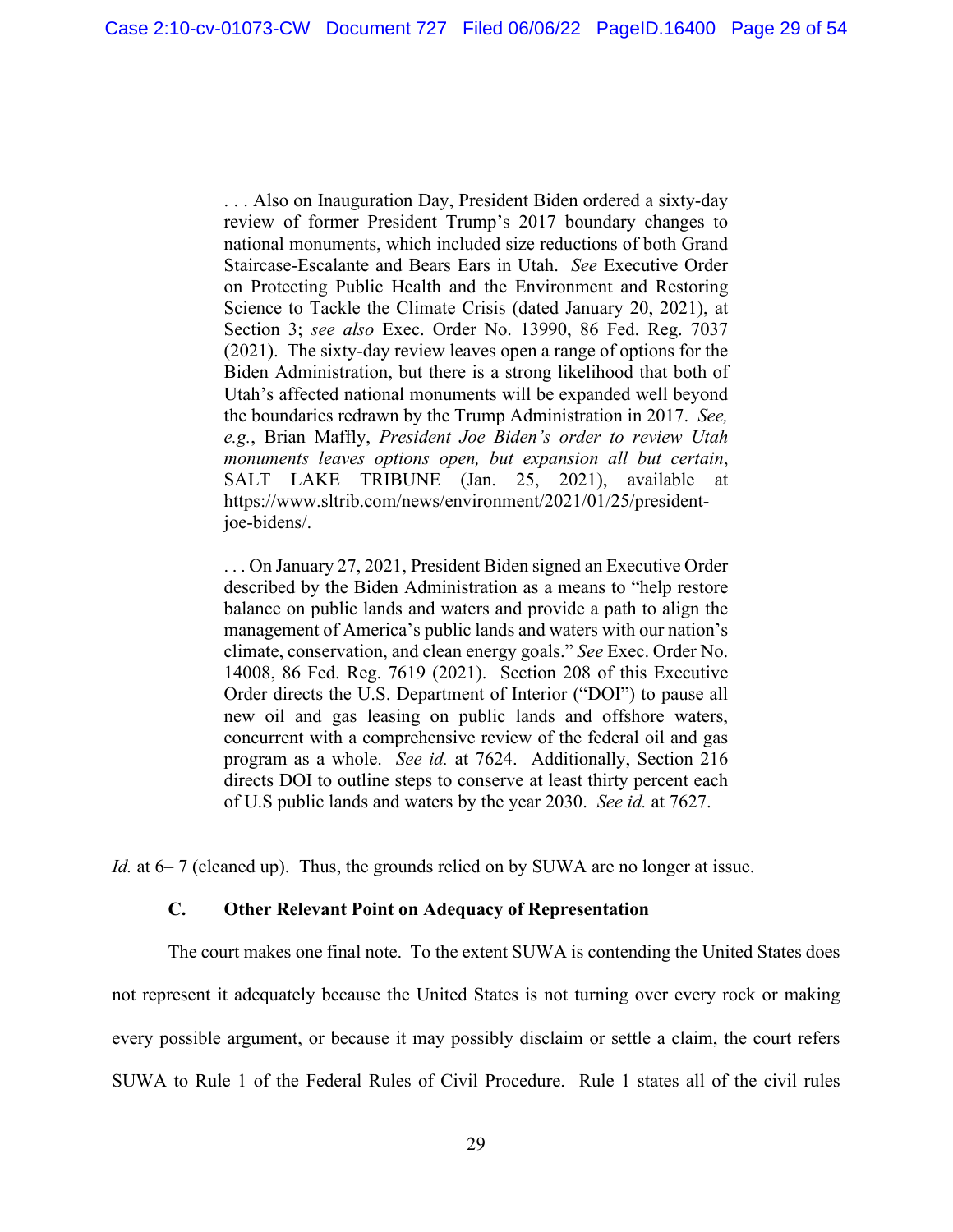(including those pertaining to discovery and intervention) are to "be construed, administered, and employed by the court *and* the parties to secure the just, speedy, and inexpensive determination of every action and proceeding." Fed. R. Civ. P. 1 (emphasis added). If a party has a litigation tactic that contravenes Rule 1, and one is balancing interests under the practical effects standard for intervention, that tactic should not be used to justify intervention but to halt it. To do otherwise is to ignore the very problem Rule 1 seeks to address. Based on the forgoing, the court concludes SUWA does not have a right to intervene in this case.

#### **III. SUWA'S END GOAL**

Although the court has concluded that SUWA does not have a right to intervene, SUWA's end goal warrants its own discussion. SUWA has made clear that it is not trying to intervene merely to defend the United States' title to the roads. Instead, SUWA's "focused interest in land protection" is such that it desires for "*any* right of way be *closed to vehicular traffic*," within the R.S. 2477 context. Renewed Mot. to Intervene, at 13, 16 (ECF No. 410) (emphasis added).<sup>22</sup> The Tenth Circuit's intervention standard requires that "practical judgment . . . be applied in determining whether the strength of the interest and the potential risk of injury to that interest justify intervention." *San Juan*, 503 F.3d at 1199.

In light of the fact that SUWA did not come into existence until seven years after any title had to have vested in the roads at issue, and that none of the other conservation groups involved in this case opposed title vesting when any such roads were dedicated to public use, the permissive intervenors' present position to shut down every R.S. 2477 road to vehicular use shows a troubling

 $22$  To the extent SUWA is seeking relief differently from the United States, it lacks prudential standing to do so.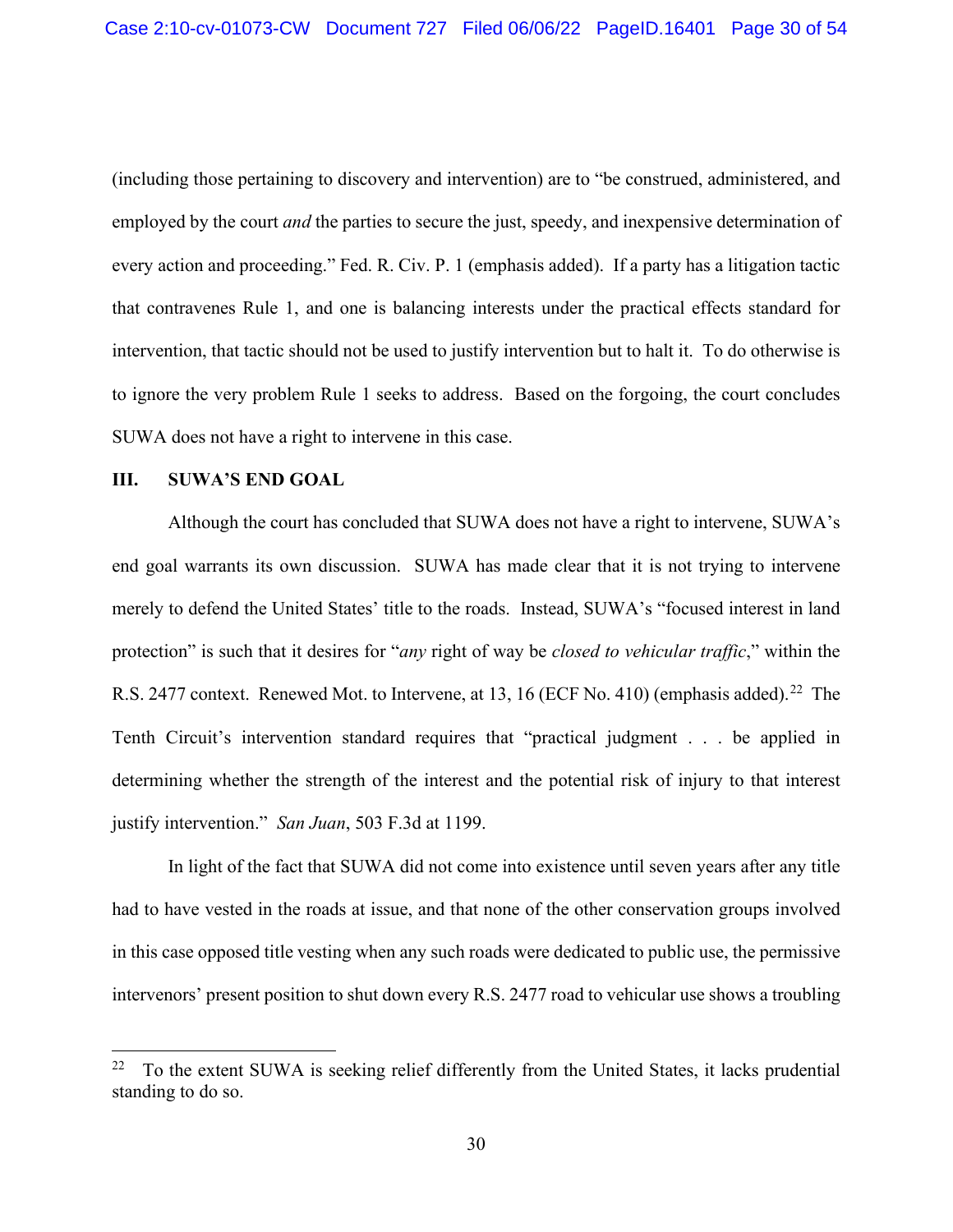disregard for the property rights of others. Moreover, it shows that any interest they have is an after-the-fact creation.

Furthermore, SUWA's (in its collective status) desire to shut down R.S. 2477 roads disregards the impact such an action would have on rural communities. If successful, SUWA's action would have the practical effect of precluding those with physical limitations from enjoying the beauties of Kane County because they lack the stamina to hike into an area having no roads. Given such detrimental impacts, SUWA's end goal is concerning.

Ironically, one could argue that roads help keep Kane County pristine. Roads keep various forms of transportation on a designated path so that the land adjoining them may remain undisturbed by vehicular traffic. For now, though, SUWA cannot use this case to reach its end goal.

## **LIMITED AND DISCRETIONARY PERMISSIVE INTERVENTION**

SUWA is a limited permissive intervenor in this case. Restrictions have been placed on SUWA's role to ensure manageability of the case and a fair process for the original parties. The restrictions have been detailed in different permissive intervention orders. On September 9, 2019, the court issued a Fourth Amended Permissive Intervention Order (ECF No. 550) in this case and the other R.S. 2477 road cases. For reasons discussed below, that order further limited SUWA's role in this case.

Recently, SUWA has moved in one of the other R.S. 2477 cases to lift the restrictions and return to the Third Permissive Intervention Order. *See* Mot. to Return (ECF No. 160 in Case No. 2:12-cv-452). Based on statements made in a motion and the court's ruling above, the court has reason to believe SUWA will seek for the same relief in this case and other similar R.S. 2477 road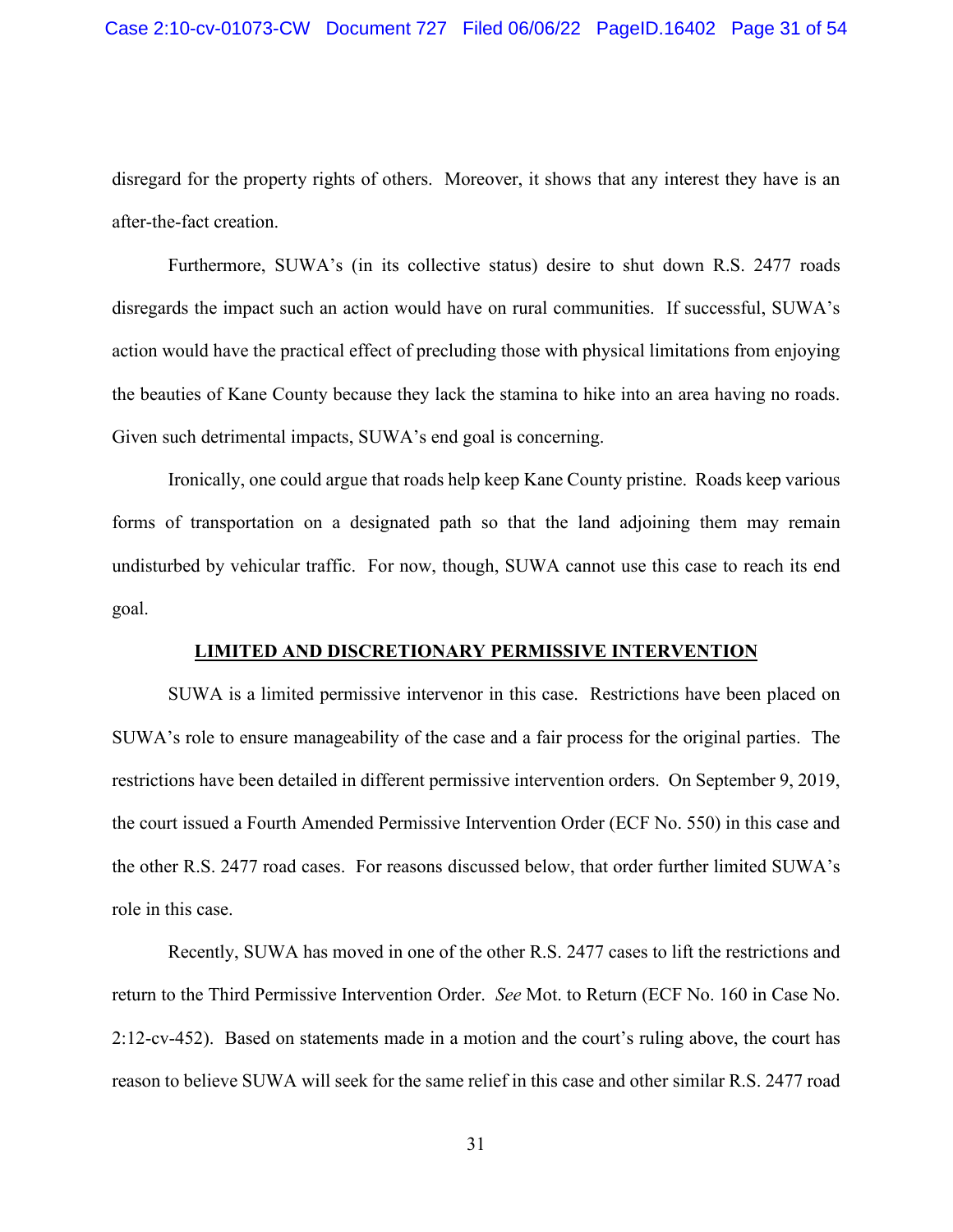cases. Mot. for Leave to File Mot. to Return, at 2 (ECF No. 724) ("SUWA intends to file a single omnibus motion in this case seeking to return to the Third Permissive Intervention Order in *all* R.S. 2477 cases currently operating under the Fourth Permissive Intervention Order") (emphasis added)). Accordingly, the court addresses here whether the restrictions on SUWA's role should be lifted. And similar to past decisions, this ruling will apply in all cases to which the Fourth Amended Permissive Intervention Order now applies.

## **I. BACKGROUND**

SUWA has no claims or defenses that it can raise under R.S. 2477 or the Quiet Title Act. Any defenses it may wish to raise are defenses of the United States and not its own. Despite this fact, at a global hearing on intervention in the R.S. 2477 road cases, SUWA had "at least 18 lawyers from national and international firms," present "as well as experienced local attorneys who have been retained and [would] apply the resources necessary *to properly defend* this case." Hearing Tr., at 25 (ECF No. 93 in Case No. 2:11-cv-1045) (emphasis added). It informed the court "[w]e intend to litigate [the R.S. 2477 cases] aggressively using every resource available to us." *Id.* at 77.

While the court appreciated SUWA's candidness in that moment, it was clear SUWA had the intent to take a lead role in this litigation. A lead to which it had no right to take.<sup>23</sup> A lead that could well harm the original parties who do have a right to be before the court.

<sup>&</sup>lt;sup>23</sup> At the time of the global hearing, the Tenth Circuit had affirmed this court's decision that SUWA could not intervene as of right in *Kane County (1)* because the United States would adequately represent its interests. *See Kane County v. United States*, 597 F.3d 1129 (10th Cir. 2010). The Tenth Circuit had also affirmed the denial of SUWA's motion to intervene as of right in another quiet title action three years before that. *See San Juan*, 503 F.3d at 1167. The court saw no substantive difference in the adequacy of representation in *Kane County (1)* and the other R.S. 2477 cases pending before the court.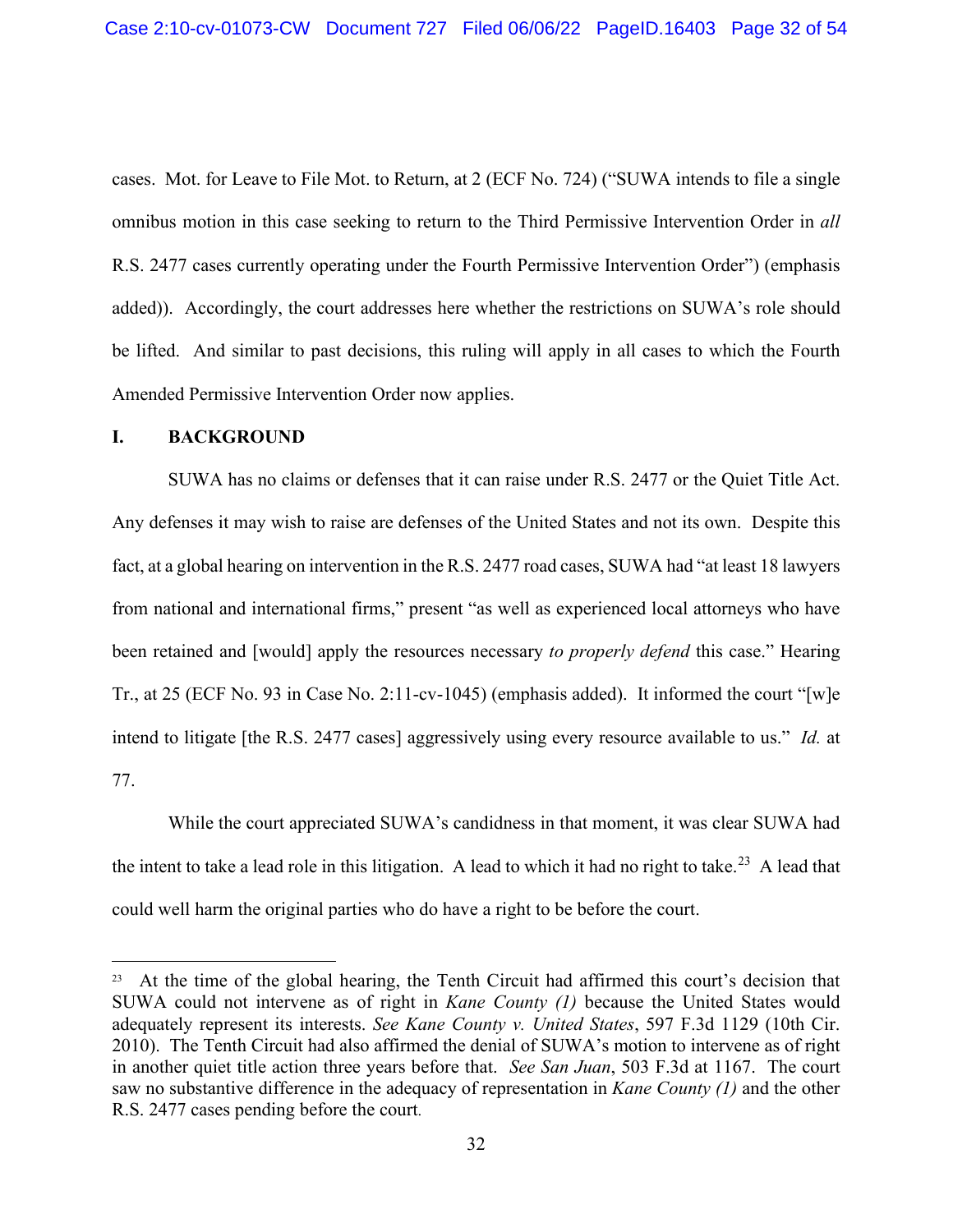When considering whether a party may permissively intervene, "the court must consider whether the intervention will unduly delay or prejudice the adjudication of the original parties' rights." Fed. R. Civ. P. 24(b)(3). Based on SUWA's representations and show of its litigation team, the court concluded, "[i]f SUWA were allowed to intervene, without *strict limitations*, . . . this case would become 'fruitlessly complex or unending,' to the prejudice of the parties." *Sevier County v. United States*, No. 2:12-cv-452, 2013 WL 2643608, at \*4 (D. Utah June 12, 2013) (emphasis added) (citation omitted); *Kane County (2)* Order, at 2 (ECF No. 181) (adopting same reasoning for conditions stated in *Sevier County*).

SUWA, however, had represented at the global intervention hearing that it had access to evidence that the federal government did not have. Hearing Tr., at 25 (ECF No. 93 in Case No. 2:11-cv-1045). The court was persuaded that if SUWA did have such evidence, then it could be a backstop to the United States.<sup>24</sup> To ensure SUWA acted only as a backstop, and not as a lead to the detriment of the original parties, the court set specific conditions on SUWA's participation. It

<sup>&</sup>lt;sup>24</sup> In relation to SUWA's Fifth Motion to Intervene, the court asked SUWA to detail what additional evidence it would have presented at trial on the issue of scope. SUWA responded that it would have presented its own aerial imagery expert. Mot. to Intervene, at 24 (ECF No. 607). SUWA admits that the United States presented such an expert who was qualified. *Id.* The United States' expert looked at aerial imagery from 1953, 1974, and 2016. *Id.* SUWA's expert, however, also looked at imagery from the 1960's, but SUWA has failed to show or explain how that altered the analysis presented by the United States about whether a road was present or not. *Id.* SUWA only asserted that its expert engaged in a nuanced analysis to show the degree that the road was present. *Id.* at 24. The court can tell the nuanced degree, however, from the evidence presented by the United States. Finally, SUWA asserts it had an expert historian who could have discussed federal regulations and their practical implementation on such things as range improvements. *Id.* at 26. To the extent such testimony would have been permissible, and not improper testimony on legal conclusions, the United States also presented testimony from an expert historian who addressed range improvement projects and other similar historical information. Thus, SUWA's evidence merely shows how well-prepared the United States was in its defense and that it vigorously pursued and presented the same type of evidence that SUWA did.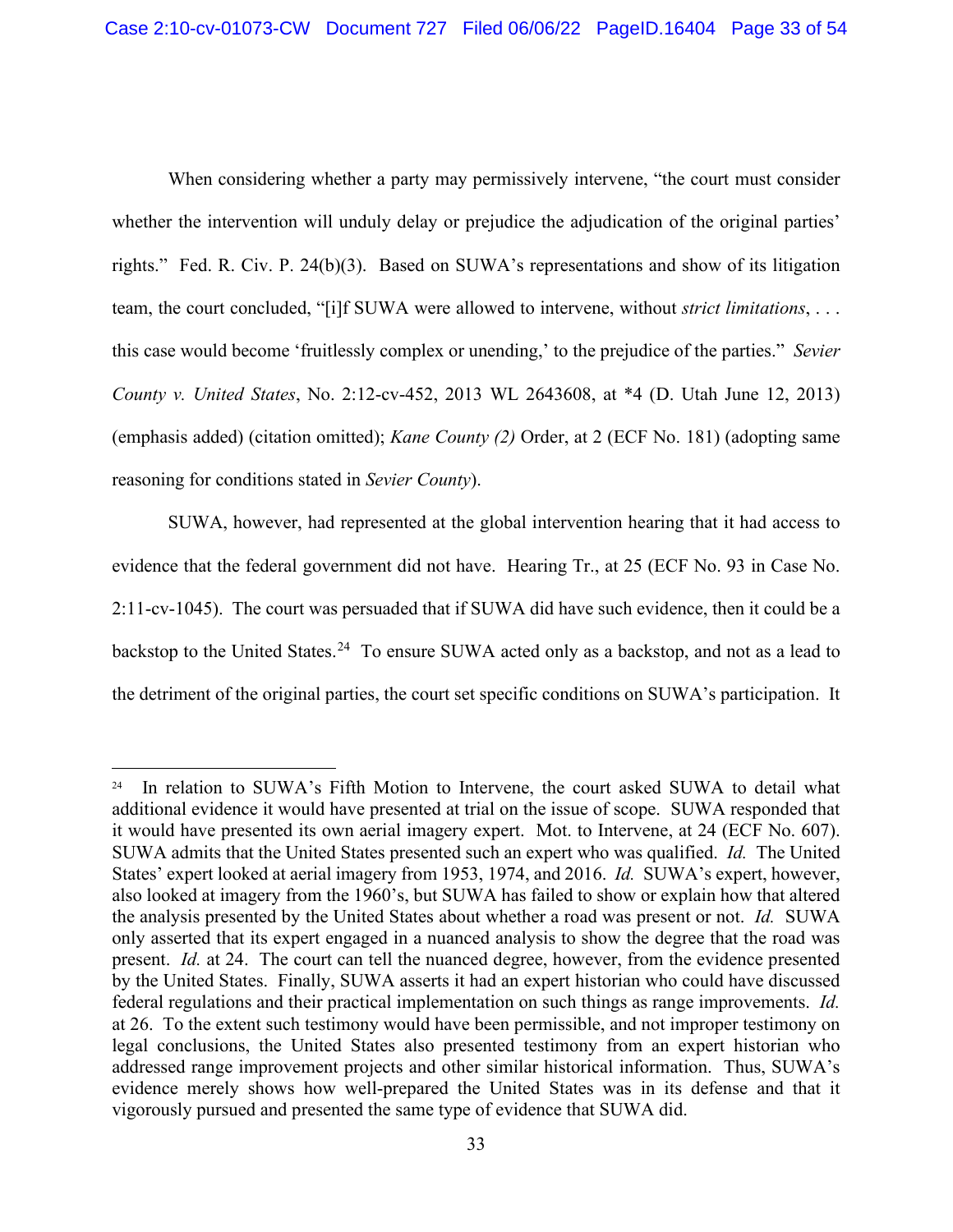did so based on its discretionary authority and in aid of the "efficient conduct of the proceedings." *United States v. Albert Inv. Co., Inc.*, 585 F.3d 1386, 1396 (10th Cir. 2009) (quotations omitted) (citing *San Juan*, 503 F.3d at 1189; *Beauregard, Inc. v. Sword Servs., LLC*, 107 F.3d 351, 352–53 (5th Cir. 1997) ("It is now a firmly established principle that reasonable conditions may be imposed even upon one who intervenes as of right.")).

From the time the court placed limitations on SUWA's role, SUWA has bristled over the restrictions and sought to thwart them so it could take the lead and act as a full party. Its actions have hindered the resolution of these proceedings to the actual detriment of the original parties. When a *limited permissive* intervenor's rights and actions surpass that of the original parties, something is wrong, and the course needs to be corrected. The court now turns to just a few examples of SUWA's conduct in the R.S. 2477 proceedings.

### **I. CONDITIONS PLACED BY COURT**

#### **A. Claims and Defenses**

Although this court allowed SUWA to permissively intervene, it stated, "SUWA is prohibited from asserting new claims, cross-claims, counterclaims, or *defenses* in this matter." Order, at 3 (ECF No. 181) (emphasis added). Prior to *Kane County (2)*, the court had experience with SUWA, as an amicus party, in *Kane County (1)*. In its amicus capacity, SUWA raised several statutes of limitation defenses that required a significant amount of Plaintiffs' time and the court's time to address. Ultimately, the court concluded that none of them had merit, *see Kane Cnty.,*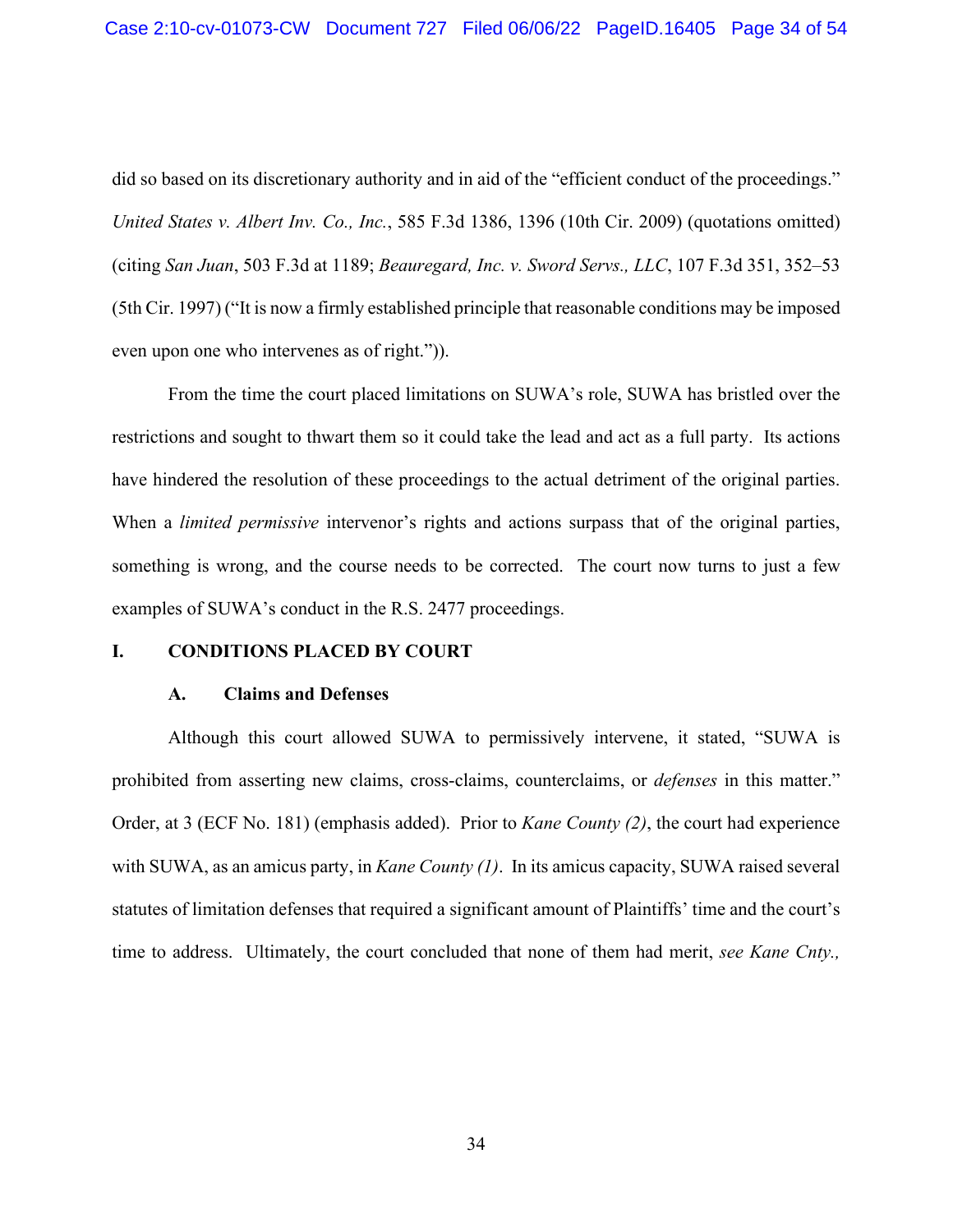*Utah*, 934 F. Supp. 2d at 1360–64, which ruling was affirmed on appeal, 772 F.3d 1205 (10th Cir.

 $2014$ ).<sup>25</sup>

When this court ruled on SUWA's defenses in *Kane County (1)*, it noted the following:

[W]hen the United States initially filed its Answer [in *Kane County (1)*], it asserted a statute of limitations defense. After conducting discovery on the issue, however, the United States concluded that none of its actions was sufficient to show an adverse claim against Kane County. It therefore stipulated that the statute of limitations had not run. Given that the United States is the very entity that was involved in these matters, and not SUWA, it is in a better position to determine if the United States asserted an adverse claim against Kane County.

*Kane Cnty., Utah*, 934 F. Supp. 2d, at 1364 (internal citations omitted). Recognizing that (1) SUWA had not added anything meaningful in *Kane County (1)* when it raised the defenses it did, (2) the United States had exercised proper judgment in defending title and adequately protected SUWA's interests, and (3) both the parties and the court had expended unnecessary resources to address issues raised by SUWA, the court sought to avoid the same problem in the new R.S. 2477 road cases. It therefore prohibited SUWA from asserting new defenses in the R.S. 2477 road cases.

On May 30, 2014, the United States filed a Motion for Partial Dismissal, which asserted the claims in *Garfield County* were barred by Utah Code Ann. § 78B-2-201 on *statute of limitations*  grounds. Mot. to Dismiss, at 58–60 (ECF No. 135 in Case No. 2:11-cv-1045). SUWA requested leave to file a memorandum in support. It acknowledged it could not raise new defenses and

 $25$  The Tenth Circuit's ruling addressed two memorandum decisions issued by the court. A portion of the court's rulings were reversed by the Tenth Circuit, but none of those portions involved the court's rulings pertaining to SUWA's defenses.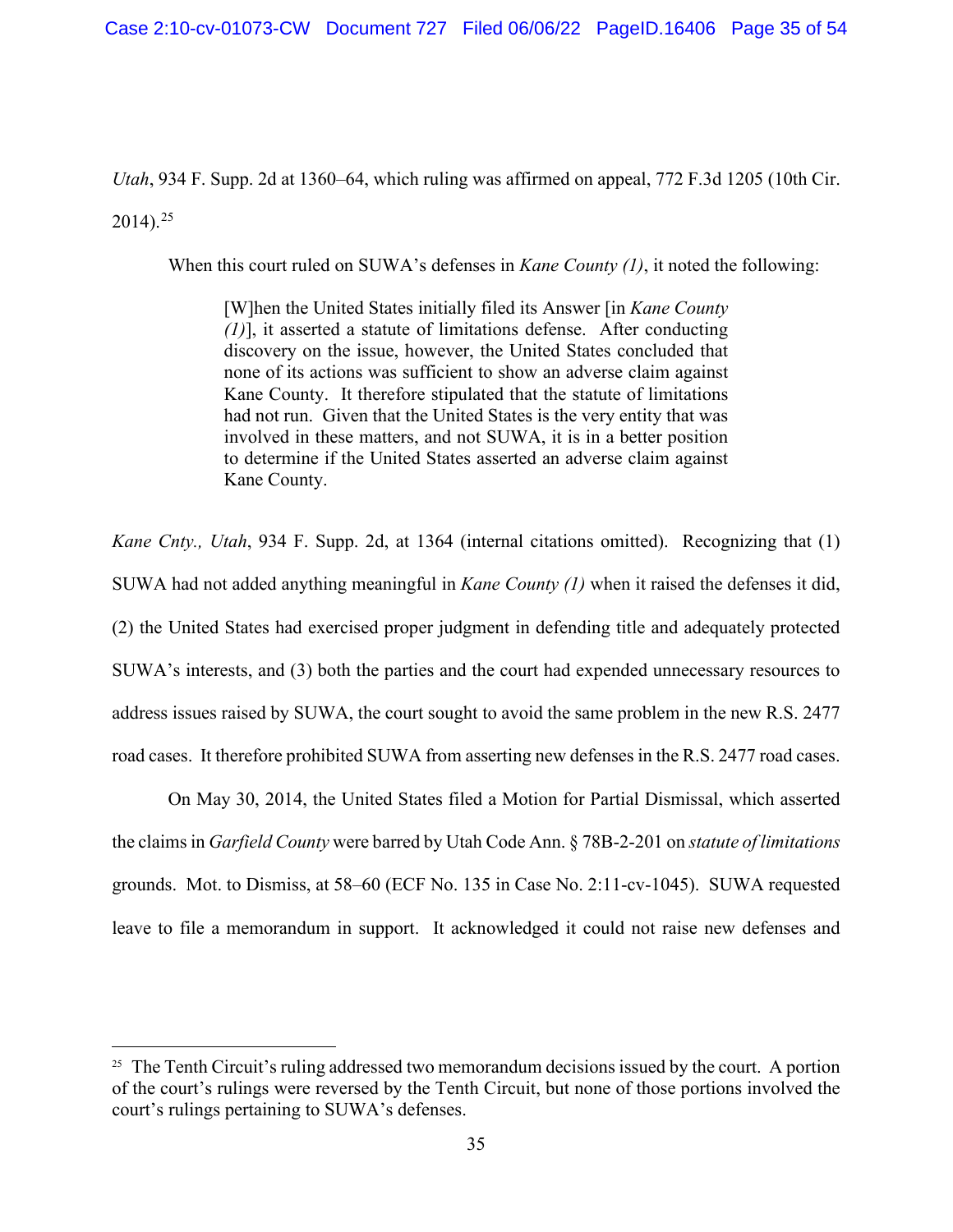represented that its brief merely "expand[ed] upon certain points" the United States had already raised. Mem. re Leave to File, at 2 (ECF No. 137 in Case No. 2:11-cv-1045).

Contrary to SUWA's representations, its brief raised a new defense. It did not expand upon the United States' argument that Plaintiffs' claims were barred by a statute of limitations. Instead, it argued that § 78B-2-201 is not a statute of limitations at all, but a statute of repose. Mem. in Supp., at 21 (ECF No. 137-2) (stating "SUWA is compelled to write separately . . . because the United States fails to note" § 78B-2-201 is a statute of repose).

The State originally filed an objection to SUWA's motion. Mem. in Opp'n (ECF No. 138 in Case No. 2:11-cv-1045). Later, however, it asked for an extension to respond substantively to the defense raised by SUWA. Mot. for Extension (ECF No. 141 in Case No. 2:11-cv-1045). After the State filed its opposition to both the United States' brief and SUWA's, Mem. in Opp'n (ECF No. 147 in Case No. 2:11-cv-1045), the court granted SUWA's motion to file its supporting brief, and made it retroactive to June 27, 2014, to conform the record. Order (ECF No. 151 in Case No.  $2:11$ -cv-1045).

The court still had the inherent authority to later strike the defense raised by SUWA. During this same time frame, however, SUWA filed a parallel state action in Tooele County seeking to enjoin the State Attorney General from litigating *all* R.S. 2477 cases based on § 78B-2-201 being a statute of repose. This placed SUWA in a lead role and multiplied and divided the proceedings.<sup>26</sup> One way or another, Plaintiffs would have to deal with the defense SUWA raised.

<sup>&</sup>lt;sup>26</sup> This court temporarily enjoined SUWA from proceeding in the new case under the All Writs Act, 28 U.S.C. § 1651, until it could determine "whether an injunction is appropriate under [the Anti-Injunction Act], 28 U.S.C. § 2283." *See Tooele County, Utah v. United* States (ECF Nos. 89, 90 in Case No. 2:12-cv-477). SUWA appealed the matter before the court issued that analysis, and in 2016, the Tenth Circuit struck down the injunction on the ground that it did not meet the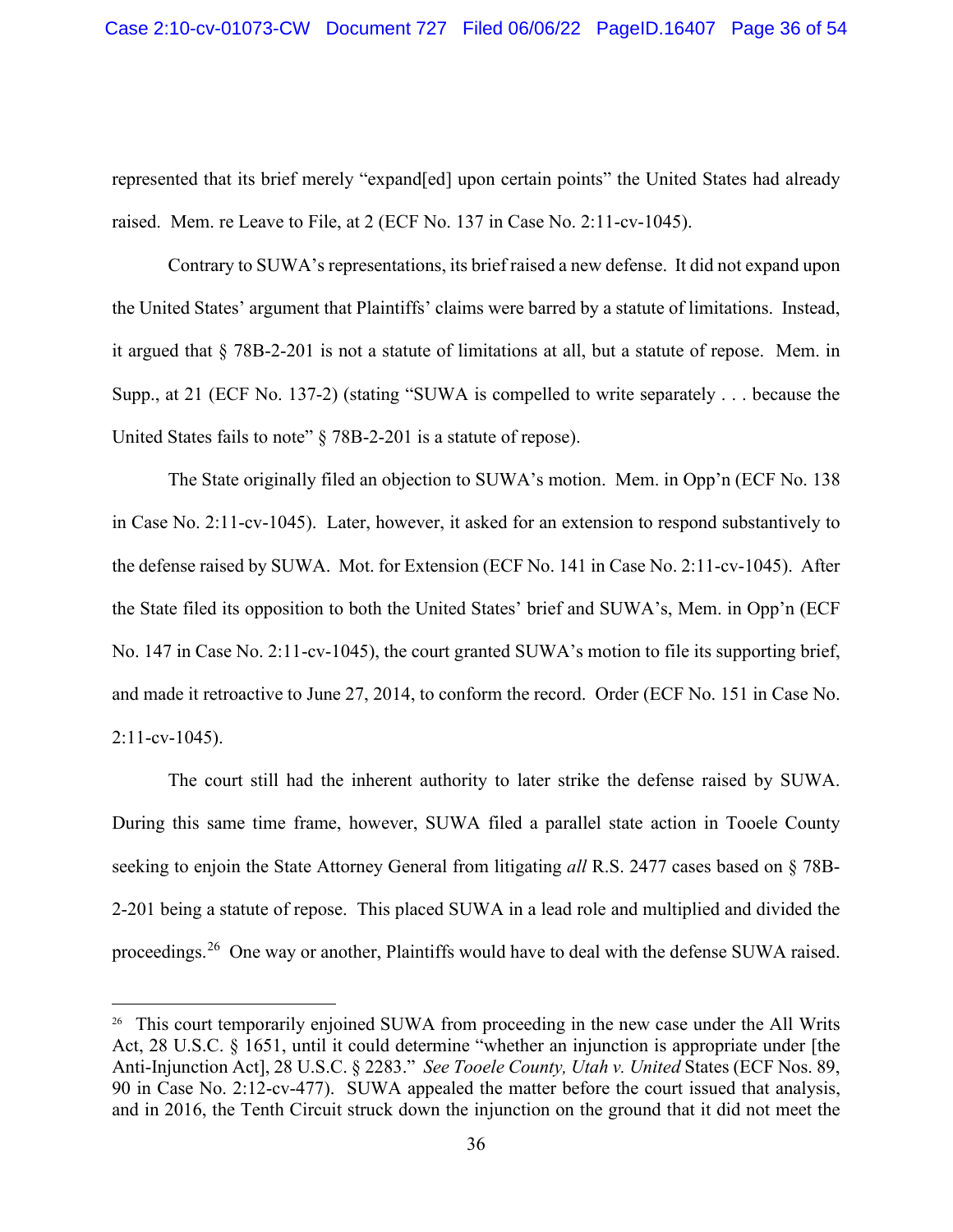Prior Utah cases addressing § 78B-2-201 had always applied it as a statute of limitations. Certification Order, at 7–8 (ECF No. 211); *see also* (ECF No. 169 in Case No. 2:11-cv-1045). The cases, however, had not directly addressed whether § 78B-2-201 was a statute of repose. "[I]n deference to the State's right to determine the meaning of its laws," the active judges, assigned to the R.S. 2477 road cases in this district, certified the question to the Utah Supreme Court on April 17, 2015. Certification Order, at 3, 9 (ECF No. 211).

On July 26, 2017, the Utah Supreme Court issued its ruling. It concluded that § 78B-2- 201 on its face may be read as a statute of repose. But such a construction was "absurd and could not have been intended by the legislature." *Garfield Cnty.*, *v. United States*, 2017 UT 41, ¶ 1, 424 P.3d 46. Consequently, based on the absurdity doctrine, the Utah Supreme Court construed the statute as a statute of limitations. *Id.*

When the Tenth Circuit issued its en banc ruling in *San Juan County, Utah v. United States*, 503 F.3d 1163 (10th Cir. 2007), Judge Kelly authored a concurring decision that was joined by five other judges. They expressed concern over the newly adopted "practical effect" test for intervention due to "the substantial 'practical effect' an intervenor may have on litigation." *Id.* at 1209. They noted "an intervenor in a quiet title action seeking to maintain the land's current use has every incentive to use its participation to postpone a final decision on the merits, thereby prolonging its use at the expense of the parties' need to have a final adjudication of the title." *Id.* Although the concurring judges did not "suggest that SUWA [had] engaged in delaying tactics in

Anti-Injunction Act requirements. *Tooele Cnty., Utah v. United States*, 820 F.3d 1183, 1192 (10th Cir. 2016). This court respects that judgment. It does not negate the fact, however, that SUWA multiplied the proceedings.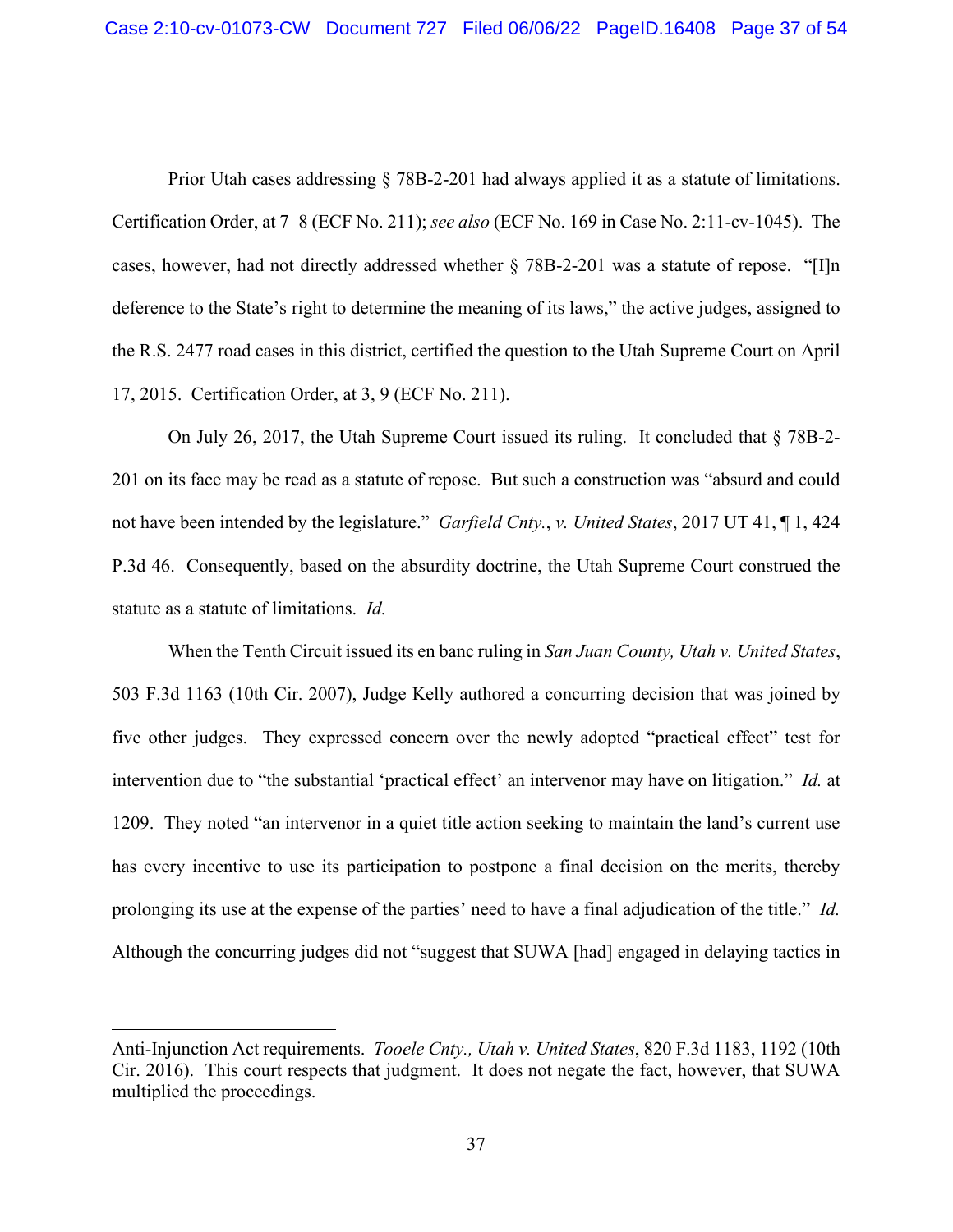[the *San Juan*] lawsuit," they noted "the potential for abuse is very real." *Id.* at 1209, n.7. Unfortunately, in the present case, those observations have proved all too true when SUWA has acted to circumvent the court's limitations on SUWA's role in this case.<sup>27</sup>

For over two years, Plaintiffs' time and resources were taxed as they addressed SUWA's arguments before the Utah Supreme Court, which defense was ultimately rejected because it would have "work[ed] such absurd results when applied in the R.S. 2477 cases that" the Utah Supreme Court "was required to apply [its] absurdity doctrine and reform the statutes." *Garfield Cnty.*, 2017 UT 41, ¶ 19, 424 P.3d at 57.

A two-year delay in an R.S. 2477 context means the roads at issue have indefinite road signs to guide the public and a lack of maintenance—both of which impact safety—because the parties do not know who holds title. It also means evidence is lost because the witnesses who have knowledge about a road's use pre-1976 are aging. Some are in poor health, and others have died during the pendency of this litigation. The harm arising from the delay is real, and it has occurred because SUWA thwarted the court's order and insisted on taking a dominant role.

After its statute of repose defense was struck down by the Utah Supreme Court, SUWA filed another new defense.<sup>28</sup> Similar to the first time, SUWA denied it did so. Hearing Tr., at 55– 56 (ECF No. 430). In its most recent briefing, SUWA continues to defend its actions by stating

<sup>27</sup> Judge Kelly further observed, "even SUWA's non-abusive appeals [in *San Juan*] had the 'practical effect' of delaying the resolution of [that] lawsuit for three years." *San Juan*, 503 at 1209 n.7. The effects that SUWA has had, and can have, on this case is quite real.

<sup>28</sup> *Compare* SUWA's Answer, at 197 (ECF No. 421) (asserting ninth affirmative defense that "Plaintiffs have failed to accept, or demonstrate acceptance, of any R.S. 2477 right-of-way claimed herein") *with* United States' Answer, at 202–03 (ECF No. 420) (asserting only eight affirmative defenses).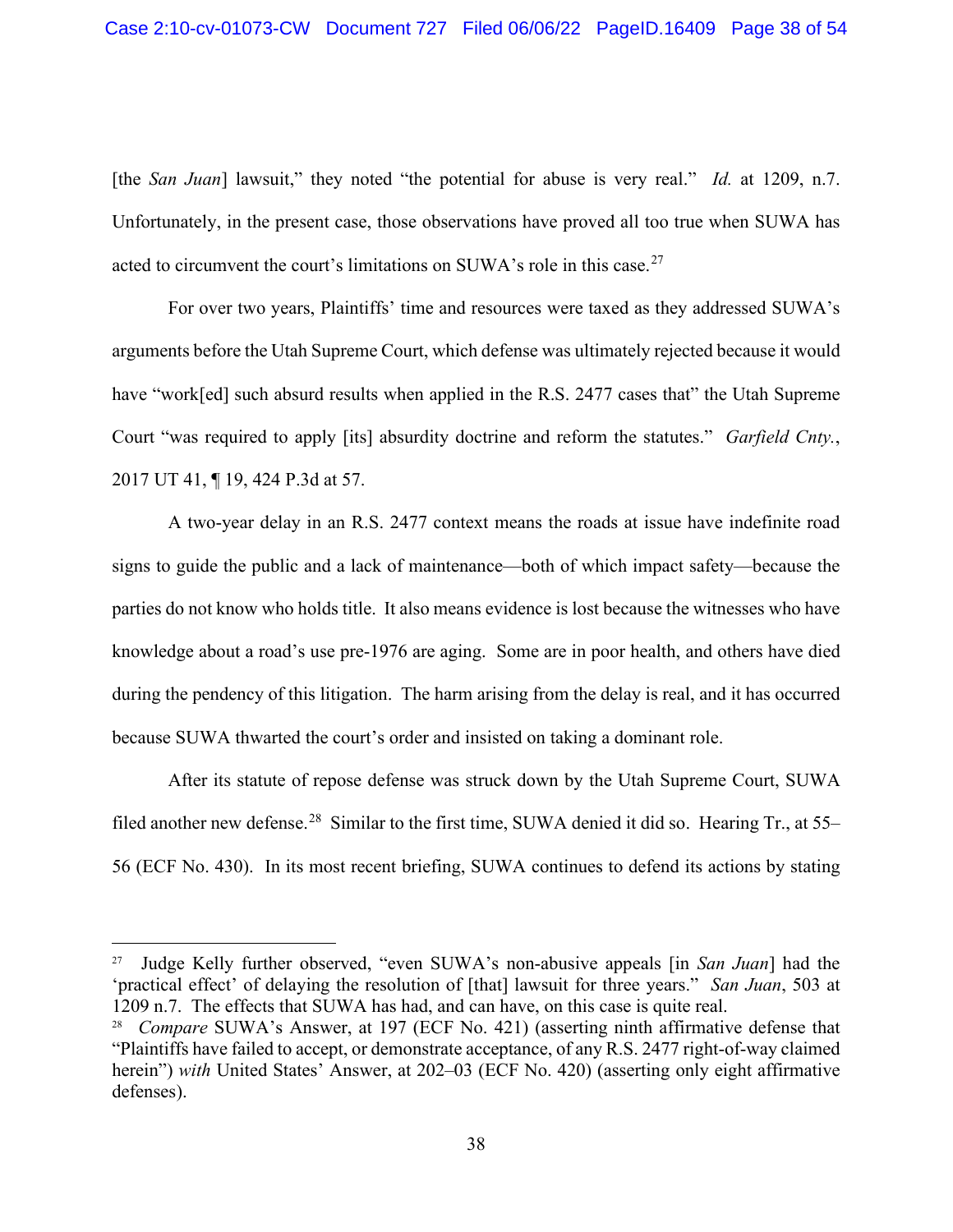that it did not know that its Answer had to "track[] verbatim with the United States' Answer." Reply Mem., at 10 (ECF No. 713). SUWA's reply is disingenuous. The court never said SUWA's Answer had to track verbatim with the United States' Answer. Instead, the court's order prohibited SUWA from raising new defenses. Order, at 3 (ECF No. 181). The first eight defenses SUWA raised quoted verbatim the United States' defenses. *Compare* United States' Answer, at 202–03 (ECF No. 420) *with* SUWA's Answer, at 196–97 (ECF No. 421). But SUWA then added on a ninth defense that the United States did not raise. *Id.* The simple truth is that SUWA ignored the court's order. Such conduct confirms that SUWA intends to resist this court's efforts to control the litigation and limit SUWA to backstopping the United States as the court originally directed.

### **B. Discovery**

As stated above, SUWA represented to the court it had unique evidence that the United States did not have. That is the premise upon which SUWA was allowed in the case. It was not that it was going to use Plaintiffs' documents to defend the United States' title, but that it had its own information. Accordingly, the court did not allow SUWA to take original party discovery.<sup>29</sup> *See* Order, at 2–3 (ECF No. 181) (authorizing only reasonable third-party discovery).

Then SUWA pressed to expand its limited role. After the Utah Supreme Court issued its decision, SUWA changed its focus to mounting direct attacks on Plaintiffs. It filed a motion on September 28, 2017, to lift a restriction so it could propound discovery on the Plaintiffs. Mot. for Limited Discovery, at 1 (ECF No. 346). The court denied the motion on January 8, 2018. Order, at 2 (ECF No. 357).

<sup>&</sup>lt;sup>29</sup> Plaintiffs and the United States were still required to produce a copy to SUWA of any discovery they exchanged. Order, at 2 (ECF No. 181).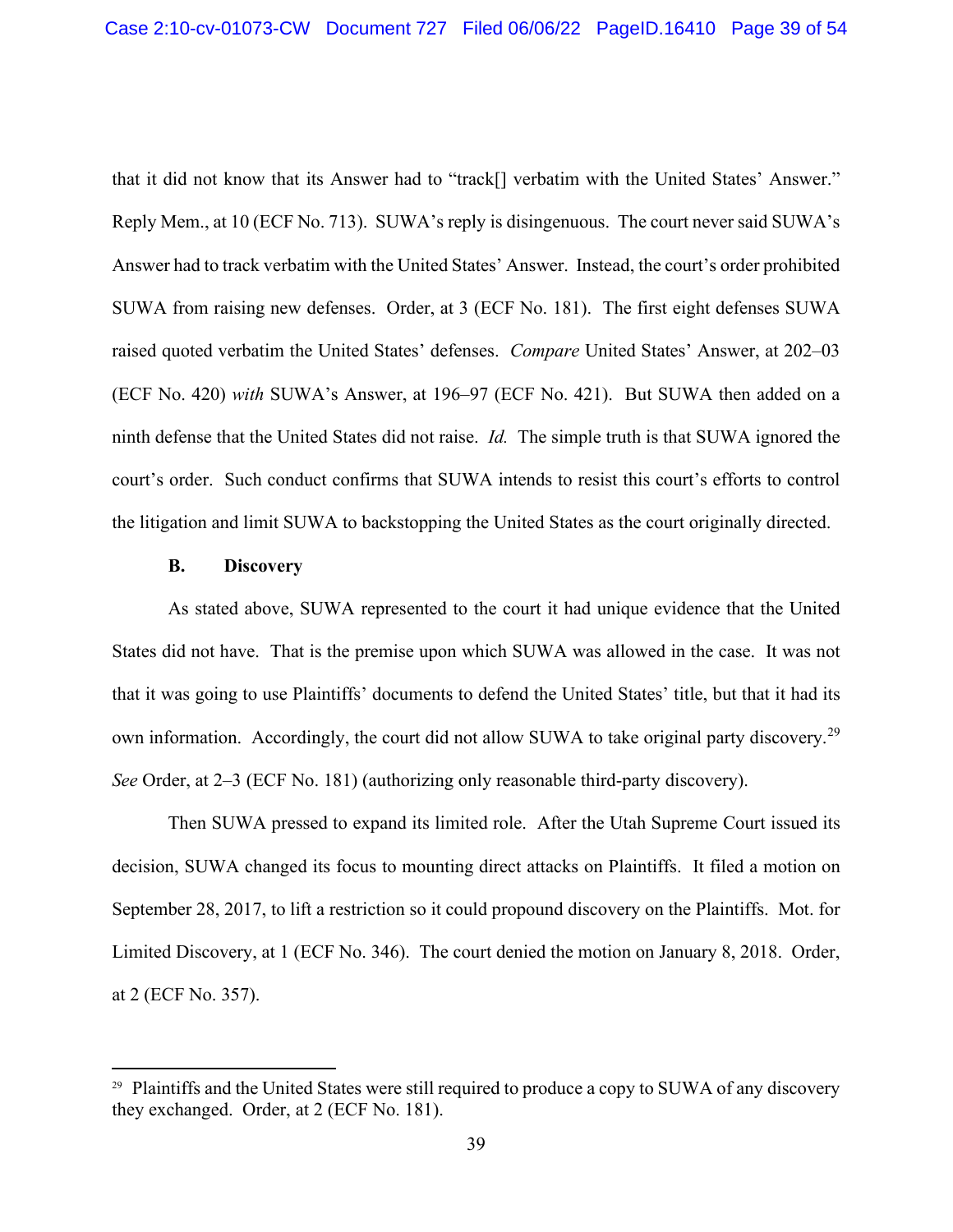On May 4, 2018, SUWA sought leave to file a motion for scheduling order that again asserted the restriction needed to be lifted to "confirm SUWA's discovery rights." Mot. for Leave re Scheduling Order, at 8 (ECF No. 389). It said it had approached Plaintiffs to work out an agreement about SUWA's discovery rights, but Plaintiffs would not agree. *Id.* at 10. SUWA then argued it had "*no choice* but to approach the Court for relief." *Id.* (emphasis added). In actuality, this was just another attempt to get the court to expand its intervention order.

Nevertheless, based on SUWA's arguments and this being a bellwether case, the court issued a Bellwether Trial Scheduling Order that allowed SUWA to propound non-duplicative discovery on the parties, but only *after* SUWA obtained permission from the court. Bellwether Order, at 1 (ECF No. 406). Thus, while modifying its order, the court simultaneously placed a different restriction to ensure SUWA would not abuse that modification.

Despite the court's ruling, SUWA demanded discovery in a letter to Plaintiffs on September 14, 2018. It was six pages, single spaced, and asserted that Plaintiffs' production of discovery was lacking. Letter, at 2 (ECF No. 516-10). It further contended that SUWA may have some follow up for additional discovery in the future. *Id.* It then directed Plaintiffs to produce specific portions of the discovery no later than September 28, 2018. *Id.* at 5. SUWA did not seek leave of the court to pursue such discovery. It attempted to argue, however, that Plaintiffs were at fault for not engaging in a meaningful meet and confer with them. *See* Fourth Mot. to Intervene, at 28–29 (ECF No. 516). Moreover, it still contends that "[n]o order from the Court prohibited SUWA from corresponding with the other parties, regarding discovery or otherwise." Reply Mem., at 11 (ECF No. 713). Again, SUWA's response misses the point. Issuing a six-page, single spaced document to Plaintiffs about documents Plaintiffs were to produce to SUWA constitutes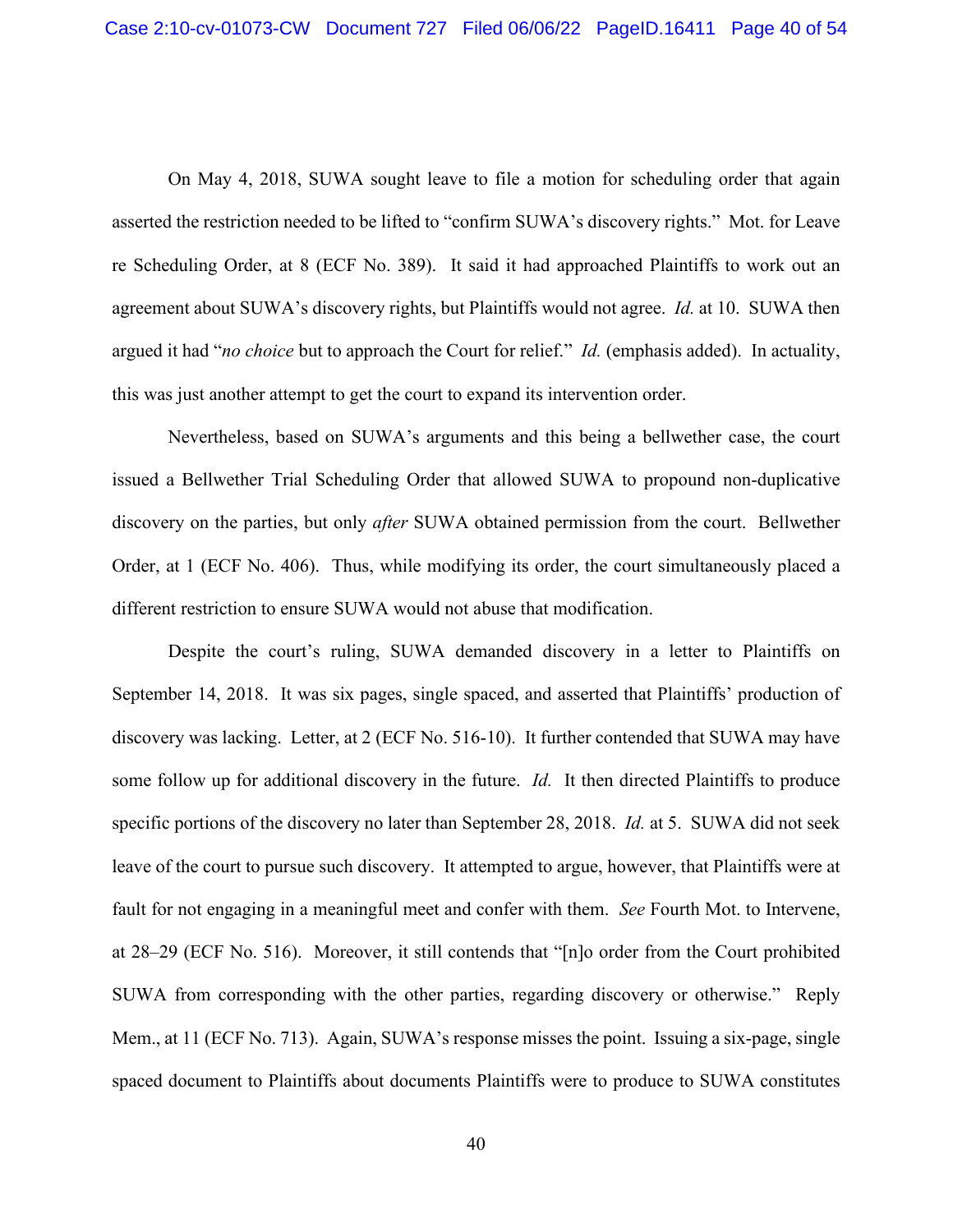discovery. Whether the discovery is formal or informal, it is still discovery. These end runs around the conditions set by the court are unacceptable. They show a disregard for the court's rulings, and they continue to multiply the proceedings by an intervenor who was only supposed to have a limited role.

### **C. Motions**

The court also restricted SUWA from filing motions without leave of court. By having to ask to file a motion, the limitation was meant to reflect such motions should be infrequent and made with care. As stated above, the court intended for the original parties to lead the case, and not have their attention and the court's attention diverted by SUWA.

While SUWA dutifully filed motions for leave to file a motion most of the time, those actions merely had the appearance of compliance with the purpose behind the limitation. The court recognized it was frequently addressing motions filed by SUWA, but it failed to comprehend just how far SUWA had gone from the restrictions the court had imposed. In truth, SUWA filed about *four times* as many motions as any other party before the court imposed further restrictions on September 5, 2019.<sup>30</sup> In hindsight, the court recognizes how much SUWA dominated the proceedings by its motion practice, until SUWA was further limited in its role, and that the court should have stopped its filings earlier to prevent the parties from having to address the issues raised by SUWA.

<sup>&</sup>lt;sup>30</sup> The court has separated out the motions for leave to file a motion from the motion itself and not double counted them. The court also excluded counting motions similar to the following type: pro hac vice motions; motions to extend time to file a brief; motions to file excess pages; and motions to vacate a hearing. The court focused on the period from April 22, 2013, when SUWA filed its first motion to intervene on this docket, to September 5, 2019, when SUWA's role was further limited.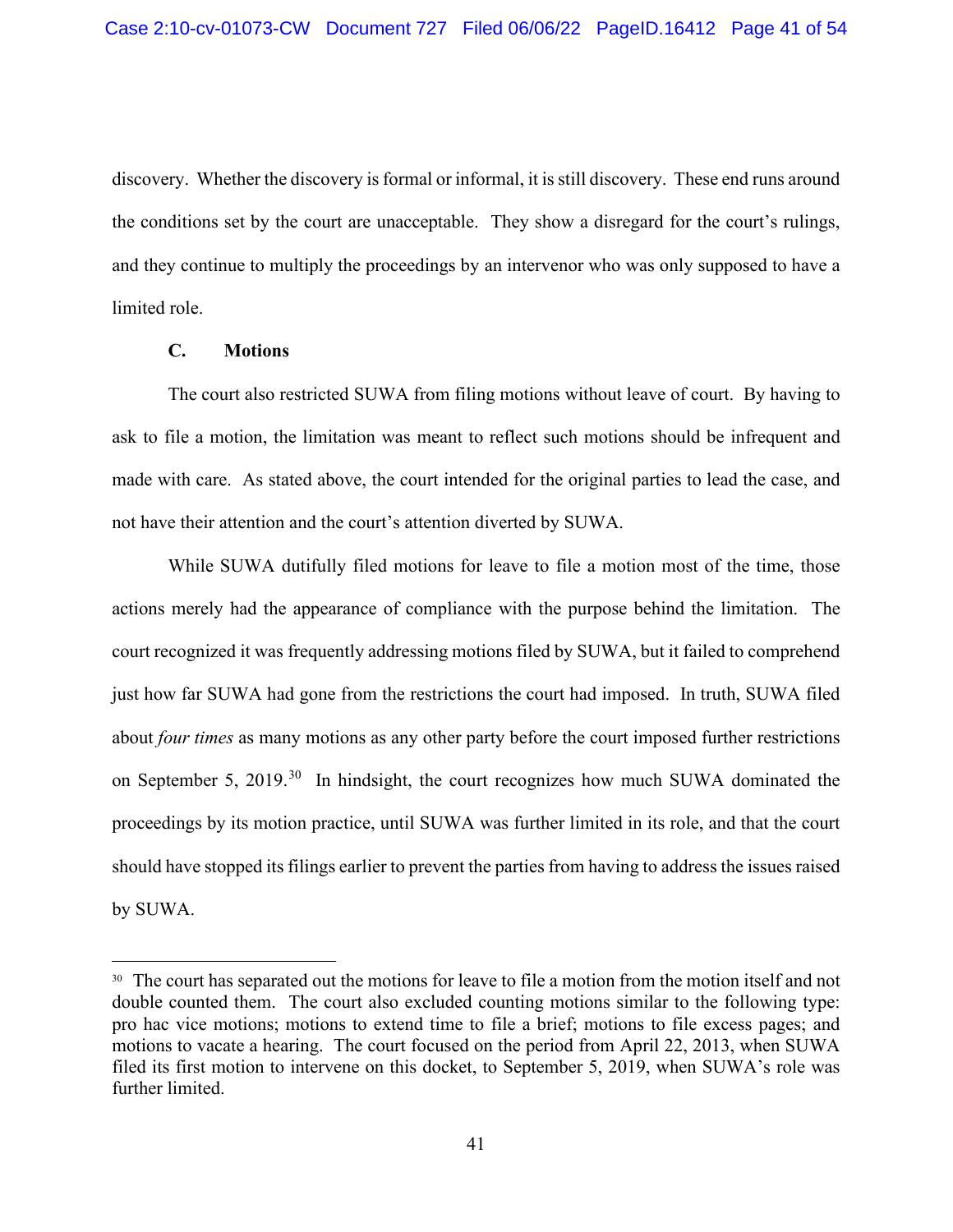The court notes, however, that when the court did deny a motion for leave to file a motion, SUWA ignored that denial. One of the instances occurred when SUWA sought leave on May 15, 2018, to file another motion to intervene as of right. Mot. for Leave re Mot. to Intervene (ECF No. 398). The court denied the request. Dkt. Text Order (ECF No. 402).

Despite having denied the request, during the next hearing on another matter in this case, SUWA said it had "some limited comments [it] would like to make." Hearing Tr., at 8 (ECF No. 418). SUWA then proceeded to argue about how it needed to build its defenses and needed the discovery limitations lifted. *See id.* at 8–24. It further argued how things have changed and why intervention as of right was appropriate. *Id.* at 19–24. In other words, it argued its motion to intervene, which the court had already disallowed. SUWA also asked to lodge its brief. *Id.* at 20. The court granted permission to *lodge* it, *id.* at 30, but four days after the hearing, SUWA filed its brief as a motion. *See* Motion to Intervene (ECF No. 410). Thus, even when SUWA was denied leave to file a motion, that denial only meant SUWA sought ways around it. SUWA had its motion fully heard, and it later filed its motion, rather than lodging it as the court directed.

During the same hearing, after SUWA said it had some limited comments to make, it pulled up a power point presentation and said it was skipping past many of the slides. Hearing Tr., at 9 (ECF No. 418). After making its intervention arguments, SUWA's counsel stated, "[t]ypically it is *my practice* when I present a slide to the court here to lodge that. May I have leave to file the electronic copy *of what I presented* to you." *Id.* at 30 (emphasis added). The court allowed the filing based on how the statement was presented. Thereafter, SUWA lodged a twenty-five page, one-sided, slide presentation that presents multiple arguments, including full argument on its motion to intervene. *See* Notice re Visual Presentation (ECF No. 407). The slide presentation was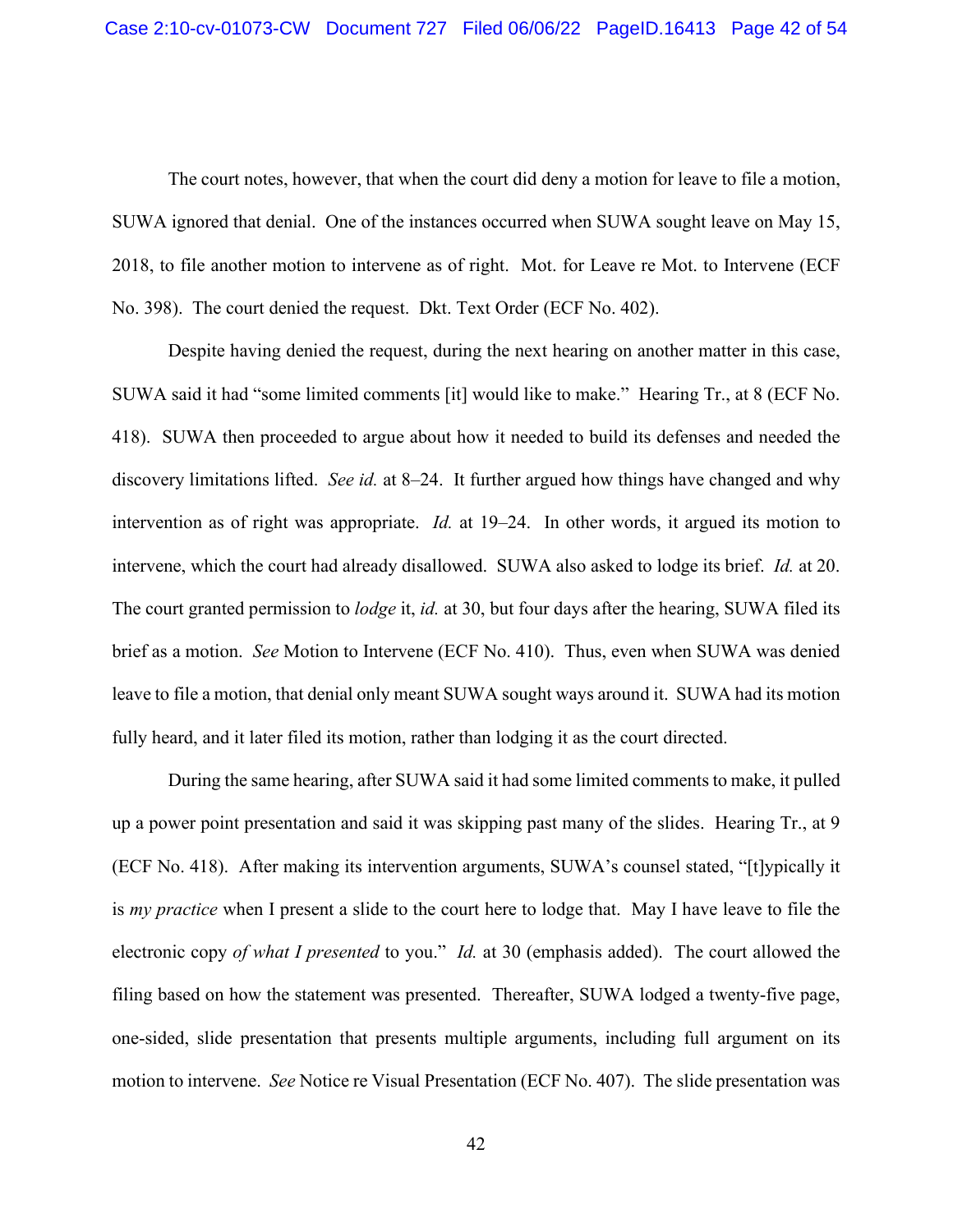not limited to the few slides presented in court. Moreover, contrary to its representations to the court during the hearing, SUWA has filed no other visual presentations in *Kane County (2)*, the *Garfield County* case, or the *Tooele County* case. In other words, SUWA's practice had been *not* to file slide presentations despite SUWA's representation to the contrary. SUWA used these tactics to affect the record. A record it only has access to because the court allowed it to intervene permissively. SUWA has abused that access through its excessive motion practice and gamesmanship.

#### **D. Nature of Representations to the Court**

During a hearing where SUWA stated its planned to put on a "vigorous" defense, SUWA said its "vigorous advocacy" is required under the "rules of professional conduct," and therefore its actions could not be "an abuse or a prejudice." *See e.g.*, Hearing Tr., at 11, 16, 18 (ECF No. 418). Being an advocate, however, does not excuse SUWA's conduct in ignoring the court's orders. It also does not excuse counsel from the care required when making representations to the court. SUWA has failed to exercise the proper care. The court uses SUWA's Fourth Motion to Intervene to illustrate this point.

SUWA said it "has largely been a mere bystander" in this litigation. Fourth Mot. to Intervene, at 2 (ECF No. 516). The above facts do not bear this out.

It also said that the "Trump administration's decision to gut the Grand Staircase-Escalante National Monument . . . rescind [ed] federal protection over all or part of twelve of the fifteen Bellwether routes at issue in this case." *Id.* at 15. This implies there is no federal protection of the routes. Yet, the routes remain on federal land under BLM management.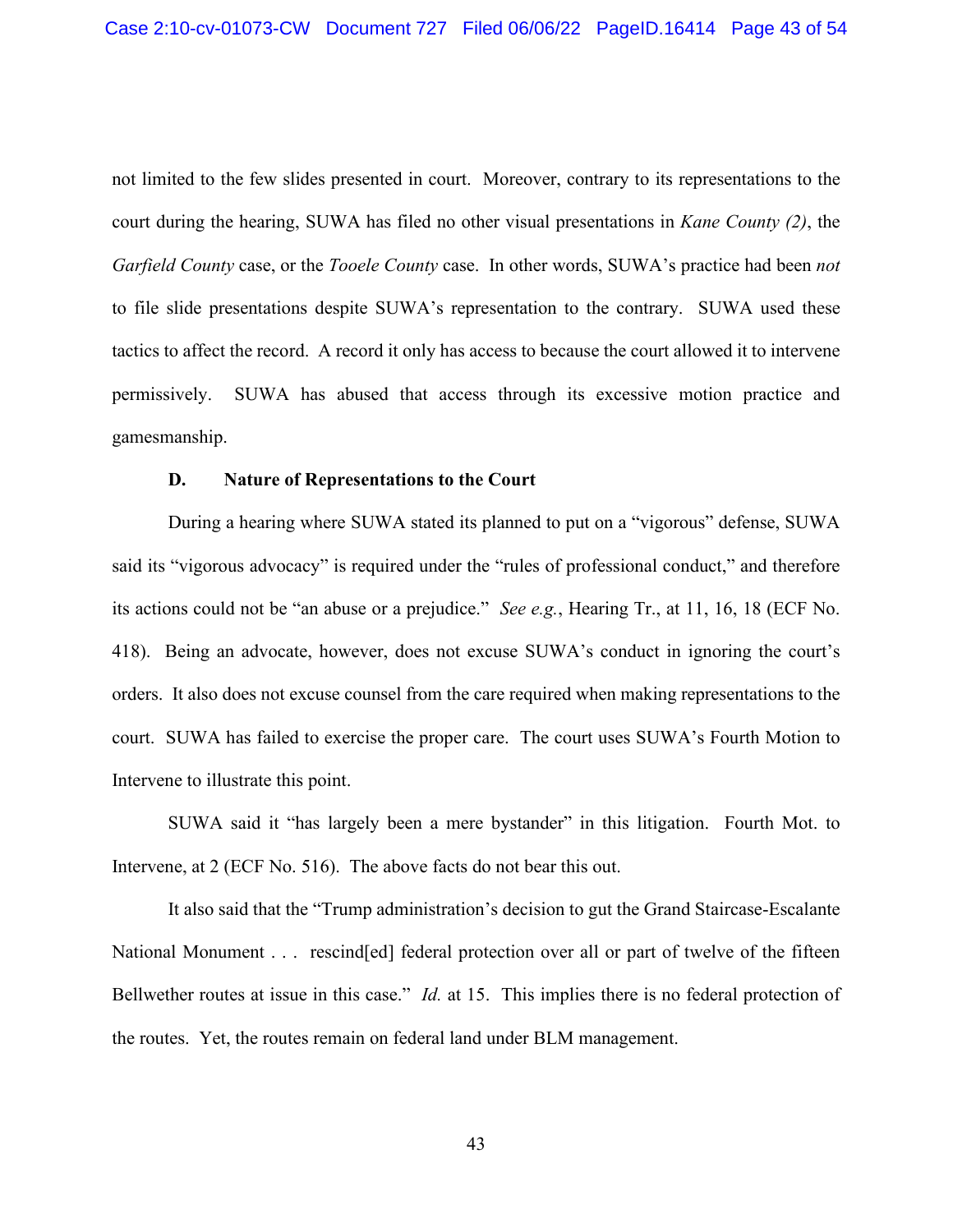SUWA also represented that during a seventeen-month period,  $31$  when SUWA was not a permissive intervenor in this case, "Plaintiffs took a slew of depositions, none of which SUWA was permitted to participate in, and ten of which Plaintiffs now intend to use at trial." *Id.* at 18. This implies SUWA had no involvement in the depositions. That is incorrect. SUWA was permitted to attend the depositions and ask questions through the United States, which it did do.<sup>32</sup> *See* Mem. in Opp'n, at 5–6 and Attached Exhibits (ECF No. 523).

SUWA further represented it could not "issue its own discovery," which also is not true. Mot. to Intervene, at 18 (ECF No. 516). As long as third-party discovery was reasonable, SUWA was allowed by the court's order to issue subpoenas. Order, at 2 (ECF No. 181). Unfortunately, SUWA abused this right by consistently issuing subpoenas that were overbroad. *See e.g.*, Mem. Dec., at 5 (ECF No. 394) (quashing subpoena because "for five categories of information," SUWA sought "all documents" related to the 770 roads claimed by Kane County and the 730 roads claimed

<sup>31</sup> This court has been assigned *Kane County (1)* since November 2008. It was assigned case management of *Kane County (2)* on March 13, 2013, along with the other R.S. 2477 cases. *See* Mem. Dec. (ECF No. 78). On April 17, 2013, this court allowed SUWA to attend all preservation depositions before its Motions to Intervene were addressed. Minute Entry (ECF No. 89). On May 31, 2013, this court transferred *Kane County (2)* back to the presiding judge due to a pending dispositive motion. Docket Order (ECF No. 121). At that point, SUWA's motions to intervene had not been fully briefed and because the court was no longer assigned the case, it did not address the motions to intervene. On June 17, 2014, the presiding judge referred the case back to this court for consideration of SUWA's two pending Motions to Intervene. Order (ECF No. 171). The court ruled on the motions on September 10, 2014. *See* Order (ECF No. 181). This is the seventeenmonth period referenced by SUWA. The court notes that on August 29, 2015, the presiding judge recused from this case (ECF No. 252), but this court continued to address all case management issues. This case was then formally assigned to this court on January 26, 2018 (ECF No. 363).

 $32$  Once SUWA was admitted as a permissive intervenor, the court amended its ruling so SUWA could ask questions directly, but subject to time limitations. Order, at 3 (ECF No. 181); *see also*  Second Amended Permissive Intervention Order, at 3 (ECF No. 184).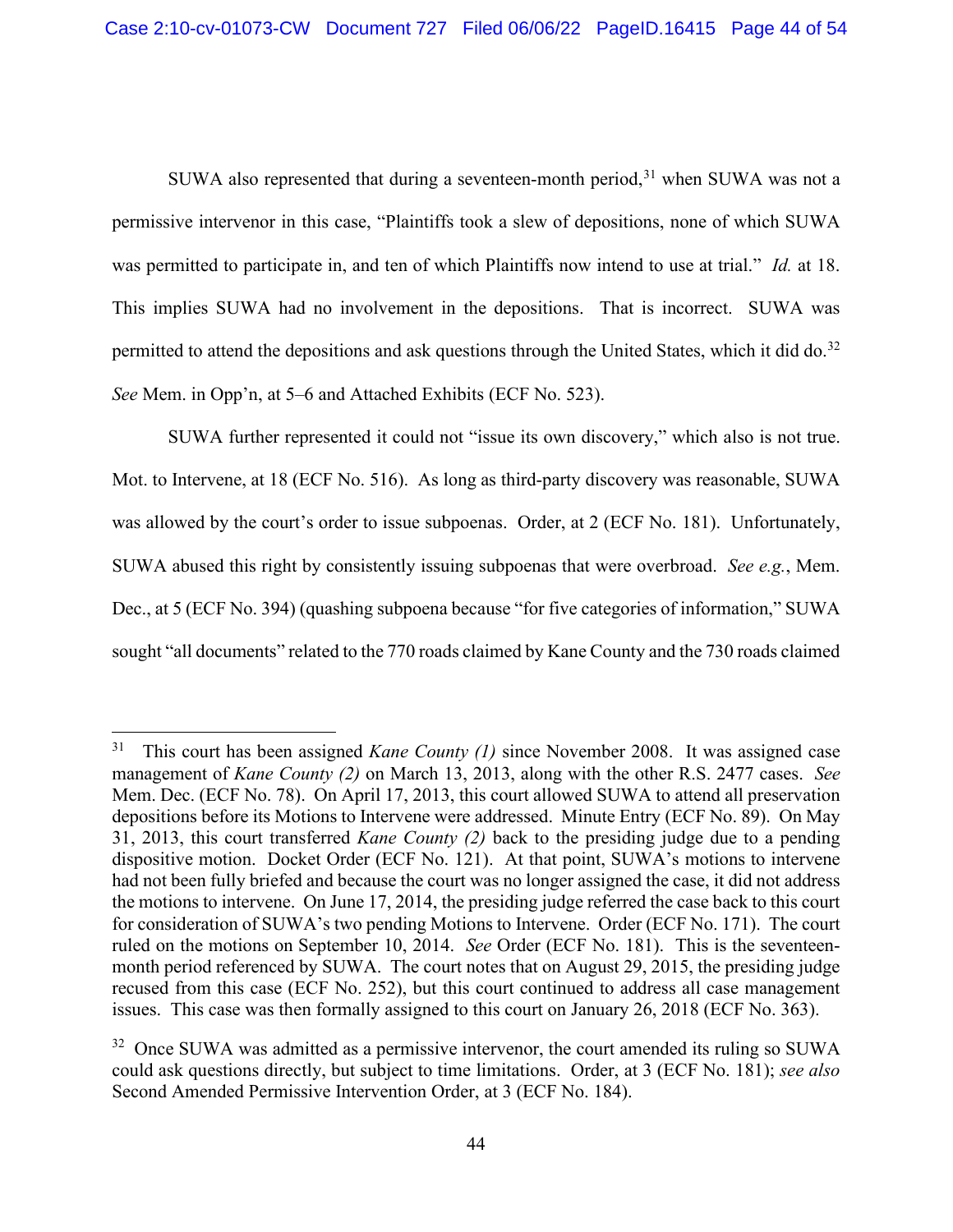by Garfield County, even though this case is only focused on 15 roads presently to ensure proper management and avoidance of undue burdens).

SUWA also said it could not assert a new defense without obtaining permission. Mot. to Intervene, at 18 (ECF No. 516). That is incorrect. SUWA is prohibited from asserting new defenses—period. Order, at 3 (ECF No. 181). There is no provision in the court's intervention order allowing for leave on this subject,<sup>33</sup> but SUWA has ignored that limitation.

SUWA also asserted the preservation depositions were one-sided, with only the Plaintiffs taking them. *See* Mot. to Intervene, at 19–20 (ECF No. 516). Yet, the intervention order allowed SUWA to seek leave to depose witnesses not listed by Plaintiffs. Order, at 2 (ECF No. 181).

All of these representations were made in one document. The court does not believe it necessary or useful to detail all of the other instances when SUWA has misrepresented a proceeding, or acted contrary to a court order, but they exist not only in the record of this case, but in the other R.S. 2477 cases this court is assigned and/or managing. Such conduct is not appropriate for any party, much less a party that is a limited permissive intervenor.

On September 5, 2019, the court ruled on SUWA's fourth motion to intervene, and further limited SUWA's role as a permissive intervenor for case management purposes, including to

<sup>33</sup> *See* original Memorandum Decision on Intervention, *Sevier County v. United States*, No. 2:12 cv-452, 2013 WL 2643608, at \*5 (D. Utah June 12, 2013) (stating "SUWA is prohibited from asserting new . . . defenses in the Road Cases," and that when making "an argument not made by the United States," that argument "shall be limited in scope to the existing claims or defenses in the case"); *see also* Modified Order re Permissive Intervention, at 4 (ECF No. 124 in Case No. 2:11-cv-1045 and Modified Order, at 4 (ECF No. 91 in Case No. 2:12-cv-452) (stating the same); Second Amended Permissive Intervention Order, at 3–4 (ECF No. 184) (same); Third Amended Permissive Intervention Order, 3 (ECF No. 405) (same); Fourth Amended Permissive Intervention Order, at 3 (ECF No. 550) (same).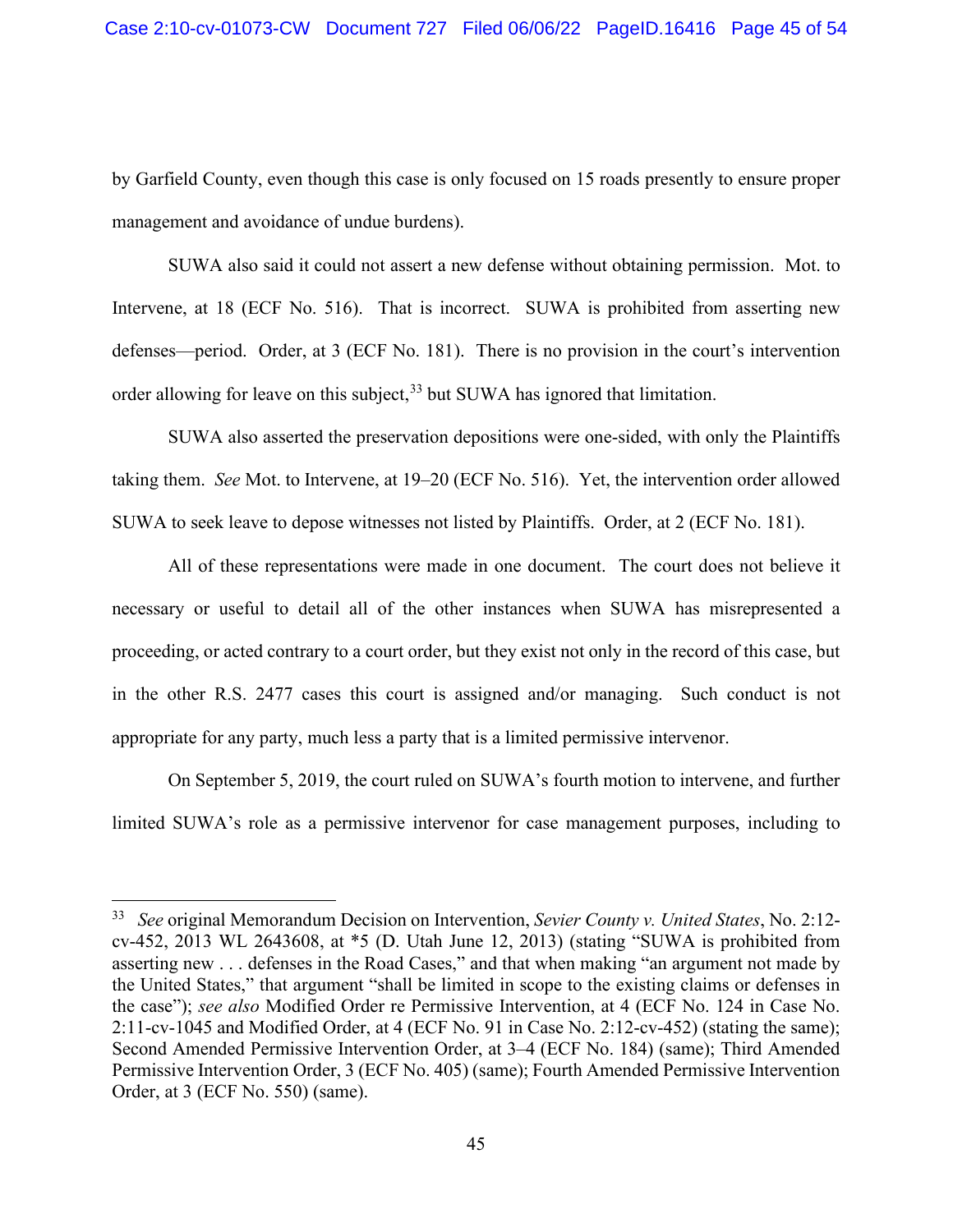ensure manageability of the case and to avoid further delays. *See* Mem. Dec., at 37 (ECF No. 549); Fourth Amended Permissive Intervention Order, at 2 (ECF No. 550). It also limited SUWA's role to help ensure a fair process for the parties, thereby avoiding further harm them. *See* Mem. Dec., at 37.

The additional limitations imposed on September 5, 2019, have proven helpful with case management and did shift the case back to focusing on the original parties. Unfortunately, the court's detailed warning in the September 5, 2019 decision has not had an impact on SUWA's continued pattern of mischaracterizing information to gain an advantage or its sharp litigation practices as discussed next.

### **II. SUWA'S CONTINUED CONDUCT**

#### **A. Overreaching**

Based on the *Intervention Ruling*, pertaining solely to the issue of scope and not ownership, SUWA now contends the *Intervention Ruling* necessarily applies to ownership, so SUWA must be allowed to intervene on all issues in *Kane County (2)*. The court agrees with Kane County that such overreaching has "become a standard practice" of SUWA. County's Mem. in Opp'n to Intervention Mot., at 21 (ECF No. 649). Such conduct continues to multiply the proceedings.

#### **B. Representations about Width**

SUWA also continues to misstate the width issue. After Plaintiffs expressly stated they do not plan to increase the width of the roads in this case, SUWA asserted Plaintiffs' representation was "especially bizarre." Reply Mem., at 5 (ECF No. 654). SUWA represented that "Plaintiffs from the outset of [*Kane County (2)*] have in fact been asking this Court to permit them to open every closed bellwether route and expand every bellwether route into a highway of at least 66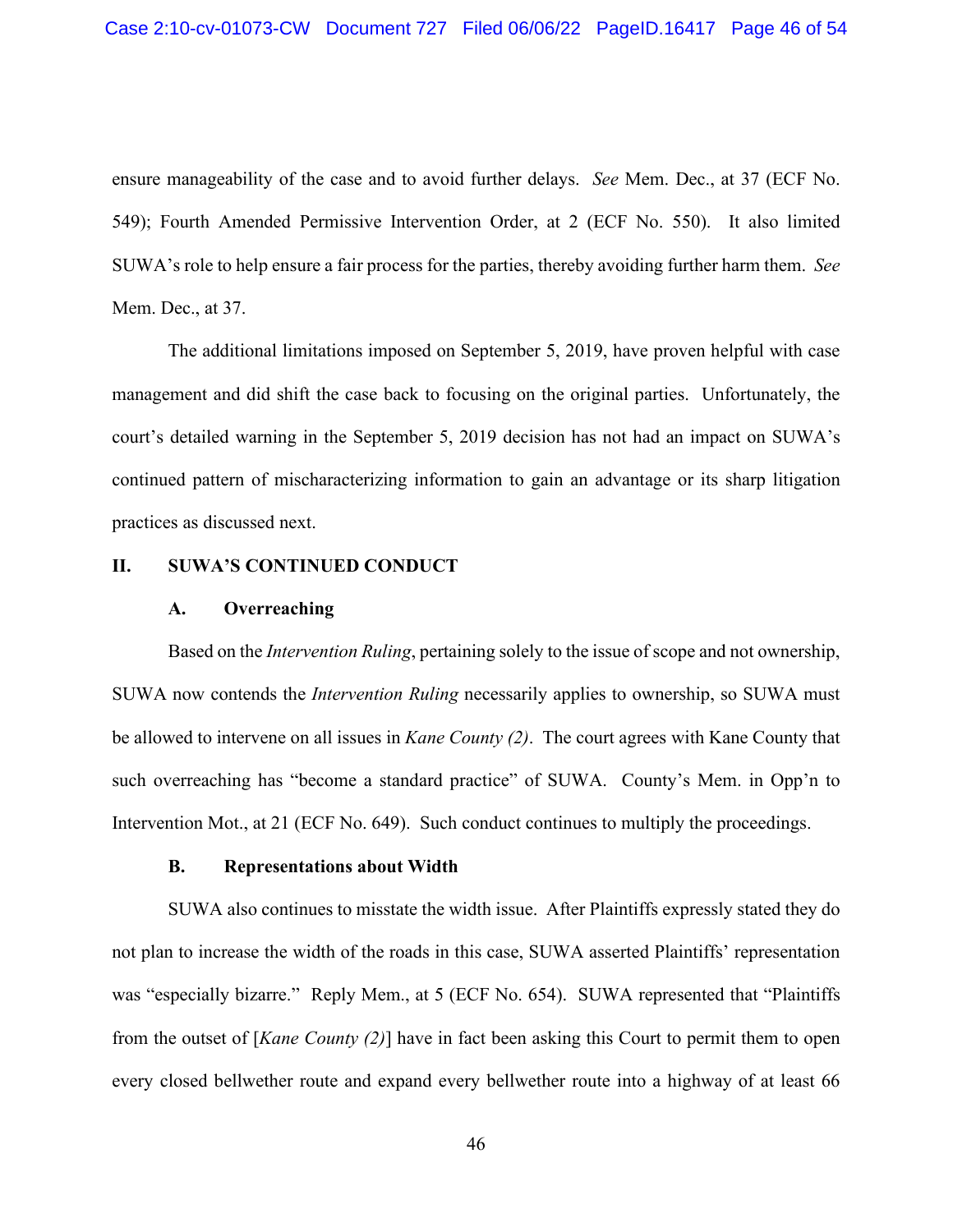feet." *Id.* SUWA cited the County's Amended Complaint in this case to support SUWA's representation. *Id.* at 5 n.16. SUWA's representation has a partial truth to give it credibility, but SUWA coupled it with an exaggeration or mischaracterization to obtain SUWA's desired outcome. As the court stated above, however, there is a difference between the travel surface width and the non-travel surface width. To the extent SUWA is implying this litigation is meant to change the travel surface of every bellwether route to 66 feet, that is not accurate.<sup>34</sup>

## **C. May 19, 2022 Representations**

Another event also discloses that, despite the court's September 5, 2019 admonition, SUWA still is not being candid with the court and appears to be engaged in further gamesmanship. The court held a Status Conference on May 19, 2022 in *Kane County (1)*. "SUWA informed the court that preservation depositions were going to resume on June 6, 2022 in another case." Dkt. Text Order (ECF No. 725 in Case No. 2:10-cv-1073). SUWA asked for the court to revoke the Fourth Amended Permissive Intervention Order and reinstate the Third Permissive Intervention Order on the reported ground that it would allow SUWA to participate more fully at the upcoming depositions. "SUWA represented to the court that it did not consult with counsel for Kane County [about the issue] because they were not going to be involved in the depositions." *Id.*

<sup>&</sup>lt;sup>34</sup> On its website, SUWA has engaged in the same types of characterizations. State's Opp'n to Returning to the Third Amended Permissive Intervention Order, at 5 (ECF No. 162 in Case No. 2:12-cv-452). "In an entry . . . entitled 'Hoax Highways,' SUWA represents to the public" that "the overwhelming majority" of the roads "'are wash bottoms, cow paths, and two-tracks in the desert, which the state and counties seek to improve (by paving, for example) and widen up to sixty-six feet—about as wide as ten passenger cars.'"

*Id.* (quoting https://suwa.org/issues/phantom-roads-r-s-2477/). The court will discuss more about the *Sevier County* case in the next section.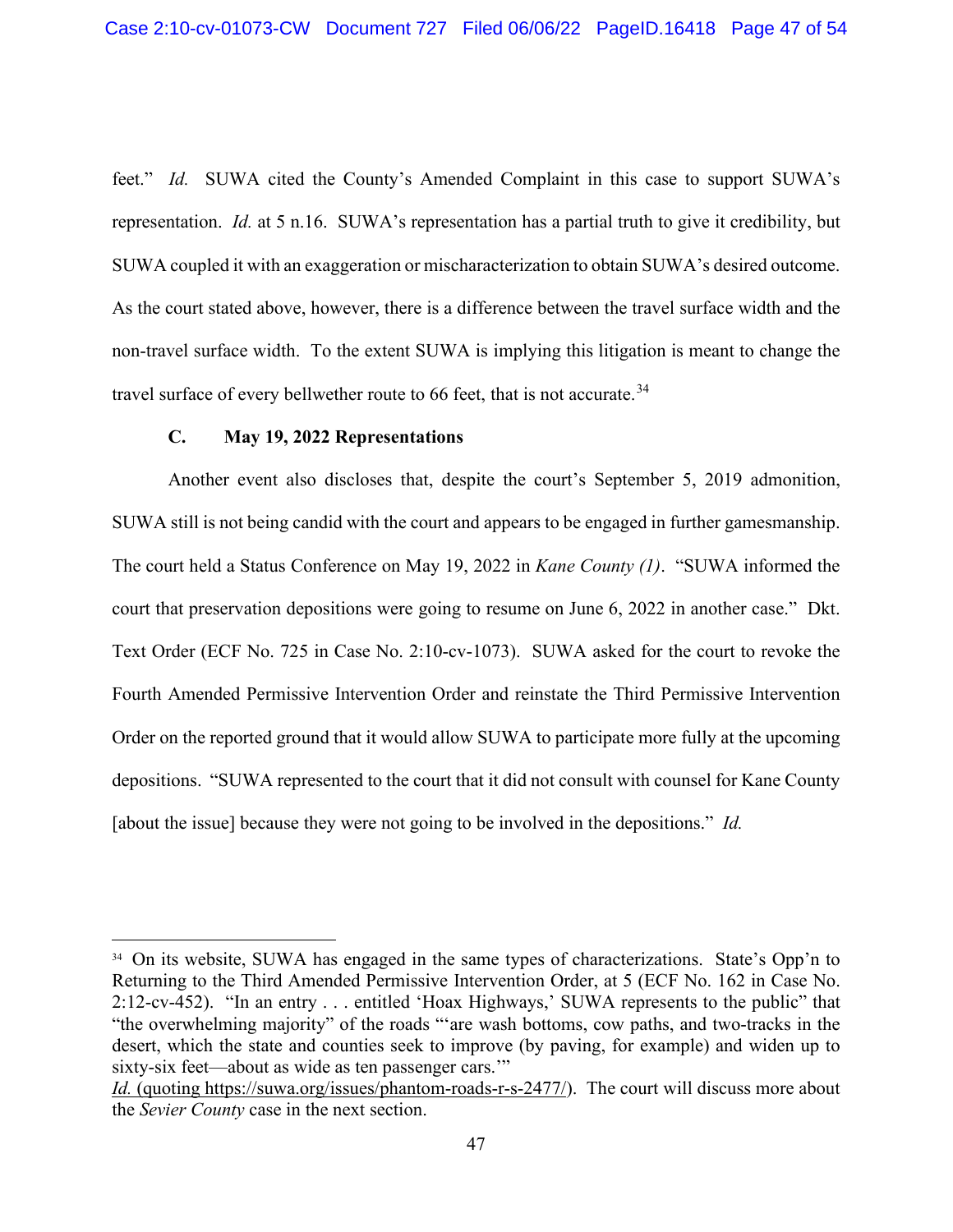Because the Third and Fourth Permissive Intervention Orders are "not applicable in *Kane County (1)*, and the County in which depositions [were] to be taken need[ed] notice about SUWA's motion, the court instructed SUWA to file a Motion for Leave to File in the appropriate case. SUWA stated it would do so." *Id.* SUWA, however, did not do what it said it would do. "Instead, SUWA filed its motion in this case, which is *Kane County (2) vs. United States*." *Id.*

To reiterate, SUWA informed the court that it did not consult with Kane County about its proposal because Kane County would "not be involved in the June 6, 2022 depositions." Yet, SUWA filed the motion in the *Kane County (2)* case and did not provide notice to the relevant county about its intentions. In the motion for leave to file the motion, SUWA represented that it intended "to file a single omnibus motion in [*Kane County (2)*] seeking to return to the Third Permissive Intervention Order in *all* R.S. 2477 cases" then subject to the Fourth Permissive Intervention Order, unless directed to file its motion in all such cases. Mot. for Leave, at 2 (ECF No. 724 in Case No. 2:10-cv-1073) (emphasis added). The application to "all" also went beyond the scope stated at the May 19, 2022 hearing. Moreover, rather than depriving one county of notice, SUWA's motion would have denied all relevant counties of notice had it been permitted to file a single omnibus motion in *Kane County (2)*.

This recent chain of events is indicative of how SUWA has litigated in these road cases. Whenever it is afforded any leeway, problems arise. And SUWA continues to disregard the rights of others in pursuit of its own interests.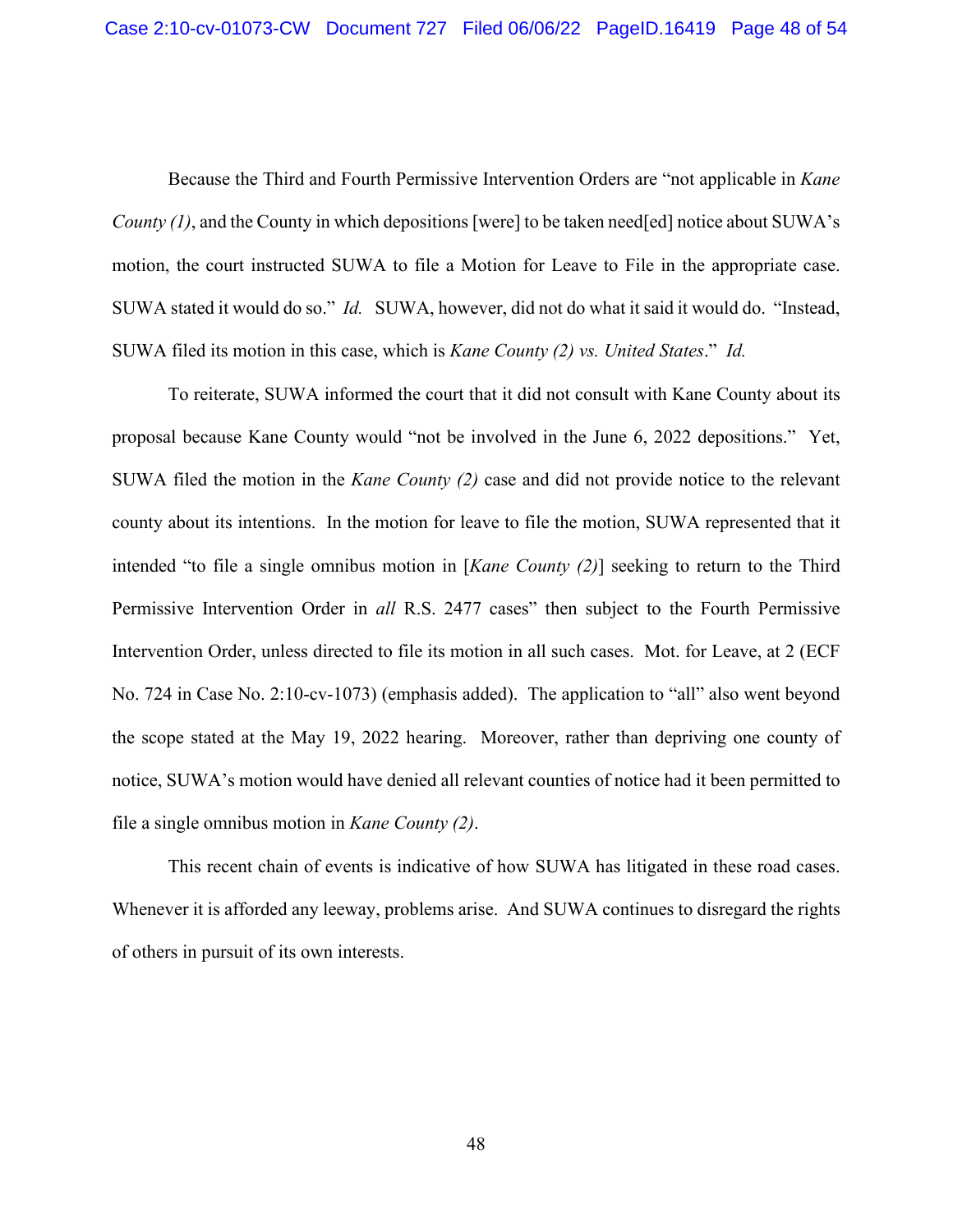## **D. Bull Valley Gorge**

In its Fifth Motion to Intervene, SUWA references the *Bull Valley Gorge* case<sup>35</sup> to support that SUWA should be allowed to intervene as of right in this case. The *Bull Valley Gorge* case does not support that proposition and is another example of how SUWA's ignores the rights of others.

Bull Valley Gorge is a narrow slot canyon that intersects the Skutumpah road in Kane County. The underlying facts of the *Bull Valley Gorge* case pertained to whether a bridge that crosses the canyon exceeded the scope of the Skutumpah right-of-way and required BLM consultation. Skutumpah is an adjudicated R.S. 2477 right-of-way, but its scope has not been determined yet. That issue is before the court in *Kane County (1)*.

Even though none of the facts relating to the bridge or Skutumpah are at issue in this case, SUWA argued in its motion that the United States could not defend itself in the *Bull Valley Gorge* case, and still adequately represent SUWA's interests in this one. Reply Brief, at 7–8 (ECF No. 713). Due to the narrow scope of the *Bull Valley Gorge* case, and that Skutumpah is not at issue in this case, the court disagrees *Bull Valley Gorge* precluded the United States from adequately representing SUWA in this case. That said, SUWA has since dismissed the *Bull Valley Gorge* case voluntarily, *see* (ECF No. 53 in Case No. 2:20-cv-539), so any asserted tension is no longer at issue. SUWA's actions in the *Bull Valley Gorge* case, however, are relevant here. Accordingly, the court now turns to them.

<sup>35</sup> The case name for the Bull Valley Gorge case is *Southern Utah Wilderness Alliance v. United States Bureau of Land Management*, No. 2:20-cv-539 (D. Utah).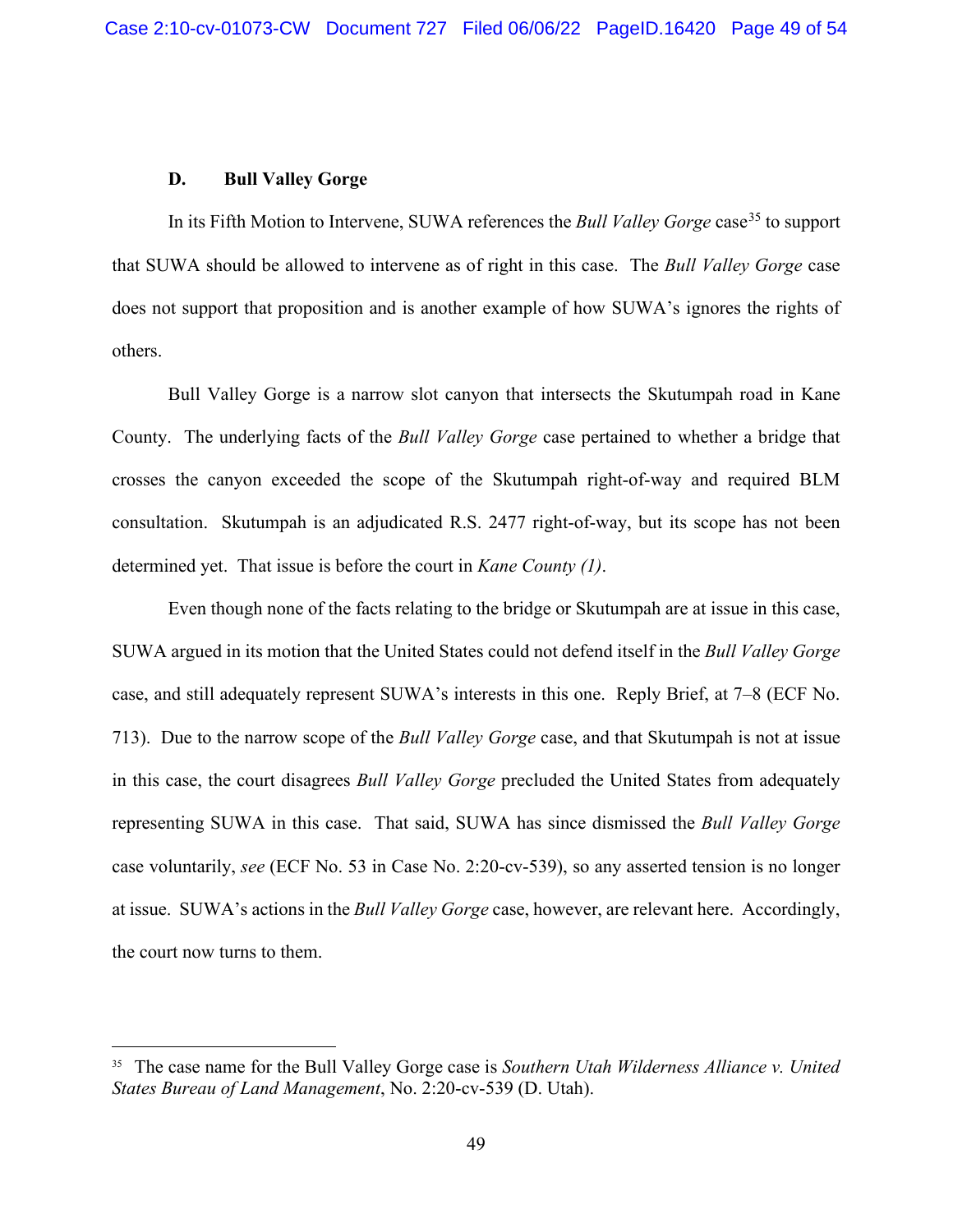Tragically, "[i]n 1954, a truck went over the [Bull Valley Gorge] bridge and became tightly wedged in the slot canyon. Earthen materials were filled in over the truck to rebuild the bridge after the accident." Mem. Dec., at 2 (ECF No. 356 in Case No. 2:08-cv-315). Other repairs occurred over the years. Then in or about March 2019, either a flash flood washed the bridge away or the bridge collapsed taking "away approximately eighty percent of the bridge." *Id.* "[T]hat stretch of Skutumpah had to be closed." *Id.* This was a problem because "Skutumpah has served as an important road between two communities for many years." *Id.*

After "submitting plans to the BLM" about how it intended to replace the bridge, Kane County installed a reengineered bridge in 2020. 36 *Id.* SUWA then sued the BLM in the *Bull Valley Gorge* case "on the bases that the BLM had misclassified the nature of the project and [had] failed to conduct a necessary analysis under the National Environmental Policy Act ("NEPA").<sup>37</sup> *Id.* Notably, however, SUWA did not name Kane County as a party even though (1) the County has an adjudicated R.S. 2477 right-of-way for Skutumpah, (2) the bridge at issue is Kane County's property,<sup>38</sup> and (3) an underlying issue pertained to whether the bridge fell within the scope of Kane County's right-of-way for Skutumpah.

As the court stated above, SUWA refuses to recognize the rights of others when it disagrees with those rights. Even though the County now has an adjudicated right-of-way for the Skutumpah

<sup>&</sup>lt;sup>36</sup> The County did not disturb the truck that is lodged in the slot canyon and formed the basis for the prior bridge. Amended Mot. to Intervene, at 8 (ECF No. 49 in Case No. 2:20-cv-539).

<sup>&</sup>lt;sup>37</sup> The court does not express an opinion about whether the bridge replacement constituted maintenance or an improvement.

<sup>38</sup> Kane County requisitioned and paid for the bridge. Amended Mot. to Intervene, at 2–3, 14 (ECF No. 49 in Case No. 2:20-cv-539).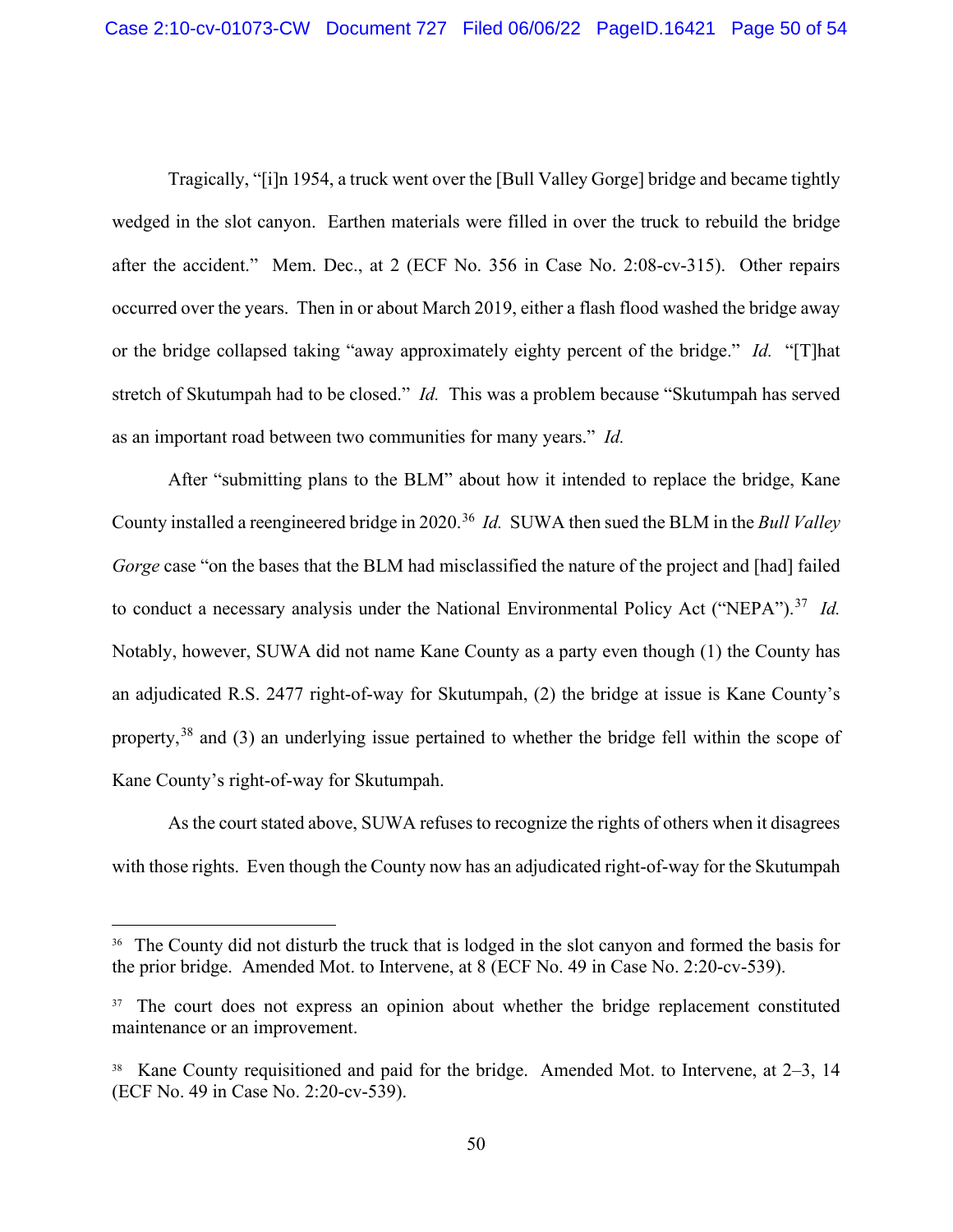road, SUWA excluded the County as a participant when it filed suit, potentially to the County's harm.

Before the County attempted to intervene to defend its rights, another judge in this district entered a decision in the *Bull Valley Gorge* case that has far reaching implications if it is followed in other cases.39 *See S. Utah Wilderness All. v. United States Bureau of Land Mgmt.*, 551 F. Supp. 3d 1226 (D. Utah 2021) (hereinafter the "*Bull Valley* decision").

In 2005, the Tenth Circuit issued *Southern Utah Wilderness Alliance v. Bureau of Land Management*, 425 F.3d 735 (10th Cir. 2005) (hereinafter the "2005 Case"). The Tenth Court grappled with the parameters of an R.S. 2477 right-of-way and what rights were attendant to title. *Id.* at 741–42. It recognized too loose or too tight of an interpretation could have unintended effects. *Id.* at 742. One of the rights that was before the Court was whether a county had to consult with the BLM before it did work on a right-of-way. Road crews from three counties had graded sixteen roads located on federal lands without notifying the BLM. *Id.* The counties asserted their R.S. 2477 rights allowed them to engage in such activities, but SUWA filed suit and asserted the counties' actions violated FLPMA, NEPA, and the Antiquities Act, 16 U.S.C. § 431. *Id.* at 742– 43. Thus, the issue before the Tenth Circuit pertained to the statutory interpretation of R.S. 2477.

"R.S. 2477 is a federal statue and it governs the disposition of rights to federal property, a power constitutionally vested in Congress." *Id.* at 762 (citations omitted). Additionally, "[t]he construction of grants by the United States is a federal not a state question." *Id.* (quotations and

<sup>39</sup> Shortly after the decision issued, the *Bull Valley Gorge* case was transferred to this court because it became intertwined with the scope issue that remains in *Kane County (1)* for Skutumpah. Mem. Dec., 5–6 (ECF No. 356 in Case No. 2:08-cv-315).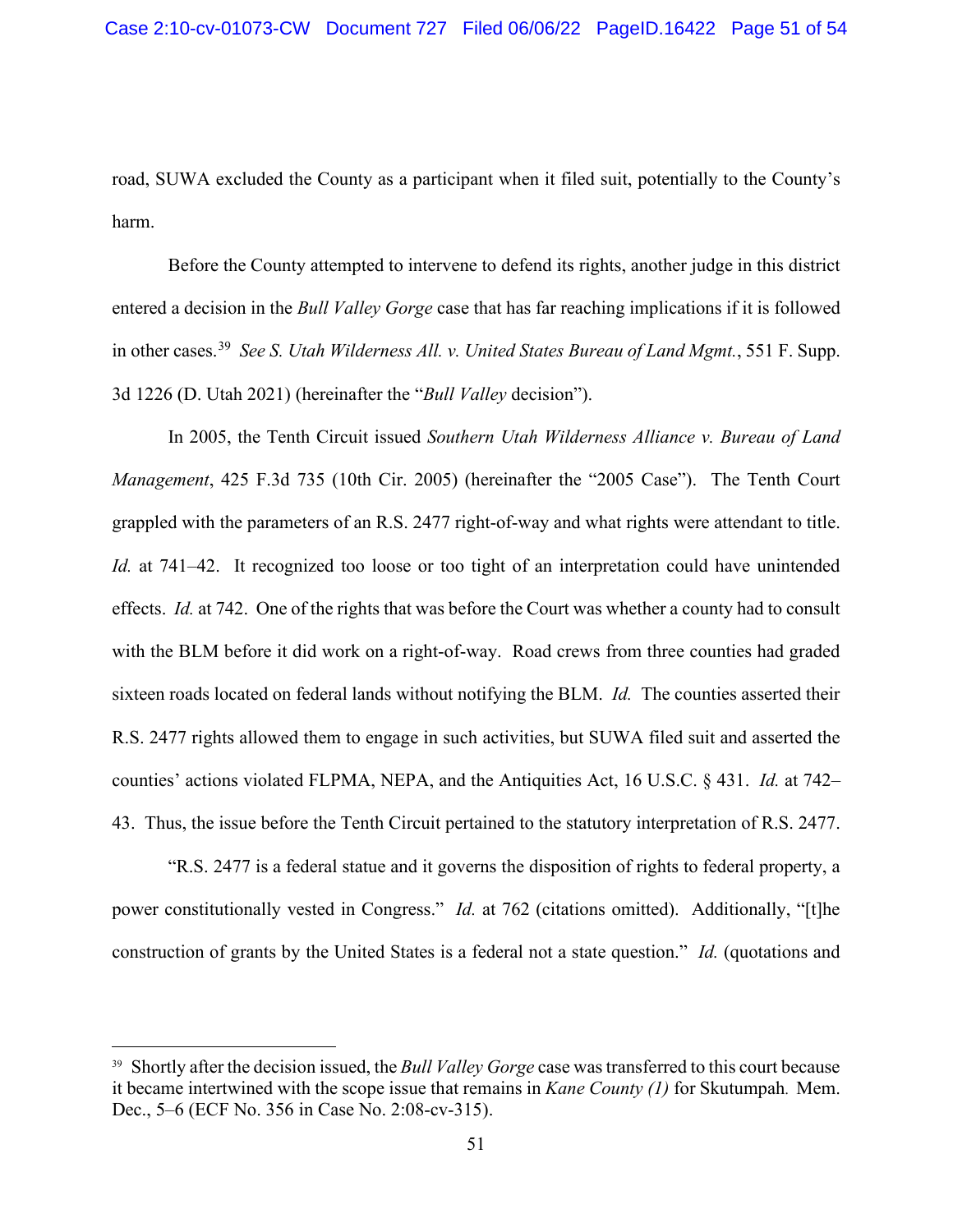citations omitted). Nevertheless, "it is not uncommon for courts to 'borrow' state law *to aid in interpretation of federal statute*." *Id.* (emphasis added).

Accordingly, in the 2005 Case, the Tenth Circuit applied these principles and borrowed certain portions of common law to establish the parameters of R.S. 2477 rights because "when Congress granted rights of way" under R.S. 2477, it was aware of and incorporated the common law pertaining to the nature of public highways and how they are established." *Id.* at 763–64. In other words, the R.S. 2477 statutory rights are based on principles of common law, but the rights still remain statutory because they were incorporated therein. Accordingly, the Court's discussion of common law must be read in that context. The discussion separated out "maintenance" from "improvements" as the boundary for R.S. 2477 rights. *Id.* at 748–49.

In the *Bull Valley Gorge* decision, however, the Court stated that the consultation obligation arising from the maintenance versus improvement differentiation was only a matter of common law. *Bull Valley Gorge*, 551 F. Supp. 3d at 1240–41. Because the Administrative Procedures Act does not permit review of common law matters, the court concluded the APA was inapplicable in the *Bull Valley Gorge* decision. *Id.* at 1242. The court then set a new standard for how or when the BLM must act when a county proposes a project and reversed the BLM's final agency action under that standard. 40 *Id.* at 1244. The *Bull Valley Gorge* decision arguably reached an erroneous legal conclusion and has the potential to impact Kane County negatively on future projects.

<sup>40</sup> After reversing the BLM, the Court set the matter for further briefing. *Bull Valley Gorge*, 551 F. Supp. 3d at 1244. For reasons stated below, however, the *Bull Valley Gorge* decision ultimately was never implemented in that case and had no effect on the bridge.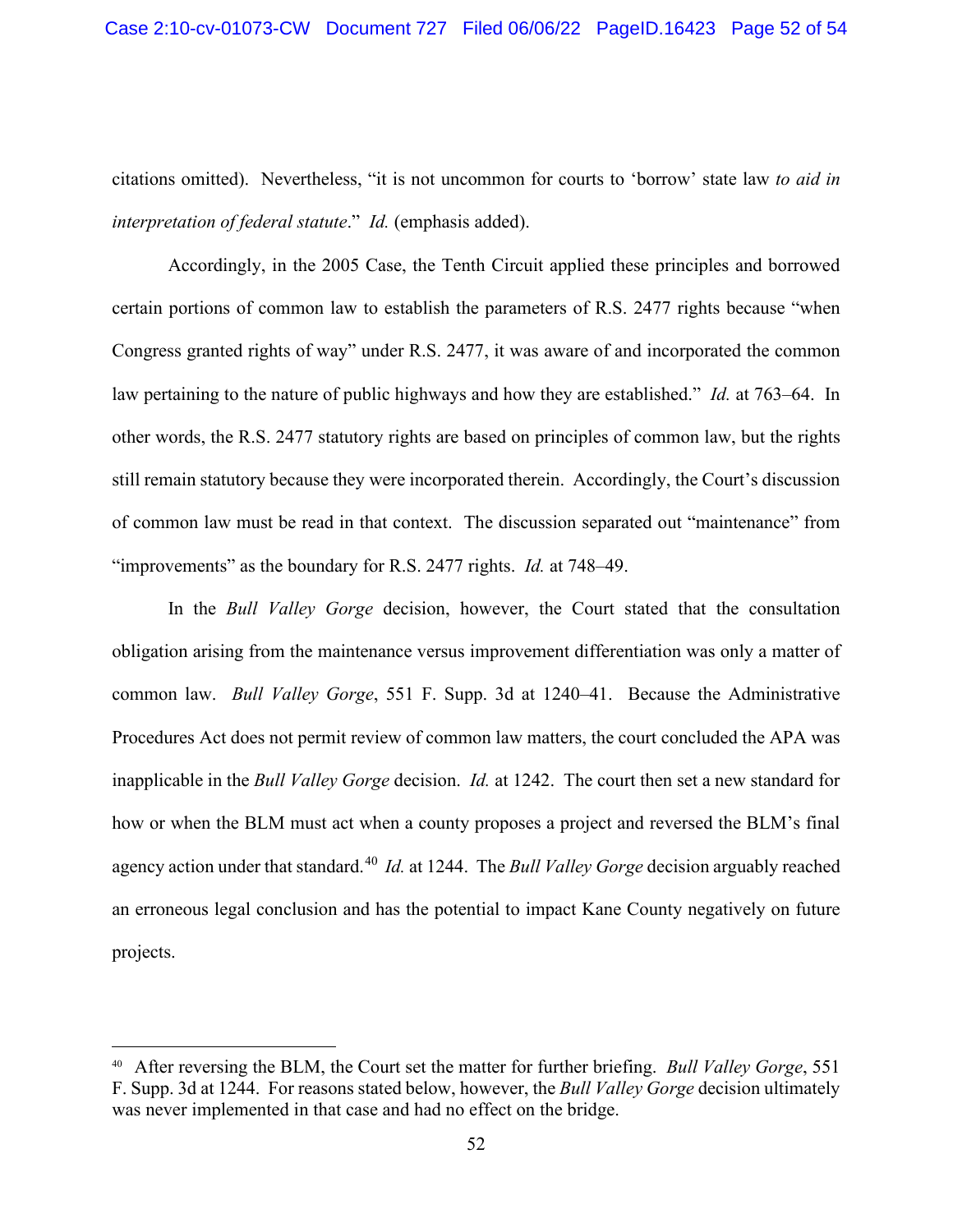Counsel for Kane County is the same counsel who appeared before the Tenth Circuit in the 2005 Case. It knows what issue was before that Court. It also knows best what actions it took relative to the Bull Valley Gorge bridge. Had SUWA not excluded the County when it filed suit, the County's viewpoints could have been heard before the *Bull Valley Gorge* decision issued. Shortly after Kane County moved to intervene, however, SUWA voluntarily dismissed the *Bull Valley* case with prejudice. *Compare* Mot. to Intervene (ECF No. 36 in Case. No. 2:20-cv-539) (filed on Sept. 8, 2021) *with* Stipulation of Dismissal (ECF No. 53 in Case No. 2:20-cv-539) (filed on Oct. 27, 2021).

Essentially, SUWA "will do whatever it wants to do." Kane Cnty.'s Memo. in Opp'n, at 23 (ECF No. 649 in Case No. 2:10-cv-1073). Accordingly, the court concludes the limitations placed on SUWA's role are still necessary to facilitate case management and ensure a fair process for the original parties. The Fourth Amended Permissive Intervention Order shall therefore remain in place in all cases to which it presently applies.

#### **CONCLUSION**

For the reasons stated above, the court DENIES SUWA's motion to intervene as of right (ECF No. 607) in *Kane County (2)*. The Fourth Amended Permissive Intervention Order shall remain in place in all cases to which it presently applies. In the event there is any question, the court informs SUWA that if it wishes to appeal this decision, the Fourth Amended Permissive Intervention Order does not preclude SUWA from filing the requisite Notice of Interlocutory Appeal.